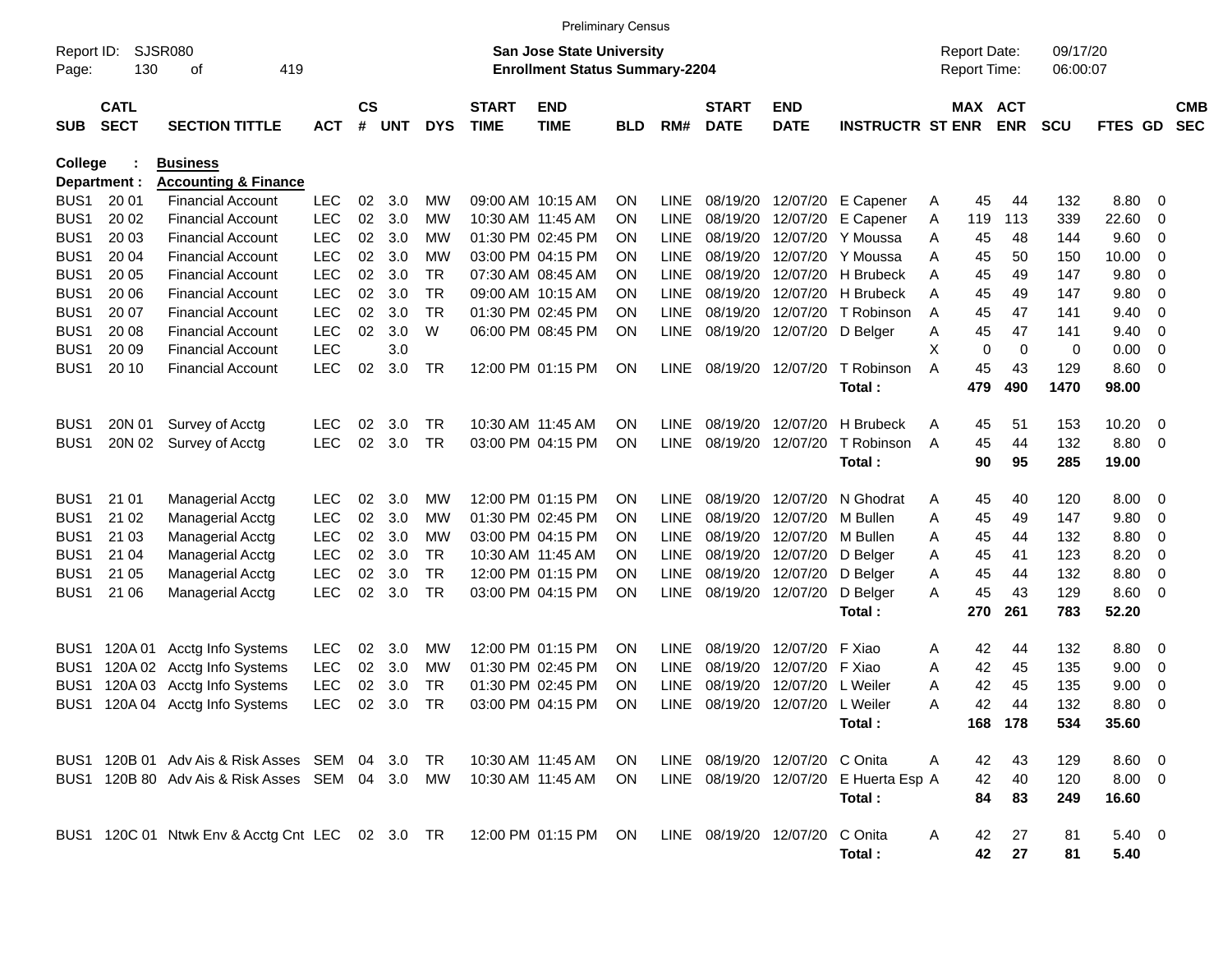|                                                                  |                            |                                                                                                                                                                             |                                                                                  |                            |                                        |                                         |                             | <b>Preliminary Census</b>                                                                             |                            |                                                                         |                                                          |                                                          |                                                                          |                                                                      |                                                  |                                                       |                                                          |                                                                  |                          |
|------------------------------------------------------------------|----------------------------|-----------------------------------------------------------------------------------------------------------------------------------------------------------------------------|----------------------------------------------------------------------------------|----------------------------|----------------------------------------|-----------------------------------------|-----------------------------|-------------------------------------------------------------------------------------------------------|----------------------------|-------------------------------------------------------------------------|----------------------------------------------------------|----------------------------------------------------------|--------------------------------------------------------------------------|----------------------------------------------------------------------|--------------------------------------------------|-------------------------------------------------------|----------------------------------------------------------|------------------------------------------------------------------|--------------------------|
| Report ID:<br>Page:                                              | 131                        | SJSR080<br>419<br>οf                                                                                                                                                        |                                                                                  |                            |                                        |                                         |                             | <b>San Jose State University</b><br><b>Enrollment Status Summary-2204</b>                             |                            |                                                                         |                                                          |                                                          |                                                                          | <b>Report Date:</b><br><b>Report Time:</b>                           |                                                  | 09/17/20<br>06:00:07                                  |                                                          |                                                                  |                          |
| <b>SUB</b>                                                       | <b>CATL</b><br><b>SECT</b> | <b>SECTION TITTLE</b>                                                                                                                                                       | <b>ACT</b>                                                                       | <b>CS</b><br>#             | <b>UNT</b>                             | <b>DYS</b>                              | <b>START</b><br><b>TIME</b> | <b>END</b><br><b>TIME</b>                                                                             | <b>BLD</b>                 | RM#                                                                     | <b>START</b><br><b>DATE</b>                              | <b>END</b><br><b>DATE</b>                                | <b>INSTRUCTR ST ENR</b>                                                  | MAX ACT                                                              | <b>ENR</b>                                       | <b>SCU</b>                                            | FTES GD                                                  |                                                                  | <b>CMB</b><br><b>SEC</b> |
| BUS <sub>1</sub>                                                 |                            | BUS1 120G 80 Systms Develop in AI LEC<br>120G 81 Systms Develop in Al                                                                                                       | LEC                                                                              | 02<br>02                   | 3.0<br>3.0                             | МW<br>$\top$                            |                             | 09:00 AM 10:15 AM<br>06:00 PM 08:45 PM                                                                | ΟN<br>ΟN                   | LINE<br>LINE                                                            | 08/19/20<br>08/19/20                                     |                                                          | 12/07/20 E Huerta Esp A<br>12/07/20 E Huerta Esp A<br>Total:             | 42<br>42<br>84                                                       | 41<br>42<br>83                                   | 123<br>126<br>249                                     | 8.20<br>8.40<br>16.60                                    | - 0<br>- 0                                                       |                          |
| BUS <sub>1</sub>                                                 |                            | BUS1 121A 01 Inter Acctg I<br>121A 02 Inter Acctg I<br>BUS1 121A 03 Inter Acctg I<br>BUS1 121A 04 Inter Acctg I<br>BUS1 121A 05 Inter Acctg I<br>BUS1 121A 06 Inter Acctg I | <b>LEC</b><br><b>LEC</b><br><b>LEC</b><br><b>LEC</b><br><b>LEC</b><br><b>LEC</b> | 02<br>02<br>02<br>02<br>02 | 3.0<br>3.0<br>3.0<br>3.0<br>3.0<br>3.0 | МW<br>МW<br><b>TR</b><br><b>TR</b><br>W |                             | 09:00 AM 10:15 AM<br>10:30 AM 11:45 AM<br>10:30 AM 11:45 AM<br>12:00 PM 01:15 PM<br>06:00 PM 08:45 PM | ΟN<br>ON<br>ON<br>ON<br>ON | <b>LINE</b><br><b>LINE</b><br><b>LINE</b><br><b>LINE</b><br><b>LINE</b> | 08/19/20<br>08/19/20<br>08/19/20<br>08/19/20<br>08/19/20 | 12/07/20<br>12/07/20<br>12/07/20<br>12/07/20<br>12/07/20 | D He<br>D He<br>D Lazerson<br>D Lazerson<br><b>B</b> Anderson<br>Total : | A<br>45<br>45<br>Α<br>45<br>A<br>45<br>A<br>45<br>A<br>X<br>0<br>225 | 48<br>52<br>48<br>47<br>49<br>$\mathbf 0$<br>244 | 144<br>156<br>144<br>141<br>147<br>$\mathbf 0$<br>732 | 9.60 0<br>10.40<br>9.60<br>9.40<br>9.80<br>0.00<br>48.80 | - 0<br>- 0<br>- 0<br>0<br>- 0                                    |                          |
|                                                                  |                            | BUS1 121B 01 Inter Acctg II<br>BUS1 121B 02 Inter Acctg II                                                                                                                  | <b>LEC</b><br><b>LEC</b>                                                         | 02<br>02                   | 3.0<br>3.0                             | МW<br>МW                                |                             | 09:00 AM 10:15 AM<br>10:30 AM 11:45 AM                                                                | ON<br>ΟN                   | <b>LINE</b><br><b>LINE</b>                                              | 08/19/20<br>08/19/20                                     | 12/07/20<br>12/07/20                                     | <b>B</b> Anderson<br><b>B</b> Anderson<br>Total:                         | 45<br>A<br>45<br>A<br>90                                             | 33<br>44<br>77                                   | 99<br>132<br>231                                      | $6.60$ 0<br>8.80<br>15.40                                | - 0                                                              |                          |
| BUS <sub>1</sub><br>BUS <sub>1</sub><br>BUS <sub>1</sub>         | BUS1 122A 01               | Mgmt Actg Cntrl Sys<br>122A 02 Mgmt Actg Cntrl Sys<br>122A 03 Mgmt Actg Cntrl Sys<br>122A 04 Mgmt Actg Cntrl Sys                                                            | <b>LEC</b><br><b>LEC</b><br><b>LEC</b><br><b>LEC</b>                             | 03<br>03<br>03<br>03       | 3.0<br>3.0<br>3.0<br>3.0               | МW<br>МW<br>МW<br>W                     |                             | 12:00 PM 01:15 PM<br>01:30 PM 02:45 PM<br>03:00 PM 04:15 PM<br>06:00 PM 08:45 PM                      | ΟN<br>ΟN<br>ON<br>ON       | <b>LINE</b><br><b>LINE</b><br><b>LINE</b><br><b>LINE</b>                | 08/19/20<br>08/19/20<br>08/19/20<br>08/19/20             | 12/07/20<br>12/07/20<br>12/07/20<br>12/07/20             | M Bullen<br>Y Tian<br>Y Tian<br>J Lord<br>Total:                         | 45<br>A<br>45<br>Α<br>45<br>Α<br>45<br>A<br>180                      | 55<br>42<br>42<br>52<br>191                      | 165<br>126<br>126<br>156<br>573                       | 11.00<br>8.40<br>8.40<br>$10.40 \ 0$<br>38.20            | - 0<br>$\overline{\mathbf{0}}$<br>$\overline{\mathbf{0}}$        |                          |
| BUS1<br>BUS <sub>1</sub><br>BUS <sub>1</sub><br>BUS <sub>1</sub> |                            | 123A 01 Tax Factor Bus Inv<br>123A 02 Tax Factor Bus Inv<br>123A 03 Tax Factor Bus Inv<br>123A 04 Tax Factor Bus Inv                                                        | <b>LEC</b><br><b>LEC</b><br><b>LEC</b><br><b>LEC</b>                             | 02<br>02<br>02<br>02       | 3.0<br>3.0<br>3.0<br>3.0               | МW<br>МW<br><b>TR</b><br><b>TR</b>      |                             | 09:00 AM 10:15 AM<br>10:30 AM 11:45 AM<br>03:00 PM 04:15 PM<br>04:30 PM 05:45 PM                      | ON<br>ΟN<br>ON<br>ON       | <b>LINE</b><br><b>LINE</b><br><b>LINE</b><br><b>LINE</b>                | 08/19/20<br>08/19/20<br>08/19/20<br>08/19/20             | 12/07/20<br>12/07/20<br>12/07/20<br>12/07/20             | C Chen<br>C Chen<br>J Busch<br>J Busch<br>Total:                         | 45<br>A<br>45<br>Α<br>45<br>Α<br>45<br>Α<br>180                      | 51<br>47<br>45<br>41<br>184                      | 153<br>141<br>135<br>123<br>552                       | 10.20<br>9.40<br>9.00<br>8.20<br>36.80                   | - 0<br>$\overline{\mathbf{0}}$<br>$\overline{\mathbf{0}}$<br>- 0 |                          |
| BUS <sub>1</sub>                                                 |                            | 123C 01 Tax Indy Pass Ent                                                                                                                                                   | SEM                                                                              | 04                         | 3.0                                    | W                                       |                             | 06:00 PM 08:45 PM                                                                                     | ΟN                         | <b>LINE</b>                                                             | 08/19/20                                                 | 12/07/20                                                 | L Boman<br>Total:                                                        | 45<br>A<br>45                                                        | 45<br>45                                         | 135<br>135                                            | 9.00<br>9.00                                             | - 0                                                              |                          |
|                                                                  |                            | BUS1 125A 80 WritingforAcctg                                                                                                                                                | LEC                                                                              |                            |                                        | 03 3.0 TBA                              |                             |                                                                                                       | ON                         |                                                                         |                                                          |                                                          | LINE 08/19/20 12/07/20 C Lycurgus A<br>Total:                            | 25<br>25                                                             | 13<br>13                                         | 39<br>39                                              | 2.60 0<br>2.60                                           |                                                                  |                          |
|                                                                  |                            | BUS1 126 01 Adv Acctg                                                                                                                                                       | LEC                                                                              |                            | 3.0                                    |                                         |                             |                                                                                                       |                            |                                                                         |                                                          |                                                          | Total:                                                                   | X<br>0<br>0                                                          | 0<br>$\bf{0}$                                    | 0<br>0                                                | $0.00 \t 0$<br>0.00                                      |                                                                  |                          |
|                                                                  |                            | BUS1 127A 01 Corp Fin Mgmt                                                                                                                                                  | SEM 04 3.0 M                                                                     |                            |                                        |                                         |                             | 06:00 PM 08:45 PM ON                                                                                  |                            |                                                                         | LINE 08/19/20 12/07/20                                   |                                                          | <b>B</b> Parineh<br>Total:                                               | Α<br>25<br>25                                                        | 22<br>22                                         | 66<br>66                                              | 4.40 0<br>4.40                                           |                                                                  |                          |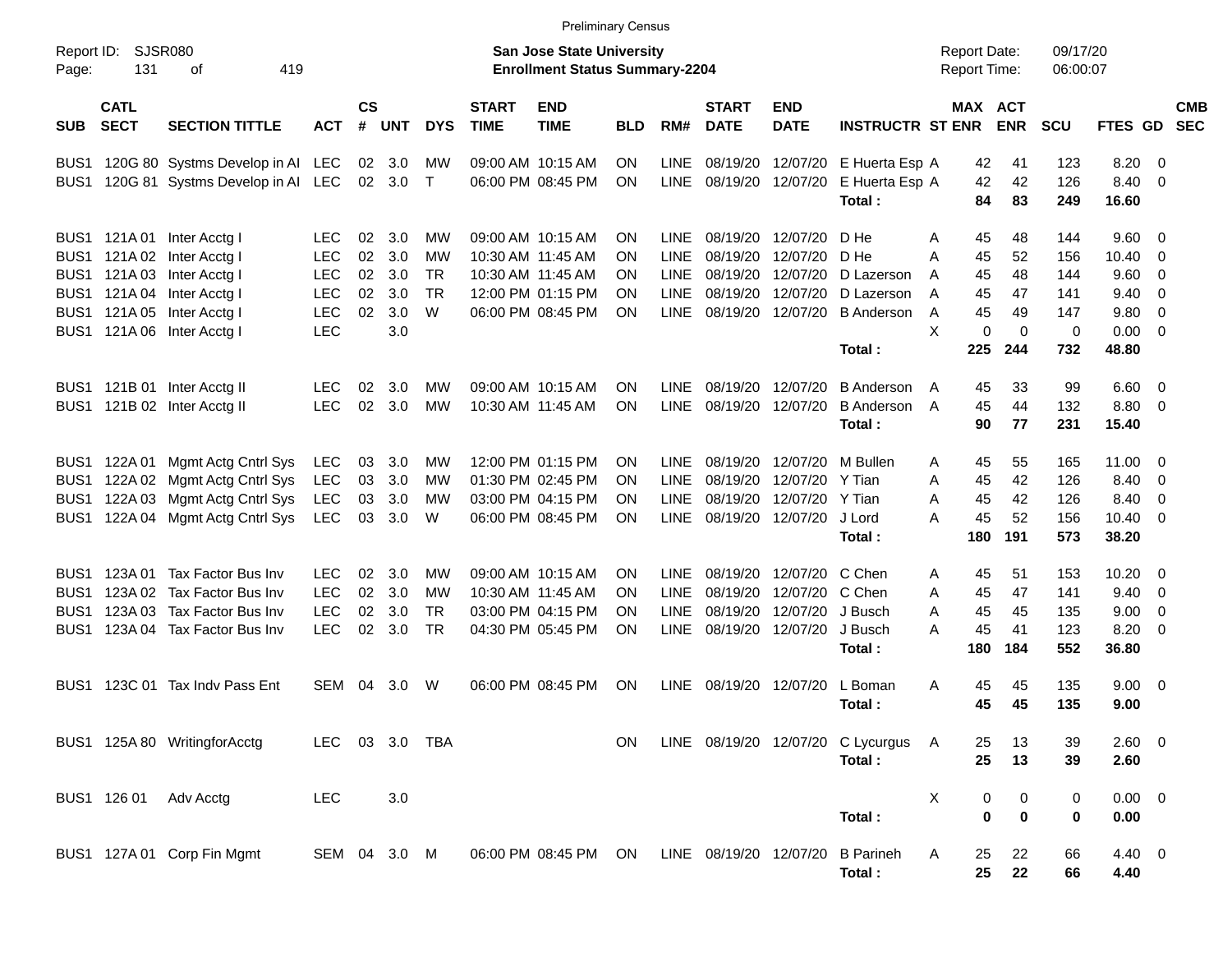|                                  |                                                                                                                                                                                                                                              |                                                                                                                                                                                                                                                                                                                                                                      |                                                                                                                                                                                                                        |                                                                                        |                                                                                                              |                                                                                                                                          |                             | <b>Preliminary Census</b>                                                                                                                                                                                                                                                                                               |                                                                                        |                                                                                                                                                                                                                               |                                                                                                                                  |                                                                                                                                                                                                                               |                                                                                                                                                                                                         |                                                                         |                                                                                              |                                                                                              |                                                                                                            |                                                                                                                               |                                                                                |                          |
|----------------------------------|----------------------------------------------------------------------------------------------------------------------------------------------------------------------------------------------------------------------------------------------|----------------------------------------------------------------------------------------------------------------------------------------------------------------------------------------------------------------------------------------------------------------------------------------------------------------------------------------------------------------------|------------------------------------------------------------------------------------------------------------------------------------------------------------------------------------------------------------------------|----------------------------------------------------------------------------------------|--------------------------------------------------------------------------------------------------------------|------------------------------------------------------------------------------------------------------------------------------------------|-----------------------------|-------------------------------------------------------------------------------------------------------------------------------------------------------------------------------------------------------------------------------------------------------------------------------------------------------------------------|----------------------------------------------------------------------------------------|-------------------------------------------------------------------------------------------------------------------------------------------------------------------------------------------------------------------------------|----------------------------------------------------------------------------------------------------------------------------------|-------------------------------------------------------------------------------------------------------------------------------------------------------------------------------------------------------------------------------|---------------------------------------------------------------------------------------------------------------------------------------------------------------------------------------------------------|-------------------------------------------------------------------------|----------------------------------------------------------------------------------------------|----------------------------------------------------------------------------------------------|------------------------------------------------------------------------------------------------------------|-------------------------------------------------------------------------------------------------------------------------------|--------------------------------------------------------------------------------|--------------------------|
| Report ID:<br>Page:              | 132                                                                                                                                                                                                                                          | SJSR080<br>419<br>οf                                                                                                                                                                                                                                                                                                                                                 |                                                                                                                                                                                                                        |                                                                                        |                                                                                                              |                                                                                                                                          |                             | San Jose State University<br><b>Enrollment Status Summary-2204</b>                                                                                                                                                                                                                                                      |                                                                                        |                                                                                                                                                                                                                               |                                                                                                                                  |                                                                                                                                                                                                                               |                                                                                                                                                                                                         |                                                                         | <b>Report Date:</b><br>Report Time:                                                          |                                                                                              | 09/17/20<br>06:00:07                                                                                       |                                                                                                                               |                                                                                |                          |
| <b>SUB</b>                       | <b>CATL</b><br><b>SECT</b>                                                                                                                                                                                                                   | <b>SECTION TITTLE</b>                                                                                                                                                                                                                                                                                                                                                | <b>ACT</b>                                                                                                                                                                                                             | $\mathsf{cs}$<br>#                                                                     | UNT                                                                                                          | <b>DYS</b>                                                                                                                               | <b>START</b><br><b>TIME</b> | <b>END</b><br><b>TIME</b>                                                                                                                                                                                                                                                                                               | BLD.                                                                                   | RM#                                                                                                                                                                                                                           | <b>START</b><br><b>DATE</b>                                                                                                      | <b>END</b><br><b>DATE</b>                                                                                                                                                                                                     | <b>INSTRUCTR ST ENR</b>                                                                                                                                                                                 |                                                                         | MAX ACT                                                                                      | <b>ENR</b>                                                                                   | <b>SCU</b>                                                                                                 | <b>FTES GD</b>                                                                                                                |                                                                                | <b>CMB</b><br><b>SEC</b> |
| BUS1<br>BUS <sub>1</sub><br>BUS1 | 129A 01                                                                                                                                                                                                                                      | <b>Financial Auditing</b><br>129A 02 Financial Auditing<br>129A 03 Financial Auditing                                                                                                                                                                                                                                                                                | <b>LEC</b><br><b>LEC</b><br><b>LEC</b>                                                                                                                                                                                 | 02<br>02<br>02                                                                         | 3.0<br>3.0<br>3.0                                                                                            | м<br>МW<br>MW                                                                                                                            |                             | 06:00 PM 08:45 PM<br>09:00 AM 10:15 AM<br>10:30 AM 11:45 AM                                                                                                                                                                                                                                                             | ΟN<br>OΝ<br>OΝ                                                                         | <b>LINE</b><br><b>LINE</b><br>LINE                                                                                                                                                                                            | 08/19/20<br>08/19/20<br>08/19/20 12/07/20                                                                                        | 12/07/20<br>12/07/20                                                                                                                                                                                                          | M Williams<br>J Zhang<br>J Zhang<br>Total:                                                                                                                                                              | A<br>Α<br>A                                                             | 45<br>45<br>45<br>135                                                                        | 47<br>31<br>39<br>117                                                                        | 141<br>93<br>117<br>351                                                                                    | 9.40<br>6.20<br>7.80<br>23.40                                                                                                 | 0<br>0<br>0                                                                    |                          |
|                                  | BUS1 170 01<br>BUS1 170 02<br>BUS1 170 03<br>BUS1 170 04<br>BUS1 170 05<br>BUS1 170 06<br>BUS1 170 07<br>BUS1 170 08<br>BUS1 170 09<br>BUS1 170 10<br>BUS1 170 11<br>BUS1 170 12<br>BUS1 170 13<br>BUS1 170 14<br>BUS1 170 15<br>BUS1 170 16 | <b>Fund of Finance</b><br>Fund of Finance<br><b>Fund of Finance</b><br><b>Fund of Finance</b><br><b>Fund of Finance</b><br><b>Fund of Finance</b><br>Fund of Finance<br>Fund of Finance<br>Fund of Finance<br><b>Fund of Finance</b><br>Fund of Finance<br>Fund of Finance<br><b>Fund of Finance</b><br><b>Fund of Finance</b><br>Fund of Finance<br>Fund of Finance | LEC.<br><b>LEC</b><br><b>LEC</b><br><b>LEC</b><br><b>LEC</b><br><b>LEC</b><br><b>LEC</b><br><b>LEC</b><br><b>LEC</b><br><b>LEC</b><br><b>LEC</b><br><b>LEC</b><br><b>LEC</b><br><b>LEC</b><br><b>LEC</b><br><b>LEC</b> | 02<br>02<br>02<br>02<br>02<br>02<br>02<br>02<br>02<br>02<br>02<br>02<br>02<br>02<br>02 | 3.0<br>3.0<br>3.0<br>3.0<br>3.0<br>3.0<br>3.0<br>3.0<br>3.0<br>3.0<br>3.0<br>3.0<br>3.0<br>3.0<br>3.0<br>3.0 | м<br>м<br>МW<br>МW<br>МW<br>МW<br>МW<br>$\mathsf{T}$<br><b>TR</b><br><b>TR</b><br><b>TR</b><br><b>TR</b><br><b>TR</b><br><b>TR</b><br>МW |                             | 06:00 PM 08:45 PM<br>06:00 PM 08:45 PM<br>07:30 AM 08:45 AM<br>09:00 AM 10:15 AM<br>10:30 AM 11:45 AM<br>12:00 PM 01:15 PM<br>03:00 PM 04:15 PM<br>06:00 PM 08:45 PM<br>07:30 AM 08:45 AM<br>09:00 AM 10:15 AM<br>10:30 AM 11:45 AM<br>12:00 PM 01:15 PM<br>01:30 PM 02:45 PM<br>03:00 PM 04:15 PM<br>01:30 PM 02:45 PM | ΟN<br>OΝ<br>OΝ<br>OΝ<br>OΝ<br>OΝ<br>OΝ<br>OΝ<br>OΝ<br>OΝ<br>OΝ<br>OΝ<br>OΝ<br>ΟN<br>ΟN | <b>LINE</b><br><b>LINE</b><br><b>LINE</b><br><b>LINE</b><br><b>LINE</b><br><b>LINE</b><br><b>LINE</b><br><b>LINE</b><br><b>LINE</b><br><b>LINE</b><br><b>LINE</b><br><b>LINE</b><br><b>LINE</b><br><b>LINE</b><br><b>LINE</b> | 08/19/20<br>08/19/20<br>08/19/20<br>08/19/20<br>08/19/20<br>08/19/20<br>08/19/20<br>08/19/20<br>08/19/20<br>08/19/20<br>08/19/20 | 12/07/20<br>12/07/20<br>12/07/20<br>12/07/20<br>12/07/20<br>12/07/20<br>12/07/20<br>12/07/20<br>12/07/20<br>12/07/20<br>08/19/20 12/07/20<br>08/19/20 12/07/20<br>12/07/20<br>08/19/20 12/07/20 S Tahsin<br>08/19/20 12/07/20 | D Abbott<br>G Sapp<br><b>B</b> Parineh<br><b>B</b> Parineh<br>L Roden<br>L Roden<br>G Sapp<br>M Faulkner<br>M Greenough A<br>E Sequeira<br><b>B</b> Campsey<br>E Sequeira<br><b>B Campsey</b><br>E Webb | A<br>A<br>A<br>A<br>A<br>A<br>A<br>A<br>A<br>A<br>A<br>A<br>A<br>Х<br>A | 45<br>45<br>45<br>119<br>45<br>45<br>45<br>45<br>45<br>45<br>45<br>45<br>45<br>45<br>0<br>45 | 46<br>45<br>46<br>119<br>47<br>45<br>43<br>45<br>44<br>49<br>45<br>49<br>45<br>47<br>0<br>43 | 138<br>135<br>138<br>357<br>141<br>135<br>129<br>135<br>132<br>147<br>135<br>147<br>135<br>141<br>0<br>129 | 9.20<br>9.00<br>9.20<br>23.80<br>9.40<br>9.00<br>8.60<br>9.00<br>8.80<br>9.80<br>9.00<br>9.80<br>9.00<br>9.40<br>0.00<br>8.60 | - 0<br>0<br>0<br>0<br>0<br>0<br>0<br>0<br>0<br>0<br>0<br>0<br>0<br>0<br>0<br>0 |                          |
|                                  | BUS1 170 80<br>BUS1 17081                                                                                                                                                                                                                    | <b>Fund of Finance</b><br><b>Fund of Finance</b>                                                                                                                                                                                                                                                                                                                     | <b>LEC</b><br><b>LEC</b>                                                                                                                                                                                               | 02<br>02                                                                               | 3.0<br>3.0                                                                                                   | <b>TBA</b><br>TBA                                                                                                                        |                             |                                                                                                                                                                                                                                                                                                                         | ΟN<br>ΟN                                                                               | <b>LINE</b><br><b>LINE</b>                                                                                                                                                                                                    | 08/19/20<br>08/19/20                                                                                                             | 12/07/20<br>12/07/20                                                                                                                                                                                                          | X Xu<br>X Xu<br>Total:                                                                                                                                                                                  | A<br>A                                                                  | 45<br>45<br>839                                                                              | 46<br>46<br>850                                                                              | 138<br>138<br>2550                                                                                         | 9.20<br>9.20<br>170.00                                                                                                        | 0<br>0                                                                         |                          |
| BUS1                             | BUS1 171A01                                                                                                                                                                                                                                  | <b>Financial Instit</b><br>171A 02 Financial Instit                                                                                                                                                                                                                                                                                                                  | LEC<br><b>LEC</b>                                                                                                                                                                                                      | 02<br>02                                                                               | 3.0<br>3.0                                                                                                   | TR<br><b>TR</b>                                                                                                                          |                             | 09:00 AM 10:15 AM<br>10:30 AM 11:45 AM                                                                                                                                                                                                                                                                                  | OΝ<br>ON                                                                               | <b>LINE</b><br><b>LINE</b>                                                                                                                                                                                                    |                                                                                                                                  | 08/19/20 12/07/20<br>08/19/20 12/07/20                                                                                                                                                                                        | S Ivanov<br>S Ivanov<br>Total:                                                                                                                                                                          | A<br>A                                                                  | 45<br>45<br>90                                                                               | 50<br>51<br>101                                                                              | 150<br>153<br>303                                                                                          | 10.00<br>10.25<br>20.25                                                                                                       | - 0<br>-1                                                                      |                          |
|                                  |                                                                                                                                                                                                                                              | BUS1 172A 01 Investmt Analysis<br>BUS1 172A 02 Investmt Analysis<br>BUS1 172A 03 Investmt Analysis                                                                                                                                                                                                                                                                   | <b>LEC</b><br><b>LEC</b><br><b>LEC</b>                                                                                                                                                                                 | 02                                                                                     | 02 3.0<br>3.0<br>02 3.0 TR                                                                                   | $\top$<br><b>TR</b>                                                                                                                      |                             | 06:00 PM 08:45 PM<br>12:00 PM 01:15 PM<br>03:00 PM 04:15 PM                                                                                                                                                                                                                                                             | <b>ON</b><br>ON.<br>ON                                                                 | LINE                                                                                                                                                                                                                          | 08/19/20 12/07/20 S Tahsin<br>LINE 08/19/20 12/07/20 J Cho<br>LINE 08/19/20 12/07/20                                             |                                                                                                                                                                                                                               | J Cho<br>Total:                                                                                                                                                                                         | Α<br>Α<br>Α                                                             | 45<br>45<br>45<br>135                                                                        | 47<br>43<br>45<br>135                                                                        | 141<br>129<br>135<br>405                                                                                   | $9.40 \quad 0$<br>$8.60$ 0<br>$9.00 \t 0$<br>27.00                                                                            |                                                                                |                          |
|                                  |                                                                                                                                                                                                                                              | BUS1 172B 01 Portfolio Mgmt<br>BUS1 172B 02 Portfolio Mgmt                                                                                                                                                                                                                                                                                                           | <b>LEC</b><br><b>LEC</b>                                                                                                                                                                                               |                                                                                        | 3.0<br>$3.0\,$                                                                                               |                                                                                                                                          |                             |                                                                                                                                                                                                                                                                                                                         |                                                                                        |                                                                                                                                                                                                                               |                                                                                                                                  |                                                                                                                                                                                                                               | Total:                                                                                                                                                                                                  | X<br>X                                                                  | 0<br>0<br>$\pmb{0}$                                                                          | 0<br>0<br>0                                                                                  | 0<br>0<br>0                                                                                                | $0.00 \t 0$<br>$0.00 \t 0$<br>0.00                                                                                            |                                                                                |                          |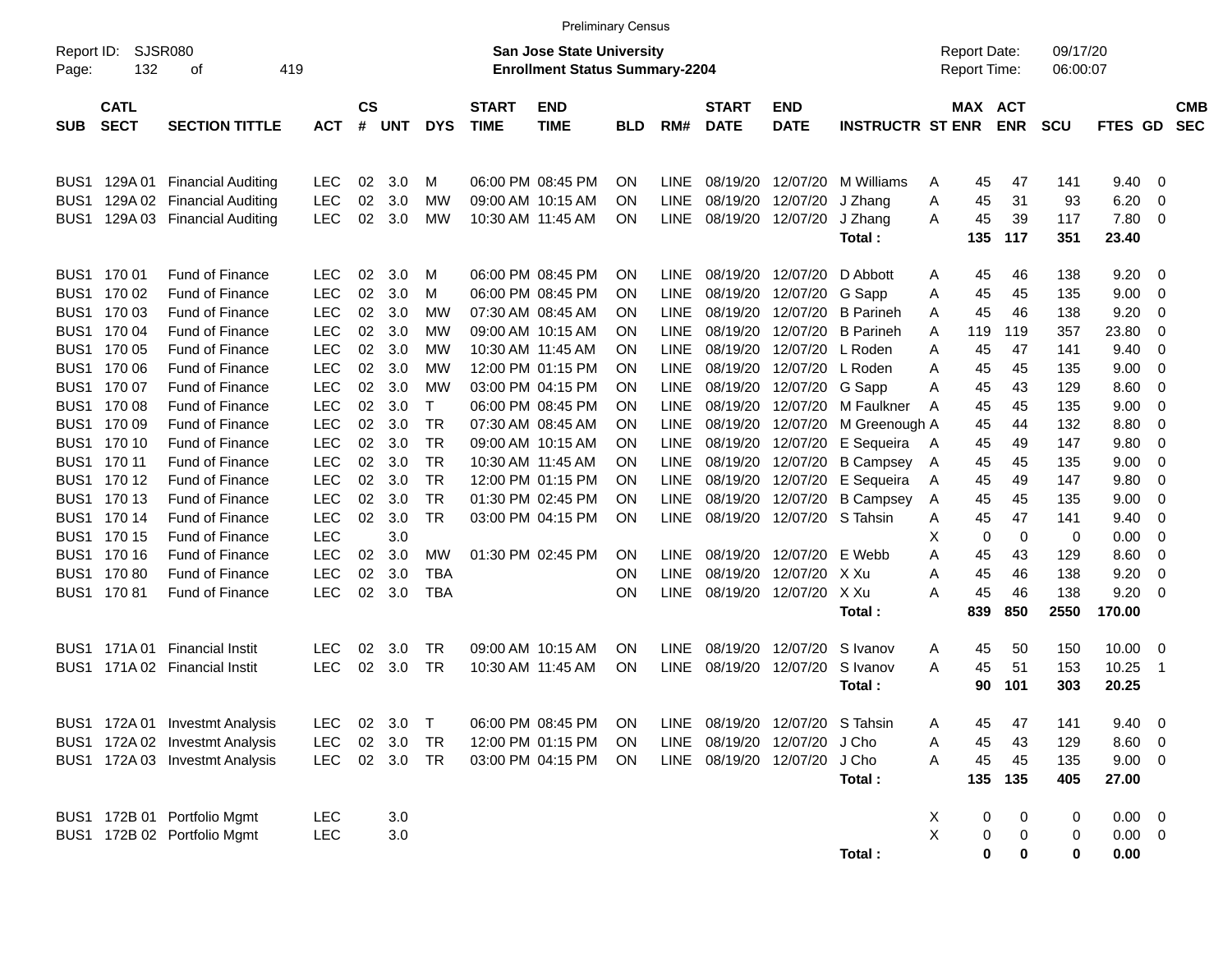|                                      |                            |                                                                                        |                                        |                |                      |                          |                             | <b>Preliminary Census</b>                                                 |                        |                            |                                        |                                                  |                                                                    |                                                   |                                 |                                 |                                    |                                                   |            |
|--------------------------------------|----------------------------|----------------------------------------------------------------------------------------|----------------------------------------|----------------|----------------------|--------------------------|-----------------------------|---------------------------------------------------------------------------|------------------------|----------------------------|----------------------------------------|--------------------------------------------------|--------------------------------------------------------------------|---------------------------------------------------|---------------------------------|---------------------------------|------------------------------------|---------------------------------------------------|------------|
| Page:                                | Report ID: SJSR080<br>133  | 419<br>οf                                                                              |                                        |                |                      |                          |                             | <b>San Jose State University</b><br><b>Enrollment Status Summary-2204</b> |                        |                            |                                        |                                                  |                                                                    | <b>Report Date:</b><br><b>Report Time:</b>        |                                 | 09/17/20<br>06:00:07            |                                    |                                                   |            |
| <b>SUB</b>                           | <b>CATL</b><br><b>SECT</b> | <b>SECTION TITTLE</b>                                                                  | <b>ACT</b>                             | <b>CS</b><br># | <b>UNT</b>           | <b>DYS</b>               | <b>START</b><br><b>TIME</b> | <b>END</b><br><b>TIME</b>                                                 | <b>BLD</b>             | RM#                        | <b>START</b><br><b>DATE</b>            | <b>END</b><br><b>DATE</b>                        | <b>INSTRUCTR ST ENR</b>                                            |                                                   | MAX ACT<br><b>ENR</b>           | SCU                             | FTES GD SEC                        |                                                   | <b>CMB</b> |
| BUS <sub>1</sub>                     |                            | 172C 01 Futures and Options                                                            | LEC                                    |                | 02 3.0               | TR                       |                             | 01:30 PM 02:45 PM                                                         | ON                     | <b>LINE</b>                | 08/19/20                               | 12/07/20                                         | J Cho<br>Total :                                                   | 45<br>Α<br>45                                     | 46<br>46                        | 138<br>138                      | 9.20<br>9.20                       | $\overline{0}$                                    |            |
| BUS <sub>1</sub>                     |                            | 172D 01 Student Fund                                                                   | LEC.                                   | 03             | 3.0                  | TR                       |                             | 01:30 PM 02:45 PM                                                         | ON                     | LINE                       | 08/19/20 12/07/20                      |                                                  | S Ivanov<br>Total:                                                 | 45<br>A<br>45                                     | 20<br>20                        | 60<br>60                        | 4.00<br>4.00                       | $\overline{\mathbf{0}}$                           |            |
| BUS1<br>BUS <sub>1</sub><br>BUS1     |                            | 173A 01 Fin Mgt Theory Pol<br>173A 02 Fin Mgt Theory Pol<br>173A 03 Fin Mgt Theory Pol | <b>LEC</b><br><b>LEC</b><br><b>LEC</b> | 02<br>02       | 3.0<br>3.0<br>02 3.0 | МW<br><b>MW</b><br>W     |                             | 01:30 PM 02:45 PM<br>03:00 PM 04:15 PM<br>06:00 PM 08:45 PM               | ON<br><b>ON</b><br>ΟN  | LINE<br><b>LINE</b>        | LINE 08/19/20 12/07/20                 | 08/19/20 12/07/20                                | 08/19/20 12/07/20 T Rajkovic<br>T Rajkovic<br>M Faulkner<br>Total: | 45<br>A<br>45<br>Α<br>$\overline{A}$<br>45<br>135 | 44<br>39<br>46<br>129           | 132<br>117<br>138<br>387        | 8.80<br>7.80<br>9.20<br>25.80      | $\overline{\phantom{0}}$<br>$\overline{0}$<br>- 0 |            |
| BUS <sub>1</sub><br>BUS <sub>1</sub> |                            | 173B 01 Prob in Fin Mgmt<br>173B 02 Prob in Fin Mgmt                                   | <b>LEC</b><br><b>LEC</b>               | 02             | 3.0<br>02 3.0        | $\mathsf T$<br><b>TR</b> |                             | 06:00 PM 08:45 PM<br>04:30 PM 05:45 PM                                    | ON<br><b>ON</b>        | <b>LINE</b><br><b>LINE</b> |                                        | 08/19/20 12/07/20<br>08/19/20 12/07/20           | X Xu<br>X Xu<br>Total:                                             | Α<br>45<br>45<br>A<br>90                          | 36<br>22<br>58                  | 108<br>66<br>174                | 7.20<br>$4.40 \quad 0$<br>11.60    | $\overline{\mathbf{0}}$                           |            |
| BUS1                                 |                            | 173C 01 Entrepreneurial Fina                                                           | LEC                                    |                | 02 3.0               | МW                       |                             | 07:30 AM 08:45 AM                                                         | <b>ON</b>              |                            | LINE 08/19/20 12/07/20                 |                                                  | L Roden<br>Total:                                                  | A<br>45<br>45                                     | 44<br>44                        | 132<br>132                      | 8.80 0<br>8.80                     |                                                   |            |
|                                      | BUS1 177 01<br>BUS1 177 02 | Inter Bus Fin<br>Inter Bus Fin                                                         | <b>LEC</b><br><b>LEC</b>               | 02<br>02       | 3.0<br>3.0           | <b>TR</b><br><b>TR</b>   |                             | 12:00 PM 01:15 PM<br>01:30 PM 02:45 PM                                    | <b>ON</b><br><b>ON</b> | <b>LINE</b><br><b>LINE</b> | 08/19/20 12/07/20<br>08/19/20 12/07/20 |                                                  | A MeshcheryaA<br>A MeshcheryaA<br>Total :                          | 45<br>45<br>90                                    | 44<br>43<br>87                  | 132<br>129<br>261               | 8.80<br>8.60 0<br>17.40            | $\overline{0}$                                    |            |
| BUS1                                 |                            | 179B 01 Selec Top Bus Fin                                                              | <b>LEC</b>                             |                | 3.0                  |                          |                             |                                                                           |                        |                            |                                        |                                                  | Total:                                                             | X                                                 | 0<br>0<br>0<br>0                | 0<br>$\bf{0}$                   | $0.00 \t 0$<br>0.00                |                                                   |            |
| BUS <sub>1</sub>                     | 180A01                     | Indiv Study Acctg                                                                      | <b>SUP</b>                             | 36             | 1.0                  | <b>TBA</b>               |                             |                                                                           | <b>ON</b>              | <b>LINE</b>                | 08/19/20 12/07/20                      |                                                  | E Grace<br>Total :                                                 | Α<br>10<br>10                                     | $\mathbf 1$<br>$\mathbf 1$      | $\mathbf{1}$<br>1               | $0.07$ 0<br>0.07                   |                                                   |            |
|                                      |                            | Department : Accounting & Finance                                                      |                                        |                |                      |                          |                             |                                                                           |                        |                            |                                        | <b>Lower Division:</b><br><b>Upper Division:</b> | <b>Department Total:</b><br><b>Graduate Division:</b>              | 3646<br>839<br>2807                               | 846<br>2735<br>0<br>$\mathbf 0$ | 3581 10741<br>2538<br>8203<br>0 | 716.12<br>169.20<br>546.92<br>0.00 |                                                   |            |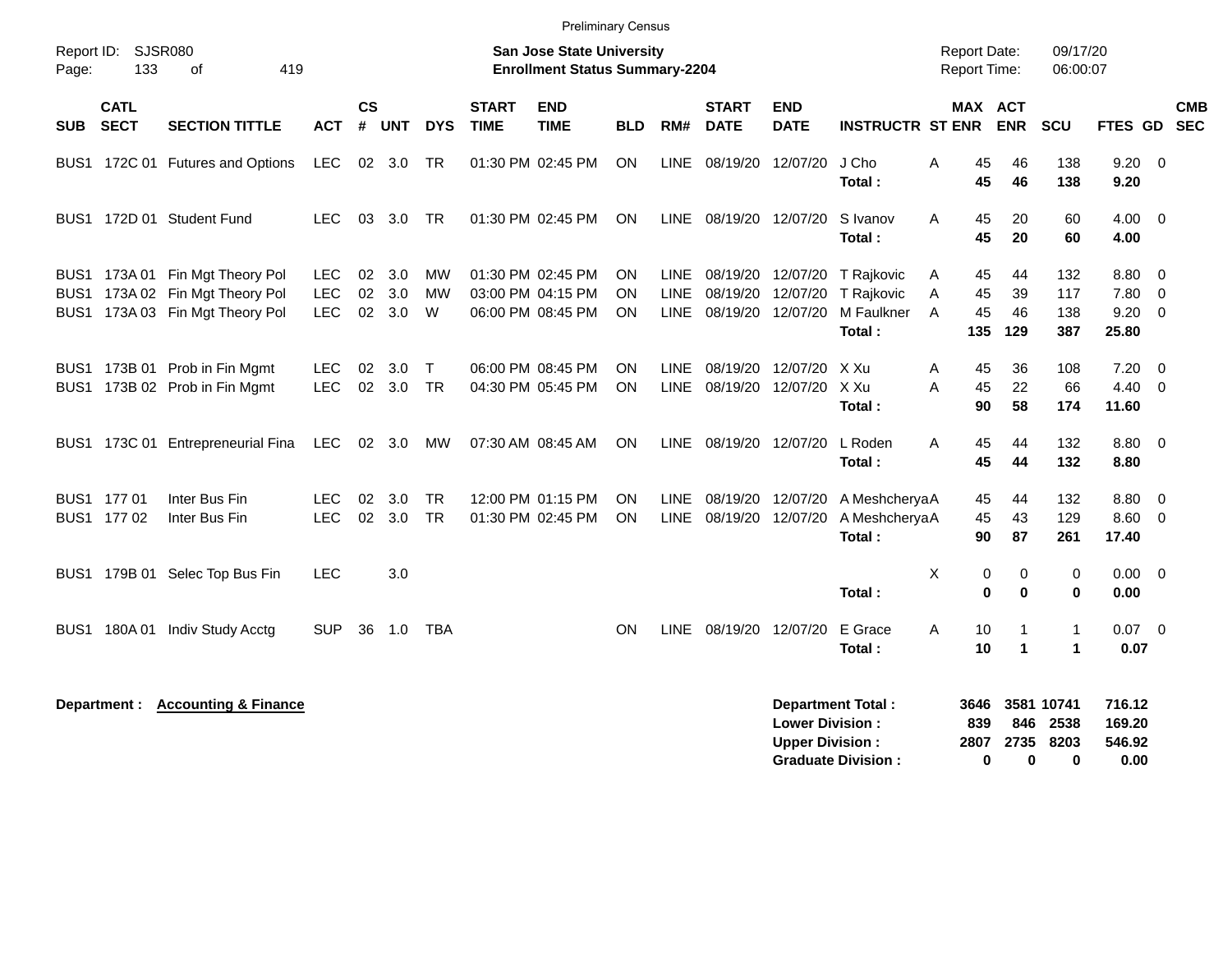|            |                            |                                                                                                  |              |                    |                |              |                             | <b>Preliminary Census</b>                                                 |            |             |                             |                                |                         |   |                                     |                       |                      |                  |                          |
|------------|----------------------------|--------------------------------------------------------------------------------------------------|--------------|--------------------|----------------|--------------|-----------------------------|---------------------------------------------------------------------------|------------|-------------|-----------------------------|--------------------------------|-------------------------|---|-------------------------------------|-----------------------|----------------------|------------------|--------------------------|
| Page:      | Report ID: SJSR080<br>134  | 419<br>οf                                                                                        |              |                    |                |              |                             | <b>San Jose State University</b><br><b>Enrollment Status Summary-2204</b> |            |             |                             |                                |                         |   | <b>Report Date:</b><br>Report Time: |                       | 09/17/20<br>06:00:07 |                  |                          |
| <b>SUB</b> | <b>CATL</b><br><b>SECT</b> | <b>SECTION TITTLE</b>                                                                            | <b>ACT</b>   | $\mathsf{cs}$<br># | <b>UNT</b>     | <b>DYS</b>   | <b>START</b><br><b>TIME</b> | <b>END</b><br><b>TIME</b>                                                 | <b>BLD</b> | RM#         | <b>START</b><br><b>DATE</b> | <b>END</b><br><b>DATE</b>      | <b>INSTRUCTR ST ENR</b> |   |                                     | MAX ACT<br><b>ENR</b> | <b>SCU</b>           | FTES GD          | <b>CMB</b><br><b>SEC</b> |
| College    |                            | <b>Business</b>                                                                                  |              |                    |                |              |                             |                                                                           |            |             |                             |                                |                         |   |                                     |                       |                      |                  |                          |
|            | Department :               | <b>Business Graduate Programs</b>                                                                |              |                    |                |              |                             |                                                                           |            |             |                             |                                |                         |   |                                     |                       |                      |                  |                          |
| <b>BUS</b> | 201 01                     | Bus Communications LEC                                                                           |              |                    | $02 \quad 1.0$ | M            |                             | 06:00 PM 10:00 PM                                                         | <b>ON</b>  | LINE        |                             | 08/17/20 09/14/20              | C Lycurgus              | A | 30                                  | 28                    | 28                   | 2.33 28          |                          |
| <b>BUS</b> | 201 02                     | <b>Bus Communications</b>                                                                        | <b>LEC</b>   | 02                 | 1.0            | W            |                             | 06:00 PM 10:00 PM                                                         | <b>ON</b>  | LINE        | 08/19/20                    | 09/09/20                       | C Lycurgus              | A | 30                                  | 27                    | 27                   | 2.25 27          |                          |
| <b>BUS</b> | 201 03                     | Bus Communications LEC                                                                           |              |                    | $02 \quad 1.0$ | M            |                             | 06:00 PM 10:00 PM                                                         | <b>ON</b>  |             |                             | LINE 08/17/20 09/14/20         | L Lindelof<br>Total:    | A | 30<br>90                            | 23<br>78              | 23<br>78             | 1.92 23<br>6.50  |                          |
| <b>BUS</b> | 210 01                     | Devel & Mng People                                                                               | LEC          | 02                 | 3.0            | M            |                             | 06:00 PM 10:00 PM                                                         | <b>ON</b>  | LINE        |                             | 09/21/20 12/07/20              | T Altura                | A | 35                                  | 35                    | 105                  | 8.75 35          |                          |
| <b>BUS</b> | 210 02                     | Devel & Mng People                                                                               | LEC          | 02                 | 3.0            | W            |                             | 06:00 PM 10:00 PM                                                         | <b>ON</b>  | LINE        | 09/16/20                    | 12/07/20                       | T Altura                | A | 35                                  | 29                    | 87                   | 7.25 29          |                          |
| <b>BUS</b> | 210 03                     | Devel & Mng People                                                                               | LEC          | 02                 | 3.0            | M            |                             | 06:00 PM 10:00 PM                                                         | <b>ON</b>  | LINE        |                             | 09/21/20 12/07/20              | C Nathanson A<br>Total: |   | 35<br>105                           | 28<br>92              | 84<br>276            | 7.00 28<br>23.00 |                          |
|            |                            |                                                                                                  |              |                    |                |              |                             |                                                                           |            |             |                             |                                |                         |   |                                     |                       |                      |                  |                          |
| <b>BUS</b> | 220 01                     | Fin & Mgnrl Accounti                                                                             | LEC          | 02                 | 3.0            | $\top$       |                             | 06:00 PM 10:00 PM                                                         | <b>ON</b>  | LINE        | 08/18/20                    | 10/10/20                       | D He                    | A | 35                                  | 33                    | 99                   | 8.25 33          |                          |
| <b>BUS</b> | 220 02                     | Fin & Mgnrl Accounti                                                                             | <b>LEC</b>   | 02                 | 3.0            | $\mathsf{T}$ |                             | 06:00 PM 10:00 PM                                                         | <b>ON</b>  | <b>LINE</b> | 08/18/20                    | 10/10/20                       | M Barta                 | Α | 35                                  | 33                    | 99                   | 8.25 33          |                          |
| <b>BUS</b> | 220 03                     | Fin & Mgnrl Accounti                                                                             | LEC          | 02                 | 3.0            | $\top$       |                             | 06:00 PM 10:00 PM                                                         | <b>ON</b>  | LINE        |                             | 08/17/20 10/10/20              | J Lord<br>Total:        | Α | 35<br>105                           | 23<br>89              | 69<br>267            | 5.75 23<br>22.25 |                          |
| <b>BUS</b> |                            | 220A 01 Fin Stmt Anal for Ac                                                                     | <b>LEC</b>   |                    | 02 3.0         | <b>TR</b>    |                             | 01:30 PM 05:30 PM                                                         | <b>ON</b>  | LINE        |                             | 10/29/20 12/07/20              | Y Tian                  | A | 40                                  | 28                    | 84                   | 7.00 28          |                          |
|            |                            |                                                                                                  |              |                    |                |              |                             |                                                                           |            |             |                             |                                | Total:                  |   | 40                                  | 28                    | 84                   | 7.00             |                          |
| <b>BUS</b> |                            | 220G 01 Tax Bus Invest Dec                                                                       | <b>LEC</b>   |                    | 02 3.0         | MW           |                             | 01:30 PM 05:30 PM                                                         | <b>ON</b>  |             | LINE 09/30/20 11/04/20      |                                | C Chen                  | A | 40                                  | 19                    | 57                   | 4.75 19          |                          |
|            |                            |                                                                                                  |              |                    |                |              |                             |                                                                           |            |             |                             |                                | Total:                  |   | 40                                  | 19                    | 57                   | 4.75             |                          |
| <b>BUS</b> |                            | 220H 01 Audit Cncpt/Pract                                                                        | <b>LEC</b>   | 02                 | 3.0            |              |                             | MWF 01:30 PM 05:30 PM                                                     | ON         |             |                             | LINE 11/06/20 12/07/20         | J Zhang                 | A | 40                                  | 24                    | 72                   | 6.00 24          |                          |
|            |                            |                                                                                                  |              |                    |                |              |                             |                                                                           |            |             |                             |                                | Total:                  |   | 40                                  | 24                    | 72                   | 6.00             |                          |
| <b>BUS</b> | 220J 01                    | <b>Bus Comm &amp; Ethics</b>                                                                     | <b>LEC</b>   |                    | 02 3.0         | <b>TR</b>    |                             | 01:30 PM 05:30 PM                                                         | ON         | LINE        |                             | 08/20/20 10/01/20              | E Grace                 | A | 40                                  | 26                    | 78                   | 6.50 26          |                          |
|            |                            |                                                                                                  |              |                    |                |              |                             |                                                                           |            |             |                             |                                | Total:                  |   | 40                                  | 26                    | 78                   | 6.50             |                          |
| <b>BUS</b> |                            | 220R 01 Software Application LEC                                                                 |              |                    | 03 3.0         | -F           |                             | 09:30 AM 01:30 PM                                                         | <b>ON</b>  |             |                             | LINE 08/21/20 10/30/20 C Onita |                         | A | 40                                  | 17                    | 51                   | 4.25 17          |                          |
|            |                            |                                                                                                  |              |                    |                |              |                             |                                                                           |            |             |                             |                                | Total:                  |   | 40                                  | 17                    | 51                   | 4.25             |                          |
| <b>BUS</b> |                            | 220S 01 Finan Rpt & Analy II LEC 02 3.0 MW 01:30 PM 05:30 PM ON LINE 08/19/20 09/28/20 E Capener |              |                    |                |              |                             |                                                                           |            |             |                             |                                |                         | A | 40                                  | 14                    | 42                   | 3.50 14          |                          |
|            |                            |                                                                                                  |              |                    |                |              |                             |                                                                           |            |             |                             |                                | Total:                  |   | 40                                  | 14                    | 42                   | 3.50             |                          |
| <b>BUS</b> |                            | 220V 01 Spec Topics in Accnt LEC                                                                 |              |                    | 3.0            |              |                             |                                                                           |            |             |                             |                                |                         | X | 0                                   | 0                     | 0                    | $0.00 \t 0$      |                          |
|            |                            |                                                                                                  |              |                    |                |              |                             |                                                                           |            |             |                             |                                | Total:                  |   | 0                                   | $\mathbf 0$           | $\bf{0}$             | 0.00             |                          |
| <b>BUS</b> |                            | 234A 04 Social Media Mktg                                                                        | LEC 03 3.0 F |                    |                |              |                             | 06:00 PM 10:00 PM ON                                                      |            |             |                             | LINE 10/12/20 12/07/20 H Lee   |                         | A | 40                                  | 25                    | 75                   | 6.25 25          |                          |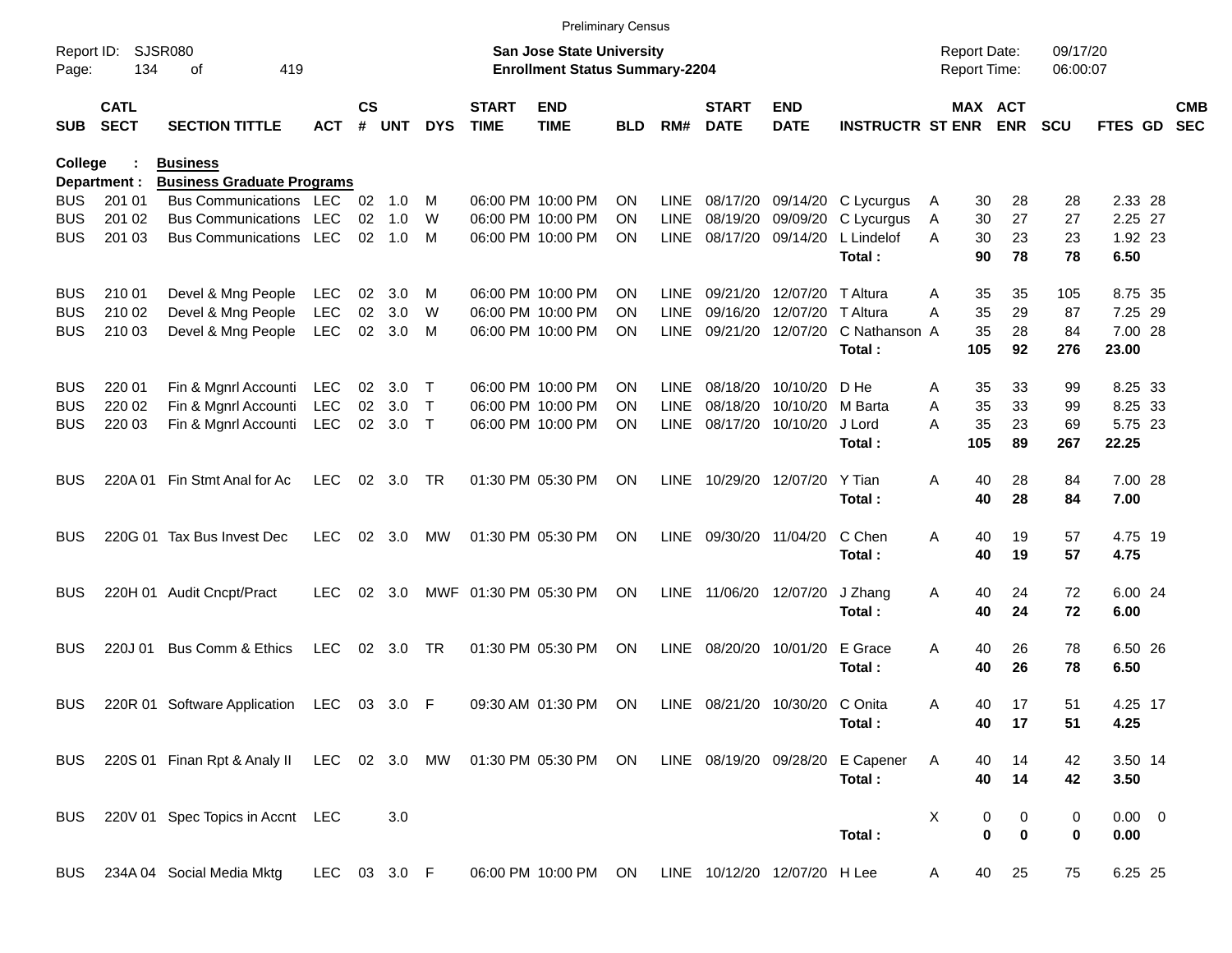|                                        | Report ID: SJSR080         |                                                                         |                                  |                    |                              |                       |                             | <b>Preliminary Census</b><br>San Jose State University      |                 |                              |                                                    |                           |                                                   | <b>Report Date:</b>             |                                       | 09/17/20              |                                        |                          |
|----------------------------------------|----------------------------|-------------------------------------------------------------------------|----------------------------------|--------------------|------------------------------|-----------------------|-----------------------------|-------------------------------------------------------------|-----------------|------------------------------|----------------------------------------------------|---------------------------|---------------------------------------------------|---------------------------------|---------------------------------------|-----------------------|----------------------------------------|--------------------------|
| Page:                                  | 135                        | 419<br>οf                                                               |                                  |                    |                              |                       |                             | <b>Enrollment Status Summary-2204</b>                       |                 |                              |                                                    |                           |                                                   | <b>Report Time:</b>             |                                       | 06:00:07              |                                        |                          |
| <b>SUB</b>                             | <b>CATL</b><br><b>SECT</b> | <b>SECTION TITTLE</b>                                                   | <b>ACT</b>                       | $\mathsf{cs}$<br># | <b>UNT</b>                   | <b>DYS</b>            | <b>START</b><br><b>TIME</b> | <b>END</b><br><b>TIME</b>                                   | <b>BLD</b>      | RM#                          | <b>START</b><br><b>DATE</b>                        | <b>END</b><br><b>DATE</b> | <b>INSTRUCTR ST ENR</b>                           |                                 | MAX ACT<br><b>ENR</b>                 | <b>SCU</b>            | <b>FTES GD</b>                         | <b>CMB</b><br><b>SEC</b> |
|                                        |                            |                                                                         |                                  |                    |                              |                       |                             |                                                             |                 |                              |                                                    |                           | Total:                                            | 40                              | 25                                    | 75                    | 6.25                                   |                          |
| <b>BUS</b>                             | 247 04                     | <b>Big Data Mgmt</b>                                                    | <b>LEC</b>                       | 03                 | 3.0                          | F                     |                             | 06:00 PM 10:00 PM                                           | ON              | LINE                         | 10/12/20 12/07/20                                  |                           | S Jensen<br>Total:                                | Α<br>35<br>35                   | 9<br>9                                | 27<br>27              | $2.25$ 9<br>2.25                       |                          |
| <b>BUS</b>                             | 253 04                     | Negot/Conflict Mgmt                                                     | LEC                              |                    | 03 3.0                       | R                     |                             | 06:00 PM 10:00 PM                                           | ON              | LINE                         | 08/20/20 10/10/20                                  |                           | G Radine<br>Total:                                | A<br>40<br>40                   | 29<br>29                              | 87<br>87              | 7.25 29<br>7.25                        |                          |
| <b>BUS</b><br><b>BUS</b>               | 260 01<br>260 02           | Mgrl Dec Analysis<br>Mgrl Dec Analysis                                  | <b>LEC</b><br><b>LEC</b>         | 02<br>02           | 3.0<br>3.0                   | W<br>М                |                             | 06:00 PM 10:00 PM<br>06:00 PM 10:00 PM                      | ΟN<br>ΟN        | <b>LINE</b><br>LINE          | 08/17/20 10/10/20                                  | 08/19/20 10/10/20         | M Klein<br>M Klein<br>Total:                      | 35<br>A<br>35<br>A<br>70        | 33<br>44<br>77                        | 99<br>132<br>231      | 8.25 33<br>11.00 44<br>19.25           |                          |
| <b>BUS</b>                             | 265 01                     | Silicon Valley Exp                                                      | <b>LEC</b>                       |                    | 02 2.0                       | TBA                   |                             |                                                             | ON              | LINE                         | 08/17/20 12/07/20                                  |                           | V Agarwal<br>Total:                               | 40<br>A<br>40                   | 2<br>$\mathbf{2}$                     | 4<br>4                | $0.33$ 2<br>0.33                       |                          |
| <b>BUS</b><br><b>BUS</b><br><b>BUS</b> | 270 01<br>270 02<br>270 03 | <b>Financial Mgmt</b><br><b>Financial Mgmt</b><br><b>Financial Mgmt</b> | LEC.<br><b>LEC</b><br><b>LEC</b> | 02<br>02<br>02     | 3.0<br>3.0<br>3.0            | Т<br>$\top$<br>$\top$ |                             | 06:00 PM 10:00 PM<br>06:00 PM 10:00 PM<br>06:00 PM 10:00 PM | OΝ<br>ΟN<br>ΟN  | LINE.<br><b>LINE</b><br>LINE | 10/13/20 12/07/20<br>10/12/20<br>10/12/20 12/07/20 | 12/07/20                  | A MeshcheryaA<br>T Rajkovic<br>S Ivanov<br>Total: | 35<br>35<br>A<br>35<br>A<br>105 | 33<br>33<br>23<br>89                  | 99<br>99<br>69<br>267 | 8.25 33<br>8.25 33<br>5.75 23<br>22.25 |                          |
| <b>BUS</b><br><b>BUS</b>               | 280 01<br>280 02           | Op & Supply Chain Mg LEC<br>Op & Supply Chain Mg LEC                    |                                  |                    | 02 3.0<br>02 3.0             | W<br>M                |                             | 06:00 PM 10:00 PM<br>06:00 PM 10:00 PM                      | ΟN<br>ON        | LINE<br>LINE                 | 10/14/20<br>10/12/20 12/07/20                      | 12/07/20                  | M Zhou<br>Y Wu<br>Total:                          | 35<br>A<br>35<br>A<br>70        | 31<br>38<br>69                        | 93<br>114<br>207      | 7.75 31<br>9.50 38<br>17.25            |                          |
| <b>BUS</b><br>BUS                      |                            | 297D 01 Spec Topics Bus Adm LEC<br>297D 04 Spec Topics Bus Adm LEC      |                                  | 02                 | 3.0<br>3.0                   | TBA                   |                             |                                                             | <b>ON</b>       | LINE                         |                                                    | 08/17/20 12/07/20 E Grace | Total:                                            | A<br>X                          | 2<br>1<br>0<br>0<br>1<br>$\mathbf{2}$ | 6<br>0<br>6           | $0.50$ 2<br>$0.00 \t 0$<br>0.50        |                          |
| <b>BUS</b>                             | 298 10                     | Master's Project                                                        | <b>SUP</b>                       | 24                 | 3.0                          | TBA                   |                             |                                                             | ON              | LINE                         | 08/19/20 12/07/20                                  |                           | Total:                                            | Α<br>25<br>25                   | 0<br>$\bf{0}$                         | 0<br>0                | $0.00 \t 0$<br>0.00                    |                          |
| BUSI                                   |                            | 298C 01 CMBA Internship                                                 | SUP 48 3.0 TBA                   |                    |                              |                       |                             |                                                             | ON              |                              |                                                    |                           | LINE 08/19/20 12/07/20 D Czerwinski A<br>Total:   |                                 | 5<br>5<br>1                           | 3<br>3                | $0.25$ 1<br>0.25                       |                          |
| <b>BUS</b><br><b>BUS</b>               | 298101<br>298I02           | Applied Bus Intern<br>Applied Bus Intern                                | <b>SUP</b><br><b>SUP</b>         |                    | 48  1.0  TBA<br>48  1.0  TBA |                       |                             |                                                             | ON<br><b>ON</b> |                              | LINE 08/19/20 12/07/20<br>LINE 08/19/20 12/07/20   |                           | Total:                                            | 15<br>A<br>Α<br>18              | 0<br>3<br>0<br>0                      | 0<br>0<br>0           | $0.00 \t 0$<br>$0.00 \t 0$<br>0.00     |                          |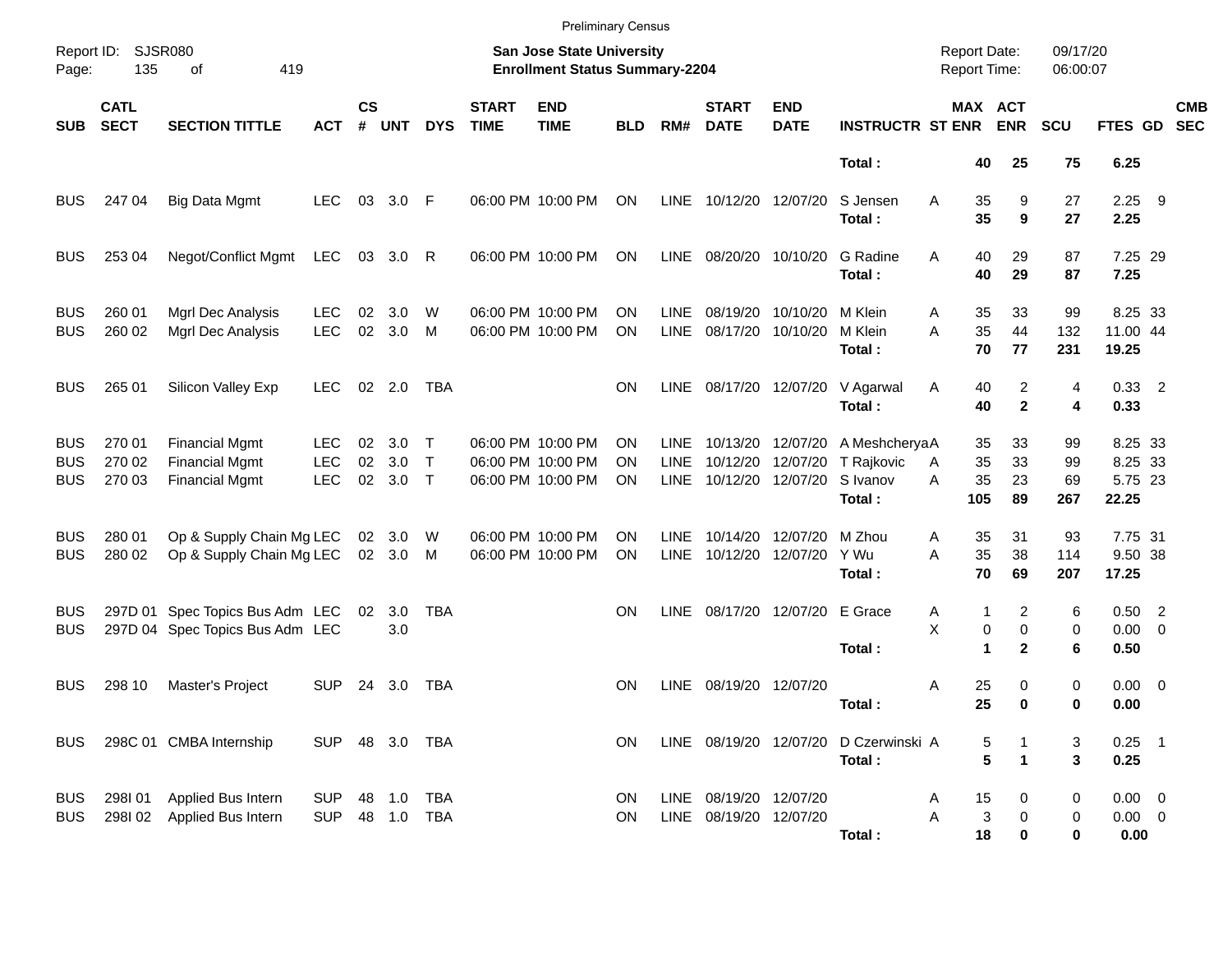| <b>Preliminary Census</b>                                                                                                                                                                        |                                                                                                    |                                                            |                                                                   |
|--------------------------------------------------------------------------------------------------------------------------------------------------------------------------------------------------|----------------------------------------------------------------------------------------------------|------------------------------------------------------------|-------------------------------------------------------------------|
| SJSR080<br><b>San Jose State University</b><br>Report ID:<br>136<br>419<br><b>Enrollment Status Summary-2204</b><br>Page:<br>of                                                                  |                                                                                                    | Report Date:<br><b>Report Time:</b>                        | 09/17/20<br>06:00:07                                              |
| <b>CS</b><br><b>CATL</b><br><b>START</b><br><b>END</b><br><b>SECT</b><br><b>TIME</b><br><b>SECTION TITTLE</b><br>TIME<br>#<br><b>DYS</b><br><b>ACT</b><br><b>UNT</b><br><b>SUB</b><br><b>BLD</b> | <b>END</b><br><b>START</b><br><b>DATE</b><br><b>INSTRUCTR ST ENR</b><br><b>DATE</b><br>RM#         | <b>MAX</b><br>ACT<br><b>ENR</b>                            | <b>CMB</b><br><b>SCU</b><br>FTES GD<br><b>SEC</b>                 |
| <b>Business Graduate Programs</b><br>Department :                                                                                                                                                | Department Total:<br><b>Lower Division:</b><br><b>Upper Division:</b><br><b>Graduate Division:</b> | 690<br>989<br>0<br>$\bf{0}$<br>0<br>$\bf{0}$<br>989<br>690 | 1912<br>159.33<br>0.00<br>0<br>0.00<br>$\bf{0}$<br>1912<br>159.33 |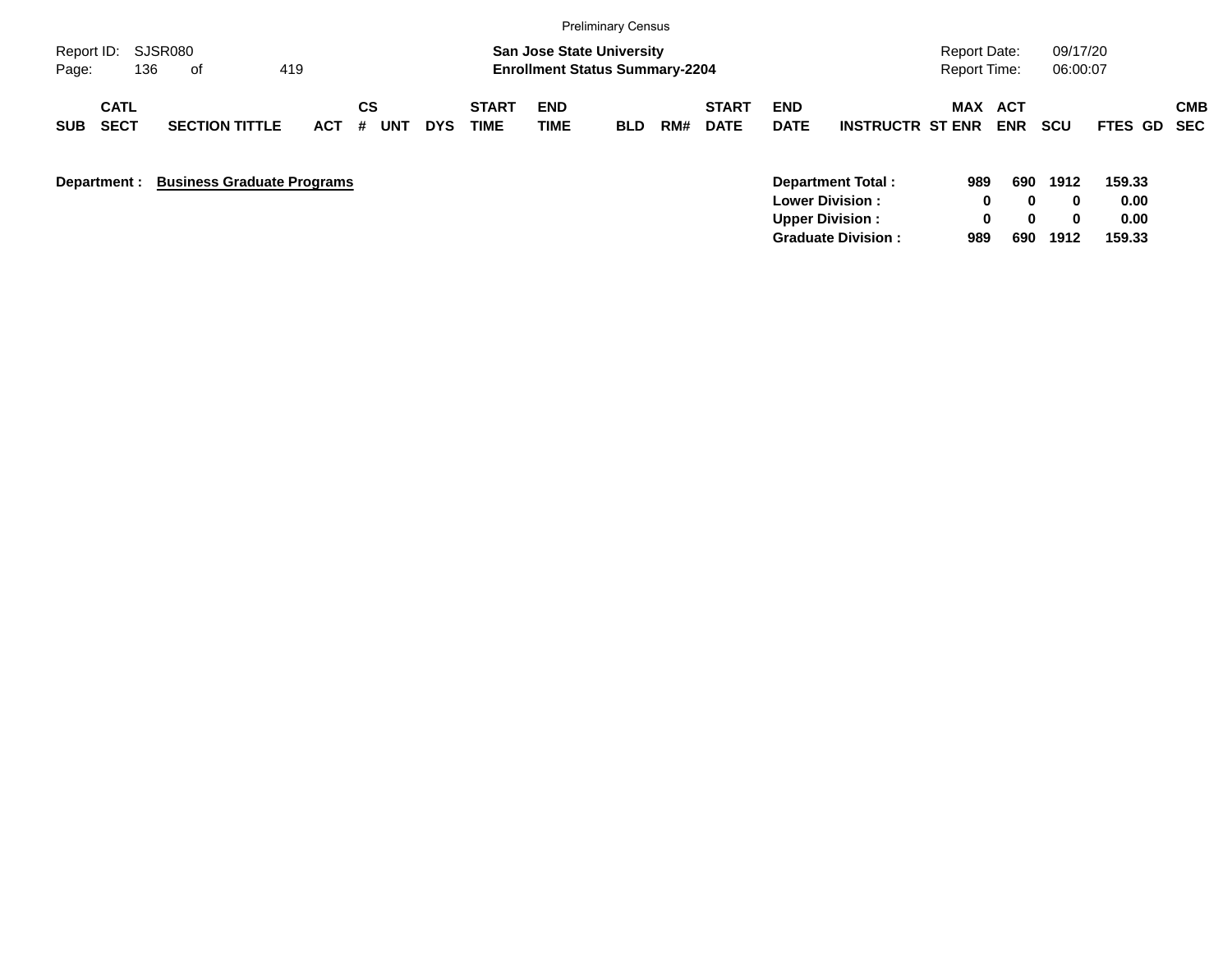|                     |                            |                                                     |                |                |        |               |                             |                                                                           | <b>Preliminary Census</b> |             |                             |                                 |                         |   |                                            |            |                      |                |     |                          |
|---------------------|----------------------------|-----------------------------------------------------|----------------|----------------|--------|---------------|-----------------------------|---------------------------------------------------------------------------|---------------------------|-------------|-----------------------------|---------------------------------|-------------------------|---|--------------------------------------------|------------|----------------------|----------------|-----|--------------------------|
| Report ID:<br>Page: | 137                        | SJSR080<br>419<br>οf                                |                |                |        |               |                             | <b>San Jose State University</b><br><b>Enrollment Status Summary-2204</b> |                           |             |                             |                                 |                         |   | <b>Report Date:</b><br><b>Report Time:</b> |            | 09/17/20<br>06:00:07 |                |     |                          |
| <b>SUB</b>          | <b>CATL</b><br><b>SECT</b> | <b>SECTION TITTLE</b>                               | <b>ACT</b>     | <b>CS</b><br># | UNT    | <b>DYS</b>    | <b>START</b><br><b>TIME</b> | <b>END</b><br><b>TIME</b>                                                 | <b>BLD</b>                | RM#         | <b>START</b><br><b>DATE</b> | <b>END</b><br><b>DATE</b>       | <b>INSTRUCTR ST ENR</b> |   | MAX ACT                                    | <b>ENR</b> | <b>SCU</b>           | <b>FTES GD</b> |     | <b>CMB</b><br><b>SEC</b> |
| <b>College</b>      |                            | <b>Business</b>                                     |                |                |        |               |                             |                                                                           |                           |             |                             |                                 |                         |   |                                            |            |                      |                |     |                          |
|                     | Department :               | <b>School of Global Innovation &amp; Leadership</b> |                |                |        |               |                             |                                                                           |                           |             |                             |                                 |                         |   |                                            |            |                      |                |     |                          |
| BUS <sub>5</sub>    | 16 60                      | Intro Lrdshp & Innov                                | LEC            | 02             | 3.0    | MW            |                             | 12:00 PM 01:15 PM                                                         | ΟN                        | <b>LINE</b> | 08/19/20                    | 12/07/20                        | R Pollard               | A | 45                                         | 38         | 114                  | 7.60           | 0   |                          |
| BUS <sub>5</sub>    | 16 61                      | Intro Lrdshp & Innov                                | LEC            |                | 02 3.0 | MW            |                             | 01:30 PM 02:45 PM                                                         | ON                        | <b>LINE</b> | 08/19/20                    | 12/07/20                        | <b>T</b> Shirley        | A | 45                                         | 37         | 111                  | 7.40           | 0   |                          |
| BUS <sub>5</sub>    | 16 62                      | Intro Lrdshp & Innov                                | <b>LEC</b>     | 02             | 3.0    | TR            |                             | 09:00 AM 10:15 AM                                                         | ON                        | <b>LINE</b> | 08/19/20                    | 12/07/20                        | <b>B</b> Makani         | A | 45                                         | 40         | 120                  | 8.00           | - 0 |                          |
| BUS <sub>5</sub>    | 16 63                      | Intro Lrdshp & Innov                                | <b>LEC</b>     | 02             | 3.0    | TR            |                             | 12:00 PM 01:15 PM                                                         | ON                        | <b>LINE</b> | 08/19/20                    | 12/07/20                        | <b>B</b> Makani         | Α | 45                                         | 36         | 108                  | 7.20           | 0   |                          |
| BUS <sub>5</sub>    | 16 64                      | Intro Lrdshp & Innov                                | <b>LEC</b>     | 02             | 3.0    | МW            |                             | 03:00 PM 04:15 PM                                                         | 0N                        | <b>LINE</b> | 08/19/20                    | 12/07/20                        | D Wilde                 | A | 45                                         | 35         | 105                  | 7.00           | - 0 |                          |
|                     |                            |                                                     |                |                |        |               |                             |                                                                           |                           |             |                             |                                 | Total:                  |   | 225                                        | 186        | 558                  | 37.20          |     |                          |
| BUS <sub>5</sub>    | 140 01                     | Fund of Oper Mgmt                                   | LEC            | 02             | 3.0    | МW            |                             | 07:30 AM 08:45 AM                                                         | ΟN                        | <b>LINE</b> | 08/19/20                    | 12/07/20                        | C Lim                   | A | 45                                         | 44         | 132                  | 8.80           | - 0 |                          |
| BUS <sub>5</sub>    | 140 02                     | Fund of Oper Mgmt                                   | <b>LEC</b>     | 02             | 3.0    | MW            |                             | 01:30 PM 02:45 PM                                                         | ΟN                        | <b>LINE</b> | 08/19/20                    | 12/07/20                        | J Tan                   | Α | 45                                         | 46         | 138                  | 9.20           | 0   |                          |
| BUS <sub>5</sub>    | 140 03                     | Fund of Oper Mgmt                                   | LEC            | 02             | 3.0    | м             |                             | 03:00 PM 05:45 PM                                                         | ON                        | <b>LINE</b> | 08/19/20                    | 12/07/20                        | S Ramakrishn A          |   | 45                                         | 47         | 141                  | 9.40           | 0   |                          |
| BUS <sub>5</sub>    | 140 04                     | Fund of Oper Mgmt                                   | LEC            | 02             | 3.0    | м             |                             | 06:00 PM 08:45 PM                                                         | 0N                        | LINE        | 08/19/20                    | 12/07/20                        | J Sung                  | A | 45                                         | 44         | 132                  | 8.80           | 0   |                          |
| BUS <sub>5</sub>    | 140 05                     | Fund of Oper Mgmt                                   | <b>LEC</b>     | 02             | 3.0    | W             |                             | 06:00 PM 08:45 PM                                                         | ON                        | <b>LINE</b> | 08/19/20                    | 12/07/20                        | M Ashley                | A | 45                                         | 45         | 135                  | 9.00           | 0   |                          |
| BUS <sub>5</sub>    | 140 06                     | Fund of Oper Mgmt                                   | LEC            | 02             | 3.0    | TR            |                             | 07:30 AM 08:45 AM                                                         | ΟN                        | <b>LINE</b> | 08/19/20                    | 12/07/20                        | C Lim                   | Α | 45                                         | 45         | 135                  | 9.00           | 0   |                          |
| BUS <sub>5</sub>    | 140 07                     | Fund of Oper Mgmt                                   | <b>LEC</b>     | 02             | 3.0    | МW            |                             | 12:00 PM 01:15 PM                                                         | ΟN                        | <b>LINE</b> | 08/19/20                    | 12/07/20                        | J Tan                   | Α | 45                                         | 45         | 135                  | 9.00           | 0   |                          |
| BUS <sub>5</sub>    | 140 08                     | Fund of Oper Mgmt                                   | <b>LEC</b>     | 02             | 3.0    | TR            |                             | 12:00 PM 01:15 PM                                                         | ΟN                        | <b>LINE</b> | 08/19/20                    | 12/07/20                        | J Tan                   | A | 45                                         | 46         | 138                  | 9.20           | 0   |                          |
| BUS <sub>5</sub>    | 140 09                     | Fund of Oper Mgmt                                   | <b>LEC</b>     | 02             | 3.0    | TR            |                             | 01:30 PM 02:45 PM                                                         | ΟN                        | <b>LINE</b> | 08/19/20                    | 12/07/20                        | J Tan                   | A | 45                                         | 46         | 138                  | 9.20           | 0   |                          |
| BUS <sub>5</sub>    | 140 10                     | Fund of Oper Mgmt                                   | <b>LEC</b>     | 02             | 3.0    | т             |                             | 06:00 PM 08:45 PM                                                         | ΟN                        | <b>LINE</b> | 08/19/20                    | 12/07/20                        | Y Wu                    | A | 45                                         | 45         | 135                  | 9.00           | 0   |                          |
| BUS <sub>5</sub>    | 140 11                     | Fund of Oper Mgmt                                   | <b>LEC</b>     | 02             | 3.0    | <b>TBA</b>    |                             |                                                                           | ΟN                        | <b>LINE</b> | 08/19/20                    | 12/07/20                        | R Salstrom              | A | 45                                         | 44         | 132                  | 8.80           | 0   |                          |
| BUS <sub>5</sub>    | 140 12                     | Fund of Oper Mgmt                                   | <b>LEC</b>     | 02             | 3.0    | R             |                             | 06:00 PM 08:45 PM                                                         | ΟN                        | <b>LINE</b> | 08/19/20                    | 12/07/20 S Artim                |                         | A | 45                                         | 41         | 123                  | 8.20           | 0   |                          |
| BUS <sub>5</sub>    | 140 80                     | Fund of Oper Mgmt                                   | <b>LEC</b>     | 02             | 3.0    | <b>TBA</b>    |                             |                                                                           | ON                        | <b>LINE</b> | 08/19/20                    |                                 | 12/07/20 R Salstrom     | A | 45                                         | 43         | 129                  | 8.60           | 0   |                          |
| BUS <sub>5</sub>    | 140 81                     | Fund of Oper Mgmt                                   | <b>LEC</b>     |                | 3.0    |               |                             |                                                                           |                           |             |                             |                                 |                         | х | 0                                          | 0          | 0                    | 0.00           | 0   |                          |
| BUS <sub>5</sub>    | 140 82                     | Fund of Oper Mgmt                                   | <b>LEC</b>     | 02             | 3.0    | <b>TBA</b>    |                             |                                                                           | ON                        | <b>LINE</b> | 08/19/20                    | 12/07/20                        | J Sung                  | Α | 45                                         | 45         | 135                  | 9.00           | 0   |                          |
| BUS <sub>5</sub>    | 14083                      | Fund of Oper Mgmt                                   | <b>LEC</b>     | 02             | 3.0    | <b>TBA</b>    |                             |                                                                           | ON                        | <b>LINE</b> | 08/19/20                    | 12/07/20                        | S Zhou                  | Α | 45                                         | 45         | 135                  | 9.00           | 0   |                          |
| BUS <sub>5</sub>    | 140 84                     | Fund of Oper Mgmt                                   | <b>LEC</b>     | 02             | 3.0    | <b>TBA</b>    |                             |                                                                           | ON                        | <b>LINE</b> | 08/19/20                    | 12/07/20                        | S Zhou                  | Α | 45                                         | 45         | 135                  | 9.00           | 0   |                          |
| BUS <sub>5</sub>    | 140 85                     | Fund of Oper Mgmt                                   | <b>LEC</b>     | 02             | 3.0    | <b>TBA</b>    |                             |                                                                           | ON                        | LINE        | 08/19/20                    | 12/07/20                        | M Ashley                | A | 45                                         | 45         | 135                  | 9.00           | 0   |                          |
| BUS <sub>5</sub>    | 140 86                     | Fund of Oper Mgmt                                   | <b>LEC</b>     |                | 3.0    |               |                             |                                                                           |                           |             |                             |                                 |                         | х | 0                                          | 0          | 0                    | 0.00           | 0   |                          |
| BUS <sub>5</sub>    | 140 87                     | Fund of Oper Mgmt                                   | <b>LEC</b>     | 02             | 3.0    | TBA           |                             |                                                                           | ON                        | <b>LINE</b> | 08/19/20                    | 12/07/20                        | M Ashley                | Α | 45                                         | 45         | 135                  | 9.00           | 0   |                          |
|                     | BUS5 140 88                | Fund of Oper Mgmt                                   | <b>LEC</b>     | 02             | 3.0    | TBA           |                             |                                                                           | ΟN                        | <b>LINE</b> |                             | 08/19/20 12/07/20 J Sung        |                         | A | 45                                         | 44         | 132                  | 8.80           | 0   |                          |
|                     | BUS5 140 89                | Fund of Oper Mgmt                                   | LEC 02 3.0 TBA |                |        |               |                             |                                                                           | ON                        |             |                             | LINE 08/19/20 12/07/20 M Ashley |                         | Α | 45                                         | 45         | 135                  | $9.00 \t 0$    |     |                          |
|                     |                            |                                                     |                |                |        |               |                             |                                                                           |                           |             |                             |                                 | Total:                  |   | 900                                        | 895        | 2685                 | 179.00         |     |                          |
|                     | BUS5 141 01                | Proc & Supply Mgmt LEC 02 3.0                       |                |                |        | MW            |                             | 09:00 AM 10:15 AM                                                         | ON.                       |             |                             | LINE 08/19/20 12/07/20 C Lim    |                         | A | 45                                         | 41         | 123                  | 8.20 0         |     |                          |
|                     | BUS5 141 02                | Proc & Supply Mgmt LEC 02 3.0 TR                    |                |                |        |               |                             | 09:00 AM 10:15 AM                                                         | ON                        |             |                             | LINE 08/19/20 12/07/20          | C Lim                   | A | 45                                         | 42         | 126                  | 8.40 0         |     |                          |
|                     |                            |                                                     |                |                |        |               |                             |                                                                           |                           |             |                             |                                 | Total:                  |   | 90                                         | 83         | 249                  | 16.60          |     |                          |
|                     | BUS5 142 01                | <b>Total Quality Mgmt</b>                           | LEC            |                | 02 3.0 | MW            |                             | 10:30 AM 11:45 AM                                                         | ON.                       |             |                             | LINE 08/19/20 12/07/20 T Shi    |                         | A | 45                                         | 43         | 129                  | 8.60 0         |     |                          |
|                     | BUS5 142 02                | <b>Total Quality Mgmt</b>                           |                |                |        | LEC 02 3.0 MW |                             | 01:30 PM 02:45 PM                                                         | ON                        |             |                             | LINE 08/19/20 12/07/20 T Shi    |                         | Α | 45                                         | 35         | 105                  | $7.00 \t 0$    |     |                          |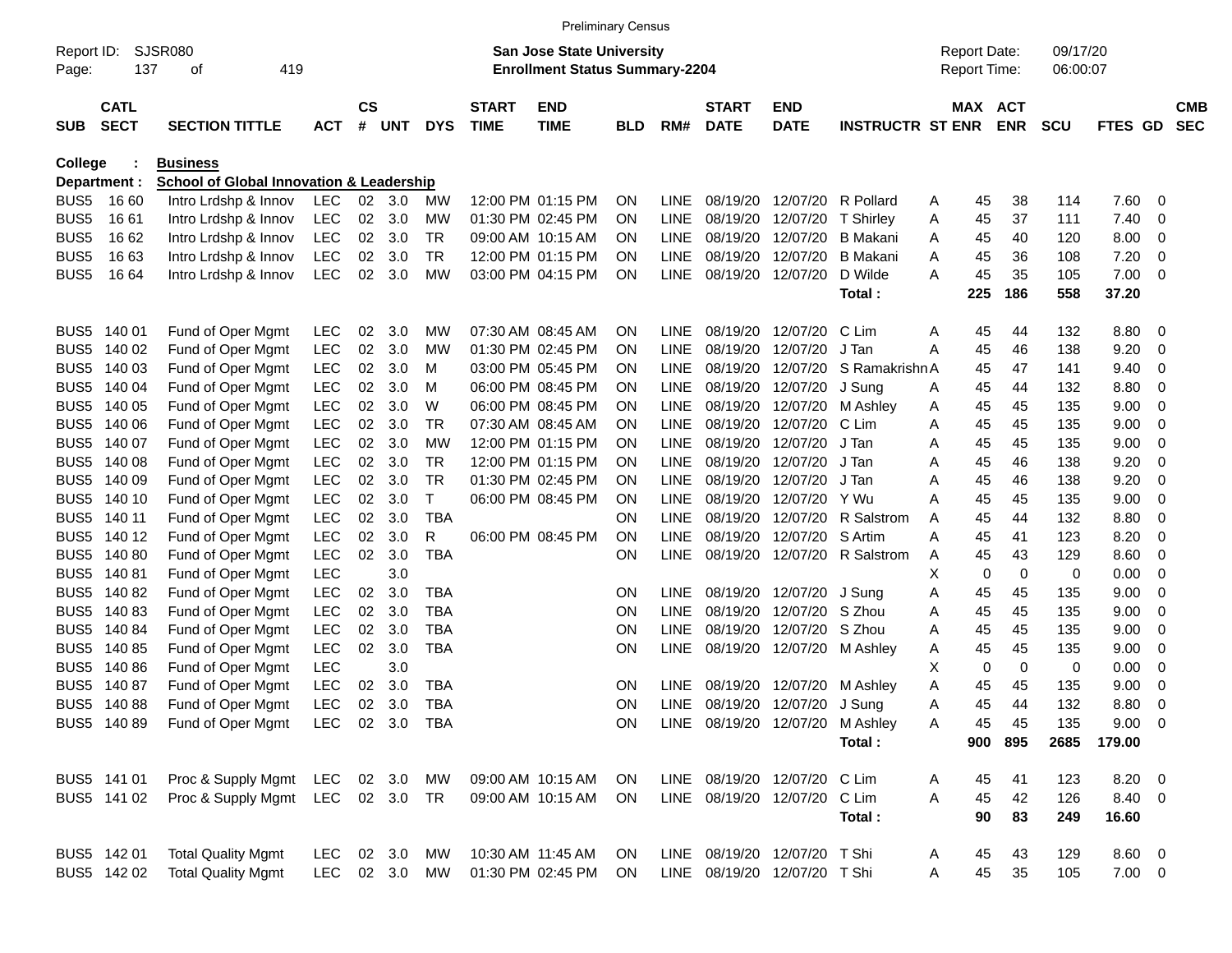|                     |                                                          |                                                                                         |                                               |                    |                          |                          |                             | <b>Preliminary Census</b>                                                 |                        |                            |                                                  |                                                               |                                                                            |                                            |                                         |                      |                                                     |                          |            |
|---------------------|----------------------------------------------------------|-----------------------------------------------------------------------------------------|-----------------------------------------------|--------------------|--------------------------|--------------------------|-----------------------------|---------------------------------------------------------------------------|------------------------|----------------------------|--------------------------------------------------|---------------------------------------------------------------|----------------------------------------------------------------------------|--------------------------------------------|-----------------------------------------|----------------------|-----------------------------------------------------|--------------------------|------------|
| Report ID:<br>Page: | 138                                                      | SJSR080<br>419<br>οf                                                                    |                                               |                    |                          |                          |                             | <b>San Jose State University</b><br><b>Enrollment Status Summary-2204</b> |                        |                            |                                                  |                                                               |                                                                            | <b>Report Date:</b><br><b>Report Time:</b> |                                         | 09/17/20<br>06:00:07 |                                                     |                          |            |
| <b>SUB</b>          | <b>CATL</b><br><b>SECT</b>                               | <b>SECTION TITTLE</b>                                                                   | <b>ACT</b>                                    | $\mathsf{cs}$<br># | <b>UNT</b>               | <b>DYS</b>               | <b>START</b><br><b>TIME</b> | <b>END</b><br><b>TIME</b>                                                 | <b>BLD</b>             | RM#                        | <b>START</b><br><b>DATE</b>                      | <b>END</b><br><b>DATE</b>                                     | <b>INSTRUCTR ST ENR</b>                                                    |                                            | MAX ACT<br><b>ENR</b>                   | <b>SCU</b>           | FTES GD SEC                                         |                          | <b>CMB</b> |
|                     | BUS5 142 03                                              | <b>Total Quality Mgmt</b>                                                               | <b>LEC</b>                                    | 02                 | 3.0                      | МW                       |                             | 03:00 PM 04:15 PM                                                         | <b>ON</b>              | <b>LINE</b>                | 08/19/20                                         | 12/07/20                                                      | T Shi<br>Total:                                                            | Α<br>45<br>135                             | 17<br>95                                | 51<br>285            | $3.40 \ 0$<br>19.00                                 |                          |            |
|                     | BUS5 144 01<br>BUS5 144 80                               | Supply Chain Mgmt<br>Supply Chain Mgmt                                                  | LEC<br><b>LEC</b>                             | 02<br>02           | 3.0<br>3.0               | м<br><b>TBA</b>          |                             | 06:00 PM 08:45 PM                                                         | <b>ON</b><br><b>ON</b> | <b>LINE</b><br><b>LINE</b> | 08/19/20<br>08/19/20                             | 12/07/20<br>12/07/20                                          | M Zhou<br>M Zhou<br>Total:                                                 | 45<br>A<br>45<br>A<br>90                   | 30<br>38<br>68                          | 90<br>114<br>204     | $6.00 \quad 0$<br>7.60 0<br>13.60                   |                          |            |
|                     | BUS5 145 01                                              | Global Operations St LEC                                                                |                                               |                    | 02 3.0                   | R                        |                             | 06:00 PM 08:45 PM                                                         | <b>ON</b>              | <b>LINE</b>                |                                                  | 08/19/20 12/07/20                                             | G Naroola<br>Total:                                                        | 45<br>Α<br>45                              | 53<br>53                                | 159<br>159           | $10.60 \t 0$<br>10.60                               |                          |            |
|                     | BUS5 146 01<br>BUS5 146 02<br>BUS5 146 03<br>BUS5 146 80 | <b>Fund Project Mgmt</b><br>Fund Project Mgmt<br>Fund Project Mgmt<br>Fund Project Mgmt | <b>LEC</b><br><b>LEC</b><br><b>LEC</b><br>LEC | 03<br>03           | 3.0<br>3.0<br>3.0<br>3.0 | M<br><b>TBA</b>          |                             | 03:00 PM 05:45 PM                                                         | <b>ON</b><br><b>ON</b> | <b>LINE</b><br><b>LINE</b> |                                                  | 08/19/20 12/07/20 X Qi<br>08/19/20 12/07/20 X Qi              |                                                                            | 45<br>Α<br>Χ<br>Χ<br>A<br>45               | 48<br>0<br>0<br>0<br>0<br>46            | 144<br>0<br>0<br>138 | $9.60 \quad 0$<br>$0.00 \t 0$<br>0.00<br>$9.20 \ 0$ | $\overline{\phantom{0}}$ |            |
|                     | BUS5 147 01                                              | Servic Oper Mgmt                                                                        | LEC                                           | 02                 | 3.0                      | MW                       |                             | 12:00 PM 01:15 PM                                                         | <b>ON</b>              | <b>LINE</b>                | 08/19/20                                         | 12/07/20                                                      | Total:<br>S Zhou                                                           | 90<br>45<br>Α                              | 94<br>35                                | 282<br>105           | 18.80<br>$7.00 \t 0$                                |                          |            |
|                     |                                                          |                                                                                         |                                               |                    |                          |                          |                             |                                                                           |                        |                            |                                                  |                                                               | Total:                                                                     | 45                                         | 35                                      | 105                  | 7.00                                                |                          |            |
|                     | BUS5 162 01<br>BUS5 162 02                               | Intl & Compar Mgmt<br>Intl & Compar Mgmt                                                | LEC<br><b>LEC</b>                             | 02<br>02           | 3.0<br>3.0               | МW<br><b>MW</b>          |                             | 09:00 AM 10:15 AM<br>10:30 AM 11:45 AM                                    | ΟN<br><b>ON</b>        | <b>LINE</b><br><b>LINE</b> | 08/19/20<br>08/19/20                             |                                                               | 12/07/20 C Reade<br>12/07/20 C Reade<br>Total:                             | 45<br>A<br>45<br>A<br>90                   | 27<br>41<br>68                          | 81<br>123<br>204     | $5.40 \ 0$<br>$8.20 \ 0$<br>13.60                   |                          |            |
|                     |                                                          | BUS5 162A 01 IB Strategy                                                                | SEM                                           | 05                 | 3.0                      | TR                       |                             | 10:30 AM 11:45 AM                                                         | ON                     | <b>LINE</b>                | 08/19/20                                         | 12/07/20                                                      | N Lupton<br>Total:                                                         | 45<br>Α<br>45                              | 26<br>26                                | 78<br>78             | $5.20 \ 0$<br>5.20                                  |                          |            |
| BUS5                | 163B 01                                                  | <b>Emerging Markets</b>                                                                 | SEM                                           | 05                 | 3.0                      | W                        |                             | 04:30 PM 07:15 PM                                                         | ON                     | <b>LINE</b>                | 08/19/20                                         | 12/07/20                                                      | T Kothari<br>Total:                                                        | 45<br>Α<br>45                              | 36<br>36                                | 108<br>108           | $7.20 \t 0$<br>7.20                                 |                          |            |
|                     |                                                          | BUS5 165A 01 Global Leadership<br>BUS5 165A 02 Global Leadership                        | <b>LEC</b><br>LEC 02 3.0 T                    |                    | 02 3.0                   | МW                       |                             | 12:00 PM 01:15 PM<br>03:00 PM 05:45 PM ON                                 | ON                     | LINE                       |                                                  | 08/19/20 12/07/20 T Shirley<br>LINE 08/19/20 12/07/20 P Wells | Total:                                                                     | 45<br>A<br>Α<br>45<br>90                   | 39<br>45<br>84                          | 117<br>135<br>252    | 7.80 0<br>$9.00 \t 0$<br>16.80                      |                          |            |
|                     | BUS5 167 01<br>ENVS 167 01                               | Managing Envir Iss<br>Managing Envir Iss                                                | LEC.<br>LEC 02 3.0 TR                         |                    | 02 3.0 TR                |                          |                             | 01:30 PM 02:45 PM<br>01:30 PM 02:45 PM                                    | ON.<br>ON              |                            |                                                  |                                                               | LINE 08/19/20 12/07/20 R Roman<br>LINE 08/19/20 12/07/20 R Roman<br>Total: | 45<br>A<br>A<br>45                         | 30<br>$\overline{7}$<br>$\pmb{0}$<br>37 | 90<br>21<br>111      | 6.00 0 C<br>1.45 1 C<br>7.45                        |                          |            |
|                     |                                                          | BUS5 180D 01 Individ Studies<br>BUS5 180D 02 Individ Studies                            | <b>SUP</b><br><b>SUP</b>                      |                    |                          | 36 1.0 TBA<br>36 2.0 TBA |                             |                                                                           | <b>ON</b><br><b>ON</b> |                            | LINE 08/19/20 12/07/20<br>LINE 08/19/20 12/07/20 |                                                               |                                                                            | 45<br>A<br>45<br>Α                         | 0<br>0                                  | 0<br>0               | $0.00 \t 0$<br>$0.00 \t 0$                          |                          |            |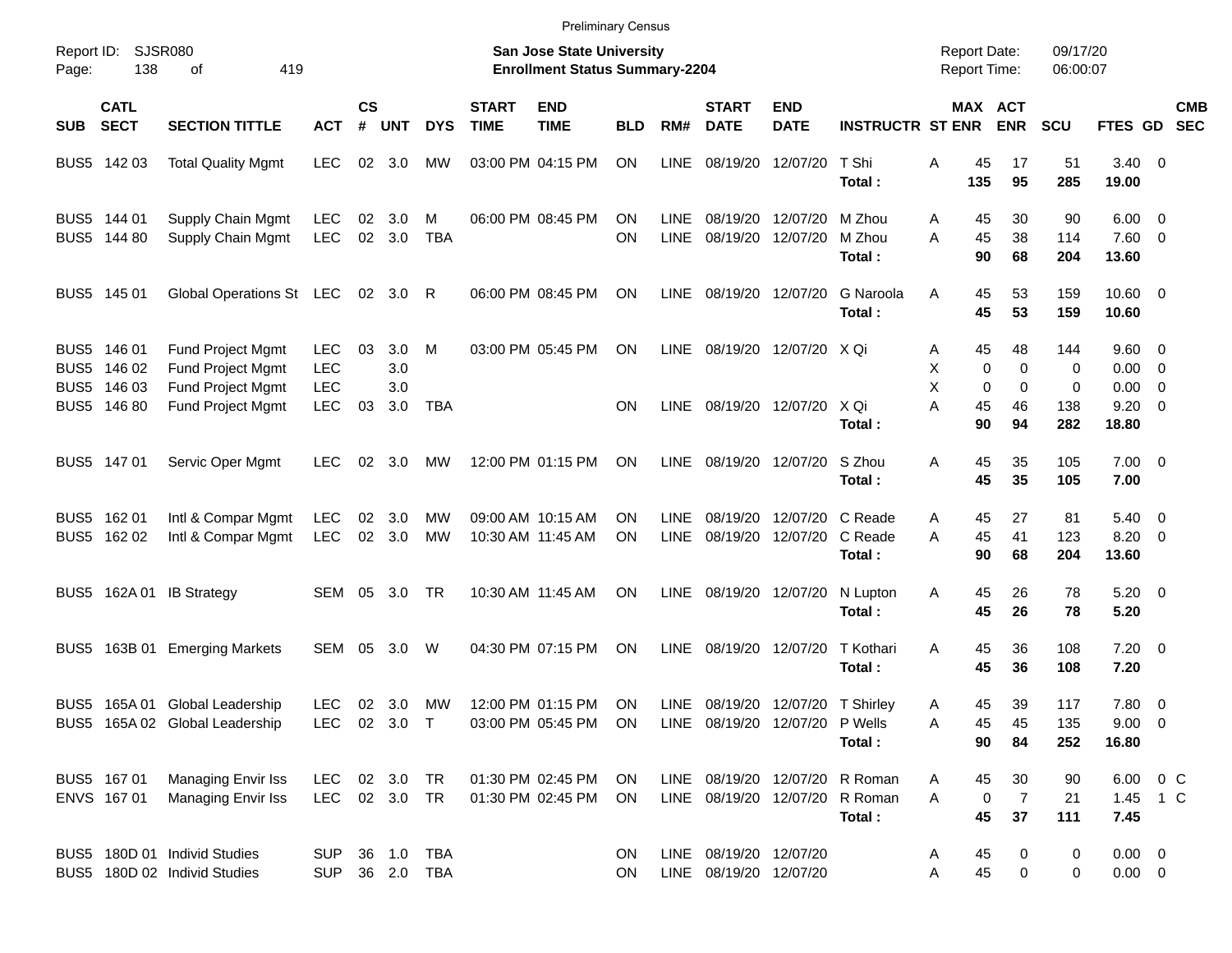|                     |                            |                            |                |                |                |            |                             |                                                                    | Preliminary Census |             |                                  |                           |                                    |                                     |             |                      |                |                           |  |
|---------------------|----------------------------|----------------------------|----------------|----------------|----------------|------------|-----------------------------|--------------------------------------------------------------------|--------------------|-------------|----------------------------------|---------------------------|------------------------------------|-------------------------------------|-------------|----------------------|----------------|---------------------------|--|
| Report ID:<br>Page: | SJSR080<br>139             | 419<br>оf                  |                |                |                |            |                             | San Jose State University<br><b>Enrollment Status Summary-2204</b> |                    |             |                                  |                           |                                    | <b>Report Date:</b><br>Report Time: |             | 09/17/20<br>06:00:07 |                |                           |  |
| <b>SUB</b>          | <b>CATL</b><br><b>SECT</b> | <b>SECTION TITTLE</b>      | <b>ACT</b>     | <b>CS</b><br># | <b>UNT</b>     | <b>DYS</b> | <b>START</b><br><b>TIME</b> | <b>END</b><br><b>TIME</b>                                          | <b>BLD</b>         | RM#         | <b>START</b><br><b>DATE</b>      | <b>END</b><br><b>DATE</b> | <b>INSTRUCTR ST ENR</b>            | MAX ACT                             | <b>ENR</b>  | <b>SCU</b>           |                | <b>CMB</b><br>FTES GD SEC |  |
| BUS5                |                            | 180D 03 Individ Studies    | <b>SUP</b>     | 36             | 3.0            | <b>TBA</b> |                             |                                                                    | <b>ON</b>          | <b>LINE</b> | 08/19/20                         | 12/07/20                  |                                    | 45<br>A                             | 0           | 0                    | 0.00           | - 0                       |  |
| BUS5                |                            | 180D 04 Individ Studies    | <b>SUP</b>     | 36             | 3.0            | <b>TBA</b> |                             |                                                                    | ON                 | <b>LINE</b> | 08/19/20 12/07/20                |                           |                                    | 45<br>A                             | 0           | 0                    | 0.00           | $\overline{\mathbf{0}}$   |  |
| BUS5                |                            | 180D 05 Individ Studies    | <b>SUP</b>     | 36             | 3.0            | <b>TBA</b> |                             |                                                                    | <b>ON</b>          | LINE        | 08/19/20 12/07/20                |                           |                                    | А<br>45                             | 0           | 0                    | 0.00           | $\overline{\mathbf{0}}$   |  |
|                     |                            |                            |                |                |                |            |                             |                                                                    |                    |             |                                  |                           | Total :                            | 225                                 | 0           | 0                    | 0.00           |                           |  |
| BUS <sub>5</sub>    | 181 01                     | Intro Entrepreneur         | <b>LEC</b>     | 03             | 3.0            | <b>MW</b>  |                             | 01:30 PM 02:45 PM                                                  | <b>ON</b>          | <b>LINE</b> | 08/19/20                         | 12/07/20                  | A Basu                             | 45<br>A                             | 44          | 132                  | 8.80           | $\overline{\mathbf{0}}$   |  |
| BUS <sub>5</sub>    | 18102                      | Intro Entrepreneur         | <b>LEC</b>     | 03             | 3.0            | TR         |                             | 09:00 AM 10:15 AM                                                  | <b>ON</b>          | <b>LINE</b> | 08/19/20                         | 12/07/20                  | S Pruthi                           | 45<br>A                             | 42          | 126                  | 8.50           | $\overline{\phantom{a}}$  |  |
|                     | BUS5 181 03                | Intro Entrepreneur         | <b>LEC</b>     | 03             | 3.0            | TR         | 10:30 AM 11:45 AM           |                                                                    | <b>ON</b>          | <b>LINE</b> |                                  | 08/19/20 12/07/20         | S Pruthi                           | 45<br>Α                             | 44          | 132                  | 8.80           | 0                         |  |
|                     |                            |                            |                |                |                |            |                             |                                                                    |                    |             |                                  |                           | Total:                             | 135                                 | 130         | 390                  | 26.10          |                           |  |
| BUS5                | 182A 01                    | Founders & Funders         | LEC.           |                | $02 \quad 3.0$ | W          |                             | 03:00 PM 05:45 PM                                                  | ON                 | LINE        | 08/19/20 12/07/20                |                           | S Bennet                           | 45<br>A                             | 31          | 93                   | 6.20           | $\overline{\phantom{0}}$  |  |
|                     |                            |                            |                |                |                |            |                             |                                                                    |                    |             |                                  |                           | Total:                             | 45                                  | 31          | 93                   | 6.20           |                           |  |
| BUS <sub>5</sub>    | 18301                      | Global Entreneurship       | LEC.           | 02             | 3.0            | Τ          |                             | 06:00 PM 08:45 PM                                                  | <b>ON</b>          | <b>LINE</b> | 08/19/20                         | 12/07/20                  | S Paravastu                        | 45<br>A                             | 43          | 129                  | 8.60           | $\overline{\mathbf{0}}$   |  |
|                     | BUS5 18302                 | Global Entreneurship       | LEC            |                | 02 3.0         | TR         |                             | 12:00 PM 01:15 PM                                                  | ON                 | LINE        | 08/19/20 12/07/20                |                           | S Pruthi                           | A<br>45                             | 42          | 126                  | 8.40           | $\overline{\mathbf{0}}$   |  |
|                     |                            |                            |                |                |                |            |                             |                                                                    |                    |             |                                  |                           | Total:                             | 90                                  | 85          | 255                  | 17.00          |                           |  |
| BUS5                |                            | 184A 01 Mgmt of Innovation | <b>SEM</b>     |                | 3.0            |            |                             |                                                                    |                    |             |                                  |                           |                                    | Χ<br>0                              | 0           | 0                    | $0.00 \quad 0$ |                           |  |
|                     |                            |                            |                |                |                |            |                             |                                                                    |                    |             |                                  |                           | Total:                             | $\mathbf 0$                         | 0           | 0                    | 0.00           |                           |  |
| BUS5                | 186V 01 VLAB               |                            | LEC.           | 03             | 3.0            | M          |                             | 03:00 PM 05:45 PM                                                  | ON                 | LINE        |                                  | 08/19/20 12/07/20         | A Basu                             | 15<br>A                             | 16          | 48                   | 3.20           | - 0                       |  |
| BUS <sub>5</sub>    | 186V 02 VLAB               |                            | <b>LEC</b>     |                | 3.0            |            |                             |                                                                    |                    |             |                                  |                           |                                    | X<br>0                              | $\mathbf 0$ | 0                    | 0.00           | $\overline{\mathbf{0}}$   |  |
|                     |                            |                            |                |                |                |            |                             |                                                                    |                    |             |                                  |                           | Total:                             | 15                                  | 16          | 48                   | 3.20           |                           |  |
| BUS <sub>5</sub>    | 18701                      | <b>Global Dimensn Bus</b>  | <b>LEC</b>     | 02             | 3.0            | <b>MW</b>  | 10:30 AM 11:45 AM           |                                                                    | <b>ON</b>          | <b>LINE</b> | 08/19/20 12/07/20                |                           | A Musgrave                         | 45<br>$\mathsf{A}$                  | 43          | 129                  | 8.60           | - 0                       |  |
| BUS <sub>5</sub>    | 18702                      | <b>Global Dimensn Bus</b>  | <b>LEC</b>     | 02             | 3.0            | МW         |                             | 12:00 PM 01:15 PM                                                  | <b>ON</b>          | LINE        | 08/19/20 12/07/20                |                           | I Yang                             | 45<br>A                             | 44          | 132                  | 8.80           | - 0                       |  |
| BUS <sub>5</sub>    | 18703                      | <b>Global Dimensn Bus</b>  | <b>LEC</b>     | 02             | 3.0            | мw         |                             | 01:30 PM 02:45 PM                                                  | <b>ON</b>          | <b>LINE</b> |                                  | 08/19/20 12/07/20         | A Musgrave                         | 119<br>A                            | 116         | 348                  | 23.20          | 0                         |  |
| BUS <sub>5</sub>    | 18704                      | <b>Global Dimensn Bus</b>  | <b>LEC</b>     | 02             | 3.0            | м          |                             | 06:00 PM 08:45 PM                                                  | <b>ON</b>          | <b>LINE</b> | 08/19/20                         | 12/07/20                  | G Naroola                          | A<br>45                             | 59          | 177                  | 11.80          | $\overline{0}$            |  |
| BUS <sub>5</sub>    | 18705                      | <b>Global Dimensn Bus</b>  | <b>LEC</b>     | 02             | 3.0            | W          |                             | 06:00 PM 08:45 PM                                                  | <b>ON</b>          | <b>LINE</b> | 08/19/20                         | 12/07/20                  | D Moon                             | 45<br>A                             | 45          | 135                  | 9.00           | - 0                       |  |
|                     | BUS5 187 06                | <b>Global Dimensn Bus</b>  | <b>LEC</b>     | 02             | 3.0            | TR         |                             | 07:30 AM 08:45 AM                                                  | <b>ON</b>          | LINE        |                                  |                           | 08/19/20 12/07/20 S Francis        | 45<br>Α                             | 44          | 132                  | 8.80           | 0                         |  |
|                     | BUS5 187 07                | Global Dimensn Bus         | LEC            |                | 02 3.0         | <b>TR</b>  |                             | 09:00 AM 10:15 AM                                                  | ON                 |             |                                  |                           | LINE 08/19/20 12/07/20 S Francis   | 119<br>A                            | 118         | 354                  | 23.60          | $\overline{\mathbf{0}}$   |  |
|                     | BUS5 187 08                | Global Dimensn Bus         | <b>LEC</b>     |                | 02 3.0         | TR         | 10:30 AM 11:45 AM           |                                                                    | <b>ON</b>          |             |                                  |                           | LINE 08/19/20 12/07/20 A Musgrave  | 45<br>A                             | 43          | 129                  | 8.60           | $\overline{\mathbf{0}}$   |  |
|                     | BUS5 187 09                | Global Dimensn Bus         | <b>LEC</b>     |                | 02 3.0         | TR         |                             | 12:00 PM 01:15 PM                                                  | <b>ON</b>          |             | LINE 08/19/20 12/07/20 N Lupton  |                           |                                    | 45<br>A                             | 48          | 144                  | 9.60 0         |                           |  |
|                     | BUS5 187 10                | Global Dimensn Bus         | <b>LEC</b>     |                | 02 3.0         | <b>TR</b>  |                             | 01:30 PM 02:45 PM                                                  | <b>ON</b>          |             |                                  |                           | LINE 08/19/20 12/07/20 G Naroola   | Α<br>45                             | 49          | 147                  | 9.80 0         |                           |  |
|                     | BUS5 187 11                | Global Dimensn Bus         | <b>LEC</b>     |                | 02 3.0         | <b>TR</b>  |                             | 03:00 PM 04:15 PM                                                  | ON                 |             |                                  |                           | LINE 08/19/20 12/07/20 S Paravastu | $\mathsf{A}$<br>45                  | 41          | 123                  | 8.20           | $\overline{\mathbf{0}}$   |  |
|                     | BUS5 187 12                | Global Dimensn Bus         | <b>LEC</b>     |                | 3.0            |            |                             |                                                                    |                    |             |                                  |                           |                                    | X<br>0                              | 0           | 0                    | $0.00 \t 0$    |                           |  |
|                     | BUS5 187 13                | Global Dimensn Bus         | <b>LEC</b>     |                | 02 3.0         | МW         |                             | 04:30 PM 05:45 PM                                                  | ON                 |             | LINE 08/19/20 12/07/20 C Reade   |                           |                                    | Α<br>45                             | 45          | 135                  | 9.00 0         |                           |  |
|                     | BUS5 187 80                | <b>Global Dimensn Bus</b>  | <b>LEC</b>     |                | 02 3.0         | TBA        |                             |                                                                    | <b>ON</b>          |             | LINE 08/19/20 12/07/20 Y No      |                           |                                    | 45<br>A                             | 45          | 135                  | $9.00 \t 0$    |                           |  |
|                     | BUS5 18781                 | <b>Global Dimensn Bus</b>  | LEC 02 3.0 TBA |                |                |            |                             |                                                                    | ON                 |             | LINE 08/19/20 12/07/20 T Kothari |                           |                                    | 45<br>A                             | 45          | 135                  | $9.00 \t 0$    |                           |  |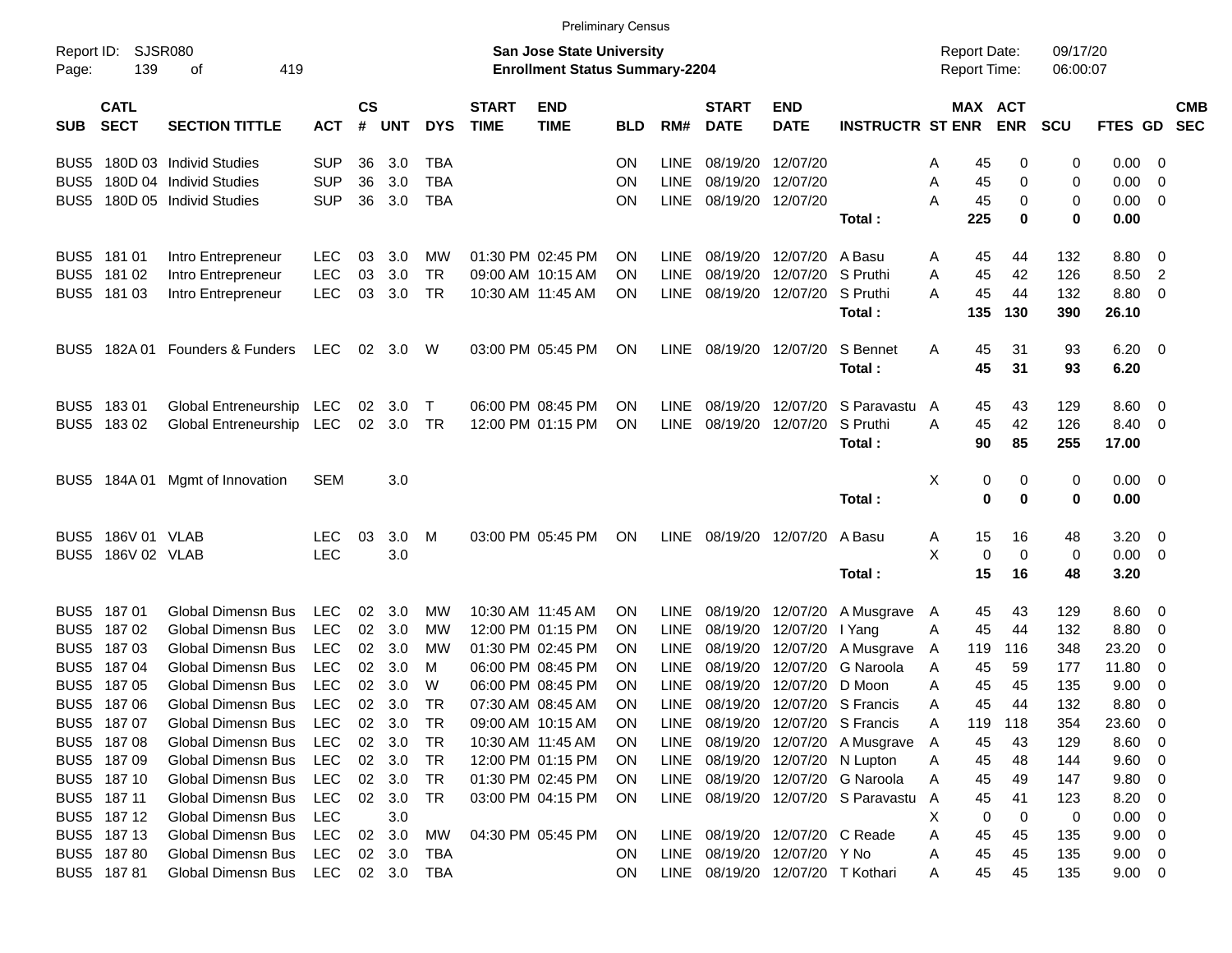|                                                                         |                                                                |                     |                                      |                   |                             |                                                                           | <b>Preliminary Census</b> |                         |                                  |                                                   |                                                       |                   |                                            |                          |                           |                                                 |                          |
|-------------------------------------------------------------------------|----------------------------------------------------------------|---------------------|--------------------------------------|-------------------|-----------------------------|---------------------------------------------------------------------------|---------------------------|-------------------------|----------------------------------|---------------------------------------------------|-------------------------------------------------------|-------------------|--------------------------------------------|--------------------------|---------------------------|-------------------------------------------------|--------------------------|
| Report ID:<br>140<br>Page:                                              | SJSR080<br>419<br>0f                                           |                     |                                      |                   |                             | <b>San Jose State University</b><br><b>Enrollment Status Summary-2204</b> |                           |                         |                                  |                                                   |                                                       |                   | <b>Report Date:</b><br><b>Report Time:</b> |                          | 09/17/20<br>06:00:07      |                                                 |                          |
| <b>CATL</b><br><b>SECT</b><br><b>SUB</b>                                | <b>SECTION TITTLE</b>                                          | <b>ACT</b>          | CS<br><b>UNT</b><br>#                | <b>DYS</b>        | <b>START</b><br><b>TIME</b> | <b>END</b><br><b>TIME</b>                                                 | <b>BLD</b>                | RM#                     | <b>START</b><br><b>DATE</b>      | <b>END</b><br><b>DATE</b>                         | <b>INSTRUCTR ST ENR</b>                               | <b>MAX</b>        |                                            | <b>ACT</b><br><b>ENR</b> | <b>SCU</b>                | <b>FTES GD</b>                                  | <b>CMB</b><br><b>SEC</b> |
| 18782<br>BUS <sub>5</sub><br>18783<br>BUS <sub>5</sub><br>18784<br>BUS5 | Global Dimensn Bus<br>Global Dimensn Bus<br>Global Dimensn Bus | LEC<br>LEC.<br>LEC. | 02<br>-3.0<br>02<br>3.0<br>02<br>3.0 | TBA<br>TBA<br>TBA |                             |                                                                           | ON<br>ON<br>ΟN            | LINE.<br>LINE.<br>LINE. | 08/19/20<br>08/19/20<br>08/19/20 | 12/07/20<br>12/07/20<br>12/07/20                  | T Kothari<br>Y No<br>S Paravastu A<br><b>Total</b> :  | $\mathsf{A}$<br>A | 45<br>45<br>45<br>913                      | 45<br>43<br>44<br>917    | 135<br>129<br>132<br>2751 | 9.00<br>- 0<br>8.60<br>0<br>8.80<br>0<br>183.40 |                          |
| Department :                                                            | <b>School of Global Innovation &amp; Leadership</b>            |                     |                                      |                   |                             |                                                                           |                           |                         |                                  | <b>Lower Division :</b><br><b>Upper Division:</b> | <b>Department Total:</b><br><b>Graduate Division:</b> |                   | 3358<br>225<br>3133<br>0                   | 2939<br>186<br>2753<br>0 | 8817<br>558<br>8259<br>0  | 587.95<br>37.20<br>550.75<br>0.00               |                          |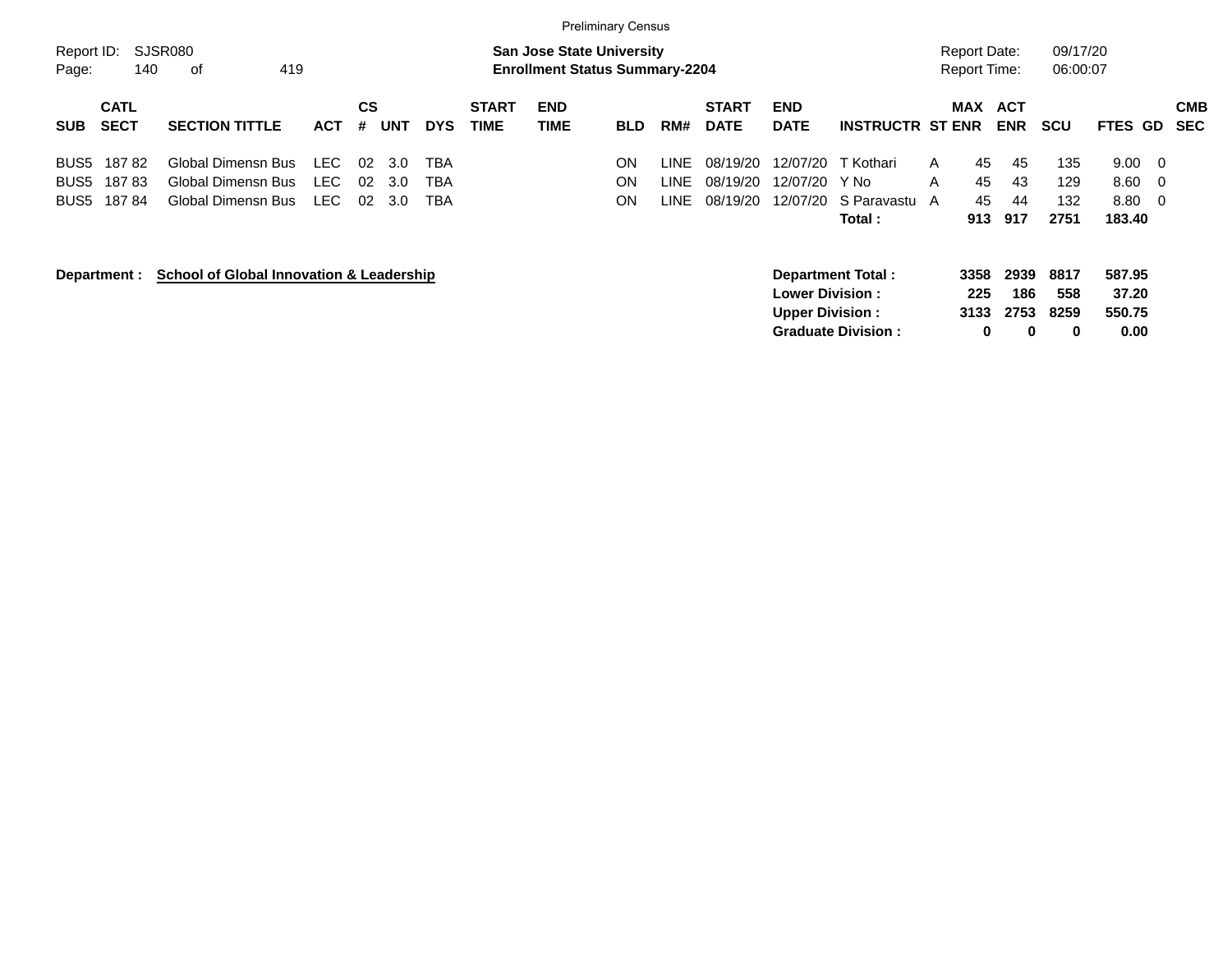|                     |                            |                             |               |                |            |              |                             | <b>Preliminary Census</b>                                                 |            |             |                             |                                 |                                     |   |                                            |            |                      |             |                         |                          |
|---------------------|----------------------------|-----------------------------|---------------|----------------|------------|--------------|-----------------------------|---------------------------------------------------------------------------|------------|-------------|-----------------------------|---------------------------------|-------------------------------------|---|--------------------------------------------|------------|----------------------|-------------|-------------------------|--------------------------|
| Report ID:<br>Page: | 141                        | <b>SJSR080</b><br>419<br>οf |               |                |            |              |                             | <b>San Jose State University</b><br><b>Enrollment Status Summary-2204</b> |            |             |                             |                                 |                                     |   | <b>Report Date:</b><br><b>Report Time:</b> |            | 09/17/20<br>06:00:07 |             |                         |                          |
| <b>SUB</b>          | <b>CATL</b><br><b>SECT</b> | <b>SECTION TITTLE</b>       | <b>ACT</b>    | <b>CS</b><br># | <b>UNT</b> | <b>DYS</b>   | <b>START</b><br><b>TIME</b> | <b>END</b><br><b>TIME</b>                                                 | <b>BLD</b> | RM#         | <b>START</b><br><b>DATE</b> | <b>END</b><br><b>DATE</b>       | <b>INSTRUCTR ST ENR</b>             |   | MAX ACT                                    | <b>ENR</b> | <b>SCU</b>           | FTES GD     |                         | <b>CMB</b><br><b>SEC</b> |
| <b>College</b>      |                            | <b>Business</b>             |               |                |            |              |                             |                                                                           |            |             |                             |                                 |                                     |   |                                            |            |                      |             |                         |                          |
|                     | Department :               | <b>School of Management</b> |               |                |            |              |                             |                                                                           |            |             |                             |                                 |                                     |   |                                            |            |                      |             |                         |                          |
| BUS3                | 1261                       | Managing My Life            | <b>LEC</b>    | 01             | 3.0        | Т            |                             | 03:00 PM 05:45 PM                                                         | ΟN         | <b>LINE</b> | 08/19/20                    | 12/07/20                        | A Rao                               | Α | 45                                         | 39         | 117                  | 7.80        | $\overline{\mathbf{0}}$ |                          |
| BUS3                | 12 62                      | Managing My Life            | <b>LEC</b>    | 01             | 3.0        | MW           |                             | 03:00 PM 04:15 PM                                                         | ON         | LINE        | 08/19/20                    | 12/07/20                        | <b>T</b> Shirley                    | Α | 45                                         | 42         | 126                  | 8.40        | $\mathbf 0$             |                          |
| BUS3                | 12 64                      | Managing My Life            | <b>LEC</b>    | 01             | 3.0        | T            |                             | 06:00 PM 08:45 PM                                                         | ON         | <b>LINE</b> | 08/19/20                    | 12/07/20                        | M Schwartz                          | A | 45                                         | 44         | 132                  | 8.80        | $\overline{\mathbf{0}}$ |                          |
| BUS3                | 1265                       | Managing My Life            | <b>LEC</b>    | 01             | 3.0        | МW           |                             | 10:30 AM 11:45 AM                                                         | ΟN         | <b>LINE</b> | 08/19/20                    | 12/07/20                        | W Easter                            | A | 45                                         | 42         | 126                  | 8.40        | $\mathbf 0$             |                          |
| BUS3                | 12 66                      | Managing My Life            | <b>LEC</b>    | 01             | 3.0        | $\mathsf{T}$ |                             | 06:00 PM 08:45 PM                                                         | ΟN         | LINE        | 08/19/20                    | 12/07/20                        | S Chou                              | A | 45                                         | 36         | 108                  | 7.20        | $\overline{0}$          |                          |
| BUS3                | 1267                       | Managing My Life            | <b>LEC</b>    | 01             | 3.0        | M            |                             | 06:00 PM 08:45 PM                                                         | ΟN         | <b>LINE</b> | 08/19/20                    | 12/07/20                        | S Chou                              | A | 45                                         | 40         | 120                  | 8.00        | 0                       |                          |
| BUS3                | 1268                       | Managing My Life            | <b>LEC</b>    | 01             | 3.0        | W            |                             | 06:00 PM 08:45 PM                                                         | ΟN         | LINE        | 08/19/20                    | 12/07/20                        | J Jain                              | A | 45                                         | 42         | 126                  | 8.40        | $\mathbf 0$             |                          |
| BUS3                | 1269                       | Managing My Life            | <b>LEC</b>    | 01             | 3.0        | $\mathsf{T}$ |                             | 03:00 PM 05:45 PM                                                         | ΟN         | <b>LINE</b> | 08/19/20                    | 12/07/20                        | M Schwartz                          | A | 45                                         | 37         | 111                  | 7.40        | $\overline{0}$          |                          |
| BUS3                | 1280                       | Managing My Life            | <b>LEC</b>    | 01             | 3.0        | <b>TBA</b>   |                             |                                                                           | ΟN         | <b>LINE</b> | 08/19/20                    | 12/07/20                        | M Hill                              | A | 45                                         | 35         | 105                  | 7.00        | $\overline{0}$          |                          |
| BUS3                | 1281                       | Managing My Life            | <b>LEC</b>    |                | 3.0        |              |                             |                                                                           |            |             |                             |                                 |                                     | X | 0                                          | 0          | 0                    | 0.00        | $\overline{0}$          |                          |
|                     |                            |                             |               |                |            |              |                             |                                                                           |            |             |                             |                                 | Total:                              |   | 405                                        | 357        | 1071                 | 71.40       |                         |                          |
| BUS3                | 80 01                      | Legal Environment of LEC    |               | 03             | 3.0        | TR           |                             | 10:30 AM 11:45 AM                                                         | ΟN         | <b>LINE</b> | 08/19/20                    | 12/07/20                        | J Dworak                            | A | 45                                         | 45         | 135                  | 9.00        | $\overline{\mathbf{0}}$ |                          |
| BUS3                | 80 02                      | Legal Environment of LEC    |               | 03             | 3.0        | <b>TR</b>    |                             | 12:00 PM 01:15 PM                                                         | <b>ON</b>  | <b>LINE</b> | 08/19/20                    | 12/07/20                        | J Dworak                            | A | 45                                         | 48         | 144                  | 9.60        | 0                       |                          |
| BUS3                | 80 03                      | Legal Environment of LEC    |               | 03             | 3.0        | $\mathsf{T}$ |                             | 06:00 PM 08:45 PM                                                         | ON         | <b>LINE</b> | 08/19/20                    | 12/07/20                        | A Casey                             | Α | 120                                        | 120        | 360                  | 24.00       | 0                       |                          |
| BUS3                | 80 04                      | Legal Environment of LEC    |               |                | 3.0        |              |                             |                                                                           |            |             |                             |                                 |                                     | х | 0                                          | 0          | 0                    | 0.00        | 0                       |                          |
| BUS3                | 80 05                      | Legal Environment of LEC    |               |                | 3.0        |              |                             |                                                                           |            |             |                             |                                 |                                     | X | 0                                          | 0          | 0                    | 0.00        | 0                       |                          |
| BUS3                | 80 06                      | Legal Environment of LEC    |               |                | 3.0        |              |                             |                                                                           |            |             |                             |                                 |                                     | X | 0                                          | 0          | 0                    | 0.00        | $\mathbf 0$             |                          |
| BUS3                | 80 07                      | Legal Environment of LEC    |               | 03             | 3.0        | MW           |                             | 10:30 AM 11:45 AM                                                         | ΟN         | <b>LINE</b> | 08/19/20                    | 12/07/20                        | I Yang                              | A | 119                                        | 116        | 348                  | 23.20       | $\mathbf 0$             |                          |
| BUS3                | 80 08                      | Legal Environment of LEC    |               | 03             | 3.0        | MW           |                             | 12:00 PM 01:15 PM                                                         | <b>ON</b>  | <b>LINE</b> | 08/19/20                    | 12/07/20                        | A Padwal                            | A | 45                                         | 43         | 129                  | 8.60        | 0                       |                          |
| BUS3                | 80 09                      | Legal Environment of LEC    |               | 03             | 3.0        | м            |                             | 09:00 AM 10:15 AM                                                         | ON         | <b>LINE</b> | 08/19/20                    | 12/07/20                        | I Yang                              | A | 45                                         | 45         | 135                  | 9.00        | $\mathbf 0$             |                          |
| BUS3                | 80 10                      | Legal Environment of LEC    |               | 03             | 3.0        | W            |                             | 09:00 AM 10:15 AM                                                         | ON         | <b>LINE</b> | 08/19/20                    | 12/07/20                        | I Yang                              | A | 45                                         | 45         | 135                  | 9.00        | 0                       |                          |
|                     |                            |                             |               |                |            |              |                             |                                                                           |            |             |                             |                                 | Total:                              |   | 464                                        | 462        | 1386                 | 92.40       |                         |                          |
| BUS3                | 150 01                     | Fund of HR Mgmt             | <b>LEC</b>    | 02             | 3.0        | R            |                             | 03:00 PM 05:45 PM                                                         | ΟN         | <b>LINE</b> | 08/19/20                    | 12/07/20                        | S Moore                             | A | 45                                         | 44         | 132                  | 8.80        | $\overline{\mathbf{0}}$ |                          |
| BUS3                | 150 02                     | Fund of HR Mgmt             | <b>LEC</b>    | 02             | 3.0        | W            |                             | 06:00 PM 08:45 PM                                                         | 0N         | LINE        | 08/19/20                    | 12/07/20                        | E Garcia                            | A | 45                                         | 47         | 141                  | 9.40        | 0                       |                          |
| BUS3                | 150 03                     | Fund of HR Mgmt             | <b>LEC</b>    | 02             | 3.0        | TR           |                             | 04:30 PM 05:45 PM                                                         | ΟN         | <b>LINE</b> | 08/19/20                    | 12/07/20                        | M Norell                            | A | 45                                         | 50         | 150                  | 10.00       | 0                       |                          |
| BUS3                | 150 04                     | Fund of HR Mgmt             | <b>LEC</b>    | 02             | 3.0        | $\mathsf{T}$ |                             | 06:00 PM 08:45 PM                                                         | ΟN         | <b>LINE</b> | 08/19/20                    | 12/07/20                        | S Moore                             | A | 45                                         | 43         | 129                  | 8.60        | 0                       |                          |
|                     |                            | BUS3 150 05 Fund of HR Mgmt |               |                |            |              |                             | LEC 02 3.0 MW 04:30 PM 05:45 PM ON                                        |            |             |                             | LINE 08/19/20 12/07/20 M Norell |                                     | A | 45                                         | 36         | 108                  | $7.20 \t 0$ |                         |                          |
|                     |                            |                             |               |                |            |              |                             |                                                                           |            |             |                             |                                 | Total:                              |   | 225                                        | 220        | 660                  | 44.00       |                         |                          |
|                     | BUS3 153 01                | Mgmt of Diversity           | LEC 02 3.0 W  |                |            |              |                             | 06:00 PM 08:45 PM ON                                                      |            |             |                             |                                 | LINE 08/19/20 12/07/20 M Gavino     | A | 45                                         | 43         | 129                  | 8.65 1      |                         |                          |
|                     |                            |                             |               |                |            |              |                             |                                                                           |            |             |                             |                                 | Total:                              |   | 45                                         | 43         | 129                  | 8.65        |                         |                          |
|                     | BUS3 154 01                | Wkfrce Plan Staff &         | LEC           |                | 3.0        |              |                             |                                                                           |            |             |                             |                                 |                                     | Χ | 0                                          | 0          | 0                    | $0.00 \t 0$ |                         |                          |
|                     | BUS3 154 02                | Wkfrce Plan Staff &         | <b>LEC</b>    |                | 02 3.0     | T            |                             | 06:00 PM 08:45 PM                                                         | ON         |             |                             |                                 | LINE 08/19/20 12/07/20 M Norman     | A | 45                                         | 45         | 135                  | $9.00 \t 0$ |                         |                          |
|                     | BUS3 154 03                | Wkfrce Plan Staff &         | LEC 02 3.0 MW |                |            |              |                             | 12:00 PM 01:15 PM                                                         | ON         |             |                             |                                 | LINE 08/19/20 12/07/20 S Evans-WemA |   | 45                                         | 45         | 135                  | $9.00 \t 0$ |                         |                          |
|                     |                            |                             |               |                |            |              |                             |                                                                           |            |             |                             |                                 |                                     |   |                                            |            |                      |             |                         |                          |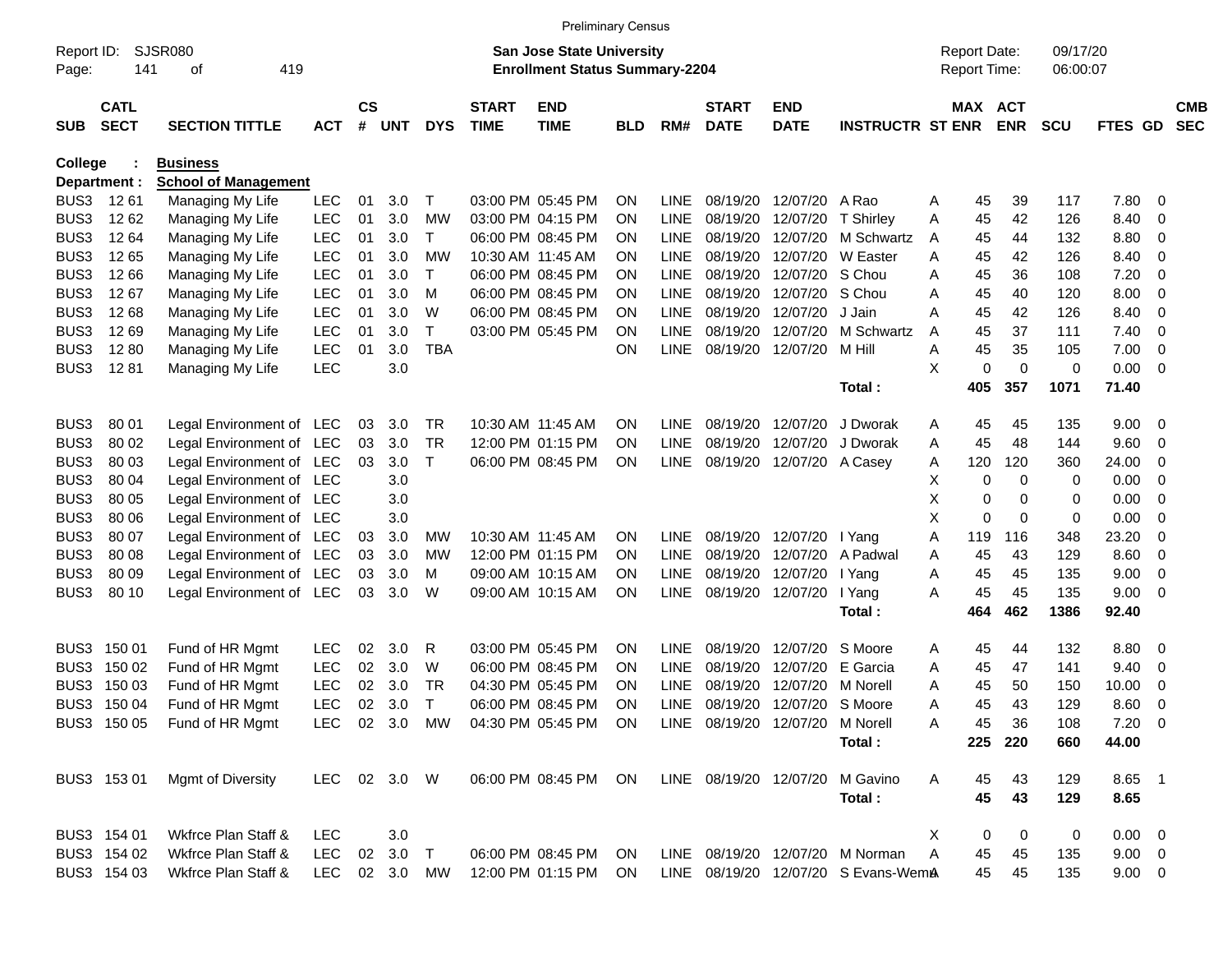|                     |                            |                                                    |            |                    |                |              |                             | <b>Preliminary Census</b>                                                 |                        |                            |                                  |                           |                             |        |          |                                     |                      |                     |                              |                          |
|---------------------|----------------------------|----------------------------------------------------|------------|--------------------|----------------|--------------|-----------------------------|---------------------------------------------------------------------------|------------------------|----------------------------|----------------------------------|---------------------------|-----------------------------|--------|----------|-------------------------------------|----------------------|---------------------|------------------------------|--------------------------|
| Report ID:<br>Page: | 142                        | SJSR080<br>419<br>οf                               |            |                    |                |              |                             | <b>San Jose State University</b><br><b>Enrollment Status Summary-2204</b> |                        |                            |                                  |                           |                             |        |          | <b>Report Date:</b><br>Report Time: | 09/17/20<br>06:00:07 |                     |                              |                          |
| <b>SUB</b>          | <b>CATL</b><br><b>SECT</b> | <b>SECTION TITTLE</b>                              | <b>ACT</b> | $\mathsf{cs}$<br># | <b>UNT</b>     | <b>DYS</b>   | <b>START</b><br><b>TIME</b> | <b>END</b><br><b>TIME</b>                                                 | <b>BLD</b>             | RM#                        | <b>START</b><br><b>DATE</b>      | <b>END</b><br><b>DATE</b> | <b>INSTRUCTR ST ENR</b>     |        |          | MAX ACT<br><b>ENR</b>               | <b>SCU</b>           | FTES GD             |                              | <b>CMB</b><br><b>SEC</b> |
|                     |                            |                                                    |            |                    |                |              |                             |                                                                           |                        |                            |                                  |                           | Total:                      |        | 90       | 90                                  | 270                  | 18.00               |                              |                          |
|                     | BUS3 155 01                | Performance Mgmnt & LEC                            |            |                    | 02 3.0         | МW           |                             | 10:30 AM 11:45 AM                                                         | ON                     | LINE                       | 08/19/20 12/07/20                |                           | S Raghuram A<br>Total:      |        | 40<br>40 | 45<br>45                            | 135<br>135           | $9.00 \t 0$<br>9.00 |                              |                          |
|                     | BUS3 157 01                | Legal Issues in Hrm                                | <b>LEC</b> | 02                 | 3.0            | M            |                             | 06:00 PM 08:45 PM                                                         | ON                     | <b>LINE</b>                | 08/19/20 12/07/20                |                           | A Casey<br>Total:           | A      | 45<br>45 | 45<br>45                            | 135<br>135           | $9.00 \t 0$<br>9.00 |                              |                          |
|                     | BUS3 158 01                | Compensatn & Rewd St.EC                            |            |                    | 02 3.0 R       |              |                             | 03:00 PM 05:45 PM                                                         | ON                     | <b>LINE</b>                | 08/19/20 12/07/20                |                           | J Cleveland<br>Total:       | A      | 45<br>45 | 49<br>49                            | 147<br>147           | 9.80 0<br>9.80      |                              |                          |
|                     | BUS3 159 01                | Senior Sem in HRM                                  | SEM        | 05                 | 3.0            | W            |                             | 03:00 PM 05:45 PM                                                         | ON                     | <b>LINE</b>                | 08/19/20 12/07/20                |                           | M Gavino<br>Total:          | Α      | 45<br>45 | 31<br>31                            | 93<br>93             | $6.20 \t 0$<br>6.20 |                              |                          |
| BUS3                | 160 01                     | Fund Mgmt & Org Beh LEC                            |            |                    | 02 3.0         | TR           |                             | 12:00 PM 01:15 PM                                                         | <b>ON</b>              | LINE                       |                                  | 08/19/20 12/07/20         | E Mullen                    | A      | 45       | 45                                  | 135                  | 9.05                | - 1                          |                          |
| BUS3                | 160 02                     | Fund Mgmt & Org Beh LEC                            |            | 02                 | 3.0            | <b>TR</b>    | 10:30 AM 11:45 AM           |                                                                           | <b>ON</b>              | <b>LINE</b>                | 08/19/20                         | 12/07/20                  | E Mullen                    | A      | 45       | 48                                  | 144                  | 9.60 0              |                              |                          |
| BUS3                | 160 03                     | Fund Mgmt & Org Beh LEC                            |            |                    | 02 3.0         | <b>TR</b>    |                             | 10:30 AM 11:45 AM                                                         | ON                     | LINE                       |                                  | 08/19/20 12/07/20         | E Mattarelli                | A      | 45       | 45                                  | 135                  | 9.00                | $\overline{\phantom{0}}$     |                          |
| BUS3                | 160 04                     | Fund Mgmt & Org Beh LEC                            |            |                    | 3.0            |              |                             |                                                                           |                        |                            |                                  |                           |                             | X      | 0        | $\Omega$                            | 0                    | 0.00                | $\overline{\phantom{0}}$     |                          |
| BUS3                | 160 05                     | Fund Mgmt & Org Beh LEC                            |            | 02                 | 3.0            | TR           |                             | 09:00 AM 10:15 AM                                                         | <b>ON</b>              | LINE                       |                                  | 08/19/20 12/07/20         | Y No                        | Α      | 45       | 45                                  | 135                  | 9.00                | $\overline{0}$               |                          |
| BUS3                | 160 06                     | Fund Mgmt & Org Beh LEC                            |            | 02                 | 3.0            | TR           | 10:30 AM 11:45 AM           |                                                                           | <b>ON</b>              | <b>LINE</b>                | 08/19/20                         | 12/07/20                  | Y No                        | Α      | 45       | 44                                  | 132                  | 8.80                | 0                            |                          |
| BUS3                | 160 07                     | Fund Mgmt & Org Beh LEC                            |            | 02                 | 3.0            | <b>TR</b>    |                             | 12:00 PM 01:15 PM                                                         | <b>ON</b>              | <b>LINE</b>                | 08/19/20                         | 12/07/20 Y No             |                             | A      | 45       | 45                                  | 135                  | 9.00                | $\overline{\mathbf{0}}$      |                          |
| BUS3<br>BUS3        | 160 08<br>160 09           | Fund Mgmt & Org Beh LEC                            |            | 02<br>02           | 3.0<br>3.0     | TR.<br>R     | 10:30 AM 11:45 AM           | 06:00 PM 08:45 PM                                                         | <b>ON</b><br><b>ON</b> | <b>LINE</b><br><b>LINE</b> | 08/19/20<br>08/19/20             | 12/07/20<br>12/07/20      | S Francis<br>A Gomez        | A      | 45<br>45 | 45<br>44                            | 135<br>132           | 9.00<br>8.80        | 0                            |                          |
| BUS3                | 160 10                     | Fund Mgmt & Org Beh LEC<br>Fund Mgmt & Org Beh LEC |            | 02                 | 3.0            | <b>MW</b>    |                             | 07:30 AM 08:45 AM                                                         | <b>ON</b>              | <b>LINE</b>                | 08/19/20                         | 12/07/20                  | R Pollard                   | A<br>A | 45       | 45                                  | 135                  | 9.00                | 0<br>$\overline{\mathbf{0}}$ |                          |
| BUS3                | 160 11                     | Fund Mgmt & Org Beh LEC                            |            | 02                 | 3.0            | МW           |                             | 09:00 AM 10:15 AM                                                         | <b>ON</b>              | <b>LINE</b>                | 08/19/20                         | 12/07/20                  | R Pollard                   | Α      | 45       | 45                                  | 135                  | 9.00                | 0                            |                          |
| BUS3                | 160 12                     | Fund Mgmt & Org Beh LEC                            |            |                    | 02 3.0         | W            |                             | 03:00 PM 05:45 PM                                                         | <b>ON</b>              | <b>LINE</b>                | 08/19/20                         | 12/07/20                  | P Wells                     | A      | 120      | 120                                 | 360                  | 24.00               | 0                            |                          |
| BUS3                | 160 13                     | Fund Mgmt & Org Beh LEC                            |            | 02                 | 3.0            | MW           |                             | 12:00 PM 01:15 PM                                                         | <b>ON</b>              | <b>LINE</b>                | 08/19/20                         | 12/07/20                  | S Raghuram A                |        | 40       | 45                                  | 135                  | 9.00                | 0                            |                          |
| BUS3                | 160 14                     | Fund Mgmt & Org Beh LEC                            |            | 02                 | 3.0            | МW           |                             | 09:00 AM 10:15 AM                                                         | <b>ON</b>              | LINE                       | 08/19/20                         | 12/07/20                  | A Musgrave                  | A      | 45       | 47                                  | 141                  | 9.40                | 0                            |                          |
| BUS3                | 160 15                     | Fund Mgmt & Org Beh LEC                            |            | 02                 | 3.0            | W            |                             | 06:00 PM 08:45 PM                                                         | <b>ON</b>              | <b>LINE</b>                | 08/19/20                         | 12/07/20                  | C Van                       | A      | 45       | 44                                  | 132                  | 8.85                | -1                           |                          |
|                     | BUS3 160 16                | Fund Mgmt & Org Beh LEC                            |            |                    | $02 \quad 3.0$ | $\mathsf{T}$ |                             | 06:00 PM 08:45 PM                                                         | ON                     | LINE                       |                                  | 08/19/20 12/07/20 E Vyas  |                             | Α      | 45       | 45                                  | 135                  | 9.00                | $\overline{\phantom{0}}$     |                          |
|                     | BUS3 160 17                | Fund Mgmt & Org Beh LEC                            |            |                    | 02 3.0         | MW           |                             | 01:30 PM 02:45 PM                                                         | ON                     | LINE                       |                                  |                           | 08/19/20 12/07/20 R Pollard | A      | 45       | 43                                  | 129                  | 8.60 0              |                              |                          |
|                     | BUS3 160 18                | Fund Mgmt & Org Beh LEC                            |            |                    | 02 3.0         | T            |                             | 06:00 PM 08:45 PM                                                         | <b>ON</b>              | <b>LINE</b>                |                                  | 08/19/20 12/07/20 P Wells |                             | Α      | 45       | 44                                  | 132                  | 8.80 0              |                              |                          |
|                     | BUS3 160 19                | Fund Mgmt & Org Beh LEC                            |            |                    | 02 3.0         | W            |                             | 06:00 PM 08:45 PM                                                         | ON.                    | LINE                       |                                  | 08/19/20 12/07/20 S Moore |                             | Α      | 45       | 46                                  | 138                  | $9.20 \ 0$          |                              |                          |
|                     | BUS3 160 20                | Fund Mgmt & Org Beh LEC                            |            |                    | 02 3.0         | TR           |                             | 03:00 PM 04:15 PM                                                         | ON.                    | LINE                       |                                  |                           | 08/19/20 12/07/20 S Francis | A      | 45       | 42                                  | 126                  | 8.40 0              |                              |                          |
|                     | BUS3 160 80                | Fund Mgmt & Org Beh LEC                            |            |                    | 02 3.0 TBA     |              |                             |                                                                           | ON                     |                            | LINE 08/19/20 12/07/20 A Rao     |                           | Total:                      | A      | 120      | 118<br>1045 1045                    | 354<br>3135          | 23.60 0<br>209.10   |                              |                          |
|                     |                            | BUS3 161A 01 Applied Org Behavr                    | SEM 05 3.0 |                    |                | MW           |                             | 12:00 PM 01:15 PM                                                         | ON.                    |                            | LINE 08/19/20 12/07/20 G Lester  |                           |                             | A      | 45       | 45                                  | 135                  | $9.00 \t 0$         |                              |                          |
|                     |                            | BUS3 161A 02 Applied Org Behavr                    | SEM 05 3.0 |                    |                | MW           |                             | 04:30 PM 05:45 PM                                                         | ON                     |                            | LINE 08/19/20 12/07/20 T Shirley |                           |                             | Α      | 45       | 48                                  | 144                  | $9.60 \quad 0$      |                              |                          |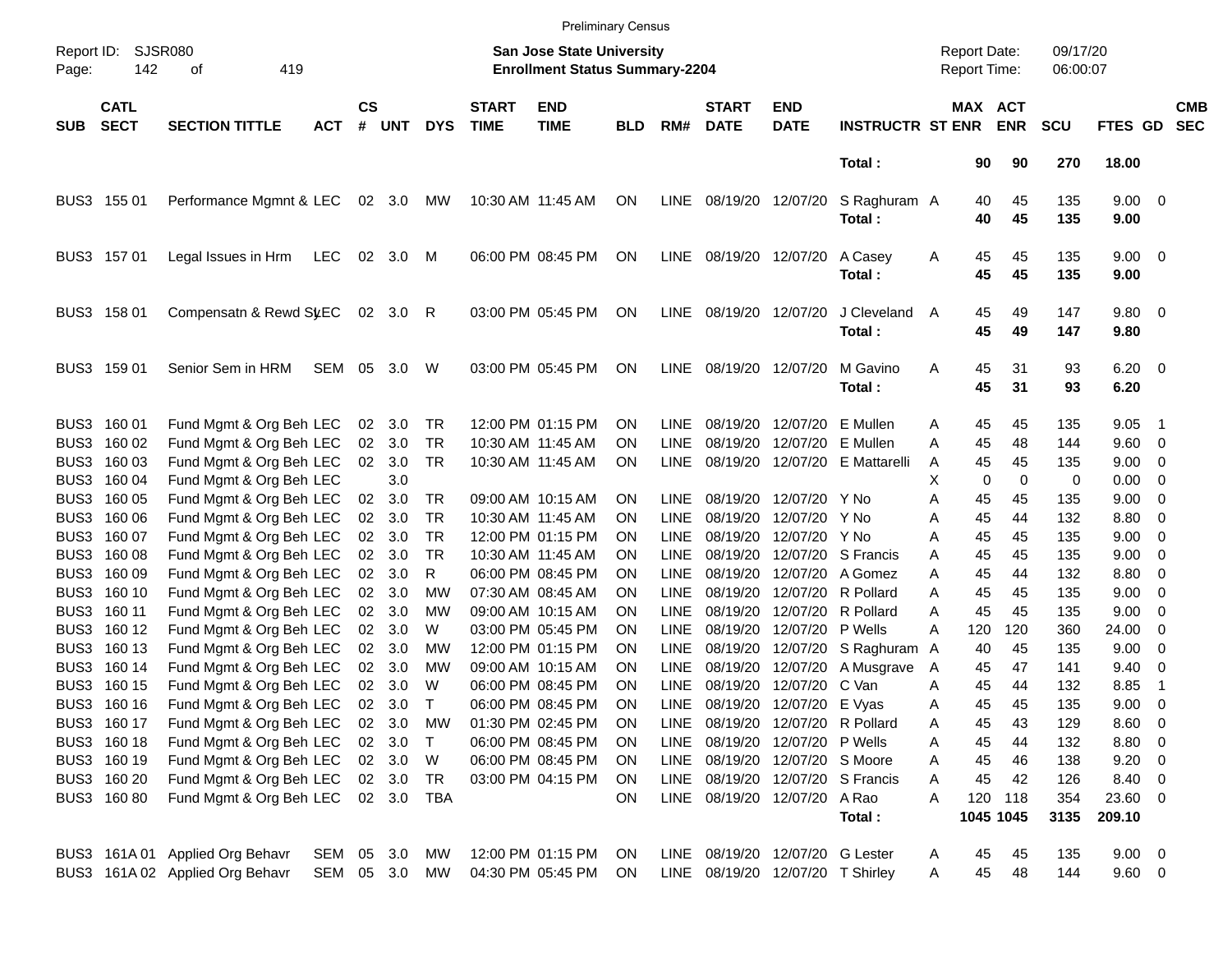|                      |                                                                         |                                                                                                                           |                                                      |                      |                                          |                                                      |                             | <b>Preliminary Census</b>                                                        |                             |                                              |                                                                                             |                                                                                                              |                                                                      |                                                |                                |                            |                                                                 |                                                                                                            |                          |
|----------------------|-------------------------------------------------------------------------|---------------------------------------------------------------------------------------------------------------------------|------------------------------------------------------|----------------------|------------------------------------------|------------------------------------------------------|-----------------------------|----------------------------------------------------------------------------------|-----------------------------|----------------------------------------------|---------------------------------------------------------------------------------------------|--------------------------------------------------------------------------------------------------------------|----------------------------------------------------------------------|------------------------------------------------|--------------------------------|----------------------------|-----------------------------------------------------------------|------------------------------------------------------------------------------------------------------------|--------------------------|
| Report ID:<br>Page:  | 143                                                                     | SJSR080<br>419<br>οf                                                                                                      |                                                      |                      |                                          |                                                      |                             | <b>San Jose State University</b><br><b>Enrollment Status Summary-2204</b>        |                             |                                              |                                                                                             |                                                                                                              |                                                                      | <b>Report Date:</b><br><b>Report Time:</b>     |                                | 09/17/20<br>06:00:07       |                                                                 |                                                                                                            |                          |
| <b>SUB</b>           | <b>CATL</b><br><b>SECT</b>                                              | <b>SECTION TITTLE</b>                                                                                                     | <b>ACT</b>                                           | <b>CS</b><br>#       | <b>UNT</b>                               | <b>DYS</b>                                           | <b>START</b><br><b>TIME</b> | <b>END</b><br><b>TIME</b>                                                        | <b>BLD</b>                  | RM#                                          | <b>START</b><br><b>DATE</b>                                                                 | <b>END</b><br><b>DATE</b>                                                                                    | <b>INSTRUCTR ST ENR</b>                                              |                                                | MAX ACT<br><b>ENR</b>          | <b>SCU</b>                 | <b>FTES GD</b>                                                  |                                                                                                            | <b>CMB</b><br><b>SEC</b> |
|                      |                                                                         | BUS3 161A 03 Applied Org Behavr                                                                                           | SEM                                                  |                      | 05 3.0                                   | <b>MW</b>                                            |                             | 10:30 AM 11:45 AM                                                                | ON                          | <b>LINE</b>                                  | 08/19/20                                                                                    | 12/07/20                                                                                                     | <b>G</b> Lester<br>Total:                                            | 45<br>Α<br>135                                 | 32<br>125                      | 96<br>375                  | $6.40 \quad 0$<br>25.00                                         |                                                                                                            |                          |
|                      |                                                                         | BUS3 161B 01 Org Theory<br>BUS3 161B 02 Org Theory                                                                        | <b>LEC</b><br><b>LEC</b>                             | 02<br>02             | 3.0<br>3.0                               | TR<br>TR                                             |                             | 10:30 AM 11:45 AM<br>12:00 PM 01:15 PM                                           | ΟN<br>ΟN                    | <b>LINE</b><br><b>LINE</b>                   | 08/19/20<br>08/19/20                                                                        | 12/07/20<br>12/07/20                                                                                         | T Altura<br>T Altura<br>Total:                                       | 45<br>A<br>A<br>45<br>90                       | 48<br>45<br>93                 | 144<br>135<br>279          | $9.60 \quad 0$<br>$9.00 \t 0$<br>18.60                          |                                                                                                            |                          |
|                      | BUS3 165 01                                                             | Analysis/Desgn Teams LEC                                                                                                  |                                                      |                      | 01 3.0 TR                                |                                                      |                             | 12:00 PM 01:15 PM                                                                | ON                          | <b>LINE</b>                                  |                                                                                             | 08/19/20 12/07/20                                                                                            | E Mattarelli<br>Total:                                               | 45<br>A<br>45                                  | 45<br>45                       | 135<br>135                 | $9.00 \t 0$<br>9.00                                             |                                                                                                            |                          |
|                      | BUS3 166 01<br>BUS3 166 02<br>BUS3 166 03                               | Bus, Govt, Society<br>Bus, Govt, Society<br>Bus, Govt, Society                                                            | <b>LEC</b><br><b>LEC</b><br><b>LEC</b>               | 02<br>02<br>02       | 3.0<br>3.0<br>3.0                        | TR<br>TR<br>TR                                       |                             | 04:30 PM 05:45 PM<br>10:30 AM 11:45 AM<br>12:00 PM 01:15 PM                      | ON<br>ON<br>ΟN              | LINE.<br>LINE.<br><b>LINE</b>                | 08/19/20<br>08/19/20                                                                        | 12/07/20                                                                                                     | M Maguire<br>12/07/20 R Roman<br>08/19/20 12/07/20 R Roman<br>Total: | 45<br>A<br>45<br>A<br>45<br>Α<br>135           | 46<br>44<br>44<br>134          | 138<br>132<br>132<br>402   | $9.20 \ 0$<br>8.80<br>8.80 0<br>26.80                           | $\overline{\mathbf{0}}$                                                                                    |                          |
|                      |                                                                         | BUS3 169A 01 Honors Seminar                                                                                               | <b>LEC</b>                                           |                      | 02 3.0                                   | R                                                    |                             | 03:00 PM 05:45 PM                                                                | ΟN                          | <b>LINE</b>                                  |                                                                                             | 08/19/20 12/07/20                                                                                            | E Mullen<br>Total:                                                   | Α<br>40<br>40                                  | 15<br>15                       | 45<br>45                   | $3.00 \ 0$<br>3.00                                              |                                                                                                            |                          |
| BUS3<br>BUS3<br>BUS3 |                                                                         | BUS3 180D 02 Indiv St Org Mgmt<br>180D 03 Indiv St Org Mgmt<br>180D 04 Indiv St Org Mgmt<br>180D 05 Indiv St Org Mgmt     | <b>SUP</b><br><b>SUP</b><br><b>SUP</b><br><b>SUP</b> | 36<br>36<br>36<br>36 | 1.0<br>1.0<br>1.0<br>3.0                 | <b>TBA</b><br><b>TBA</b><br><b>TBA</b><br><b>TBA</b> |                             |                                                                                  | ΟN<br>ΟN<br>ΟN<br>ΟN        | <b>LINE</b><br>LINE.<br>LINE.<br><b>LINE</b> | 08/19/20<br>08/19/20<br>08/19/20                                                            | 12/07/20<br>12/07/20<br>08/19/20 12/07/20                                                                    | 12/07/20 N Da Silva<br>Total:                                        | 10<br>A<br>10<br>Α<br>10<br>Α<br>Α<br>10<br>40 | 1<br>0<br>0<br>0<br>1          | 1<br>0<br>0<br>0<br>1      | $0.07 \quad 0$<br>0.00<br>$0.00 \t 0$<br>$0.00 \t 0$<br>0.07    | $\overline{\phantom{0}}$                                                                                   |                          |
|                      | BUS3 189 01<br>BUS3 189 02<br>BUS3 189 03                               | <b>Strategic Mgmt</b><br><b>Strategic Mgmt</b><br><b>Strategic Mgmt</b>                                                   | SEM<br>SEM<br>SEM                                    | 05<br>05<br>05       | 3.0<br>3.0<br>3.0                        | M<br>R<br><b>TR</b>                                  |                             | 06:00 PM 08:45 PM<br>06:00 PM 08:45 PM<br>07:30 AM 08:45 AM                      | ON<br>ΟN<br>ΟN              | <b>LINE</b><br>LINE<br>LINE.                 | 08/19/20<br>08/19/20<br>08/19/20                                                            | 12/07/20 S Rodan                                                                                             | 12/07/20 S Rodan<br>12/07/20 G Mathur                                | 30<br>Α<br>30<br>A<br>27<br>A                  | 28<br>29<br>30                 | 84<br>87<br>90             | 5.60 0<br>5.80<br>6.00                                          | $\overline{\phantom{0}}$<br>$\overline{\phantom{0}}$                                                       |                          |
|                      | BUS3 189 04<br>BUS3 189 05<br>BUS3 189 06<br>BUS3 189 07                | <b>Strategic Mgmt</b><br><b>Strategic Mgmt</b><br><b>Strategic Mgmt</b><br><b>Strategic Mgmt</b>                          | SEM<br><b>SEM</b><br>SEM<br>SEM                      | 05<br>05<br>05<br>05 | 3.0<br>3.0<br>3.0<br>3.0                 | TR<br><b>TR</b><br>TR<br>TR                          |                             | 09:00 AM 10:15 AM<br>10:30 AM 11:45 AM<br>09:00 AM 10:15 AM<br>10:30 AM 11:45 AM | ΟN<br>ON<br>ON<br>ON        | <b>LINE</b><br>LINE.<br><b>LINE</b><br>LINE. | 08/19/20<br>08/19/20                                                                        | 08/19/20 12/07/20 C Wang<br>08/19/20 12/07/20 C Wang                                                         | 12/07/20 G Mathur<br>12/07/20 G Mathur                               | 27<br>Α<br>27<br>A<br>30<br>A<br>30<br>Α       | 31<br>32<br>35<br>33           | 93<br>96<br>105<br>99      | 6.20<br>6.40<br>7.00<br>6.60                                    | $\overline{\mathbf{0}}$<br>$\overline{\mathbf{0}}$<br>$\overline{\phantom{0}}$<br>$\overline{\phantom{0}}$ |                          |
|                      | BUS3 189 08<br>BUS3 189 09<br>BUS3 189 10<br>BUS3 189 11<br>BUS3 189 12 | <b>Strategic Mgmt</b><br><b>Strategic Mgmt</b><br><b>Strategic Mgmt</b><br><b>Strategic Mgmt</b><br><b>Strategic Mgmt</b> | SEM<br>SEM<br>SEM<br>SEM<br><b>SEM</b>               | 05                   | 3.0<br>05 3.0<br>05 3.0<br>05 3.0<br>3.0 | TR<br>TR<br><b>MW</b><br>W                           |                             | 01:30 PM 02:45 PM<br>03:00 PM 04:15 PM<br>03:00 PM 04:15 PM<br>06:00 PM 08:45 PM | ON<br>ON<br><b>ON</b><br>ON | LINE<br>LINE<br>LINE<br>LINE                 |                                                                                             | 08/19/20 12/07/20 C Wang<br>08/19/20 12/07/20 C Wang<br>08/19/20 12/07/20 R Wood<br>08/19/20 12/07/20 R Wood |                                                                      | 30<br>Α<br>30<br>Α<br>30<br>Α<br>30<br>Α<br>X  | 34<br>31<br>30<br>29<br>0<br>0 | 102<br>93<br>90<br>87<br>0 | $6.80$ 0<br>$6.20 \t 0$<br>$6.00 \t 0$<br>5.80 0<br>$0.00 \t 0$ |                                                                                                            |                          |
|                      | BUS3 189 13<br>BUS3 189 14<br>BUS3 189 15                               | <b>Strategic Mgmt</b><br><b>Strategic Mgmt</b><br><b>Strategic Mgmt</b>                                                   | <b>SEM</b><br>SEM                                    | 05                   | 3.0<br>05 3.0<br>SEM 05 3.0              | <b>MW</b><br>МW<br>МW                                |                             | 07:30 AM 08:45 AM<br>09:00 AM 10:15 AM<br>10:30 AM 11:45 AM                      | ON<br>ON<br>ON              | LINE<br>LINE                                 | 08/19/20 12/07/20 S Khavul<br>08/19/20 12/07/20 S Khavul<br>LINE 08/19/20 12/07/20 S Khavul |                                                                                                              |                                                                      | 30<br>Α<br>30<br>Α<br>30<br>Α                  | 31<br>32<br>32                 | 93<br>96<br>96             | $6.20 \t 0$<br>$6.40\ 0$<br>$6.40\quad 0$                       |                                                                                                            |                          |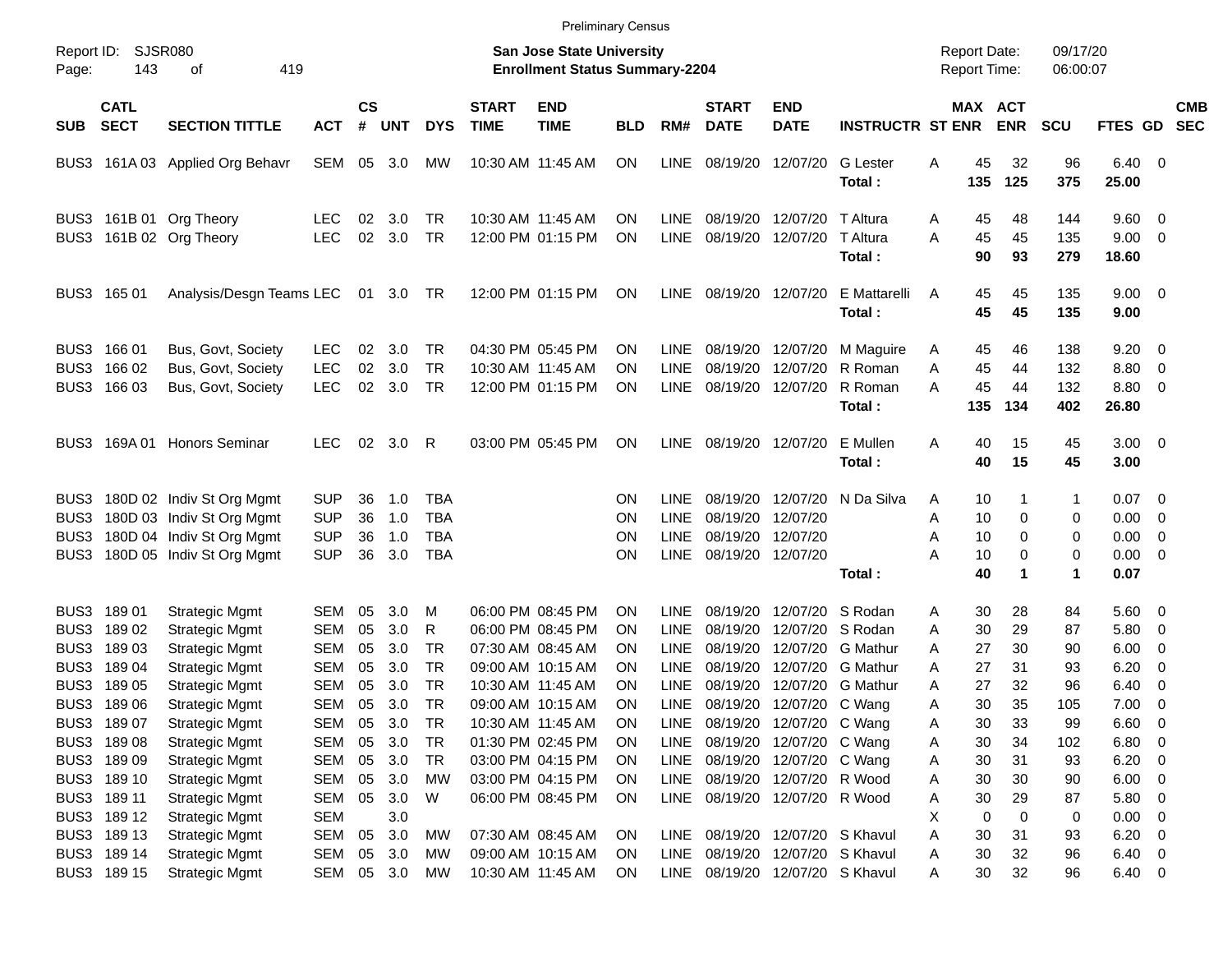|                     |                            |                       |            |                |            |            |                      | <b>Preliminary Census</b>                                                 |            |             |                             |                           |                         |                                            |                          |                      |                |                          |
|---------------------|----------------------------|-----------------------|------------|----------------|------------|------------|----------------------|---------------------------------------------------------------------------|------------|-------------|-----------------------------|---------------------------|-------------------------|--------------------------------------------|--------------------------|----------------------|----------------|--------------------------|
| Report ID:<br>Page: | 144                        | SJSR080<br>0f         | 419        |                |            |            |                      | <b>San Jose State University</b><br><b>Enrollment Status Summary-2204</b> |            |             |                             |                           |                         | <b>Report Date:</b><br><b>Report Time:</b> |                          | 09/17/20<br>06:00:07 |                |                          |
| <b>SUB</b>          | <b>CATL</b><br><b>SECT</b> | <b>SECTION TITTLE</b> | <b>ACT</b> | <b>CS</b><br># | <b>UNT</b> | <b>DYS</b> | <b>START</b><br>TIME | <b>END</b><br><b>TIME</b>                                                 | <b>BLD</b> | RM#         | <b>START</b><br><b>DATE</b> | <b>END</b><br><b>DATE</b> | <b>INSTRUCTR ST ENR</b> | <b>MAX</b>                                 | <b>ACT</b><br><b>ENR</b> | <b>SCU</b>           | <b>FTES GD</b> | <b>CMB</b><br><b>SEC</b> |
| BUS3                | 189 16                     | Strategic Mgmt        | SEM        | 05             | 3.0        | R          |                      | 06:00 PM 08:45 PM                                                         | ON         | LINE        | 08/19/20                    | 12/07/20 L Gee            |                         | 30<br>A                                    | 33                       | 99                   | $6.60 \quad 0$ |                          |
| BUS3                | 189 17                     | Strategic Mgmt        | <b>SEM</b> | 05             | 3.0        | -F         |                      | 10:00 AM 12:45 PM                                                         | <b>ON</b>  | LINE.       | 08/19/20                    | 12/07/20 L Gee            |                         | 30<br>A                                    | 34                       | 102                  | $6.80\quad 0$  |                          |
| BUS3                | 189 18                     | Strategic Mgmt        | <b>SEM</b> |                | 3.0        |            |                      |                                                                           |            |             |                             |                           |                         | X                                          | $\mathbf{0}$<br>$\Omega$ | $\Omega$             | $0.00 \quad 0$ |                          |
| BUS3                | 189 19                     | Strategic Mgmt        | <b>SEM</b> | 05             | 3.0        | <b>TR</b>  |                      | 03:00 PM 04:15 PM                                                         | ON         | LINE.       | 08/19/20                    | 12/07/20                  | G Radine                | 30<br>A                                    | 34                       | 102                  | $6.80\quad 0$  |                          |
| BUS3                | 189 20                     | Strategic Mgmt        | <b>SEM</b> |                | 3.0        |            |                      |                                                                           |            |             |                             |                           |                         | X                                          | $\Omega$<br>$\Omega$     | $\Omega$             | $0.00 \quad 0$ |                          |
| BUS3                | 189 21                     | <b>Strategic Mgmt</b> | <b>SEM</b> | 05             | 3.0        | м          |                      | 06:00 PM 08:45 PM                                                         | <b>ON</b>  | <b>LINE</b> | 08/19/20                    | 12/07/20                  | R Wood                  | 30<br>A                                    | 26                       | 78                   | $5.20 \ 0$     |                          |
|                     |                            |                       |            |                |            |            |                      |                                                                           |            |             |                             |                           | Total:                  | 531                                        | 564                      | 1692                 | 112.80         |                          |

## **Department :** School of Management **3466 3364 1000 6736 1000 6736 1000 6736 1000 6736 3364 100 8364 100 873.82**

| Department Total:         |      | 3465 3364 10090 |          | 672.82 |
|---------------------------|------|-----------------|----------|--------|
| <b>Lower Division:</b>    | 869. |                 | 819 2457 | 163.80 |
| <b>Upper Division:</b>    |      | 2596 2545 7633  |          | 509.02 |
| <b>Graduate Division:</b> | o    | n               | o        | 0.00   |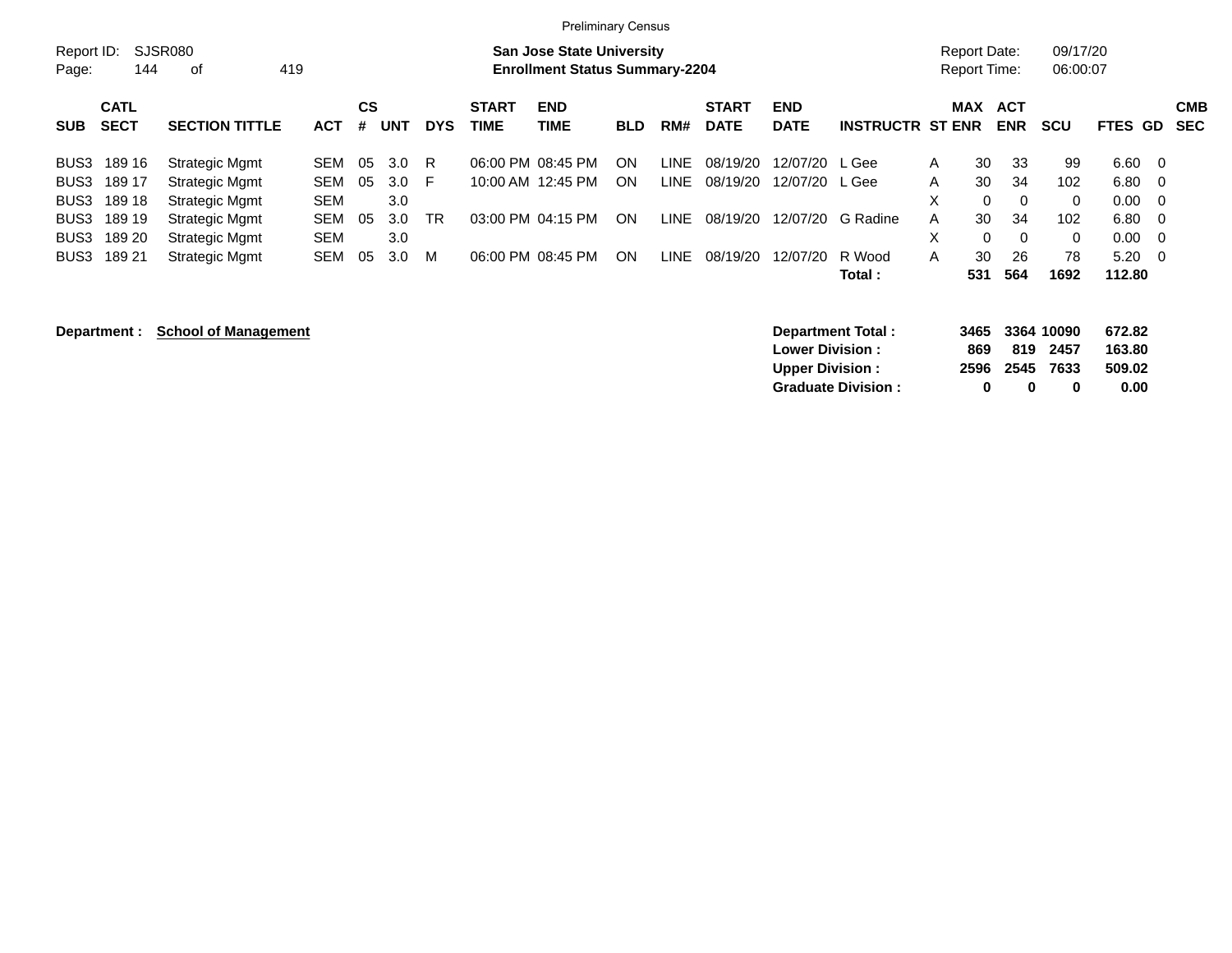|                     |                            |                                                       |            |                    |            |              |                             | <b>Preliminary Census</b>                                                 |            |             |                                |                           |                                     |   |                                     |            |                      |                     |                          |                          |
|---------------------|----------------------------|-------------------------------------------------------|------------|--------------------|------------|--------------|-----------------------------|---------------------------------------------------------------------------|------------|-------------|--------------------------------|---------------------------|-------------------------------------|---|-------------------------------------|------------|----------------------|---------------------|--------------------------|--------------------------|
| Report ID:<br>Page: | 145                        | <b>SJSR080</b><br>419<br>οf                           |            |                    |            |              |                             | <b>San Jose State University</b><br><b>Enrollment Status Summary-2204</b> |            |             |                                |                           |                                     |   | <b>Report Date:</b><br>Report Time: |            | 09/17/20<br>06:00:07 |                     |                          |                          |
| <b>SUB</b>          | <b>CATL</b><br><b>SECT</b> | <b>SECTION TITTLE</b>                                 | <b>ACT</b> | $\mathsf{cs}$<br># | <b>UNT</b> | <b>DYS</b>   | <b>START</b><br><b>TIME</b> | <b>END</b><br><b>TIME</b>                                                 | <b>BLD</b> | RM#         | <b>START</b><br><b>DATE</b>    | <b>END</b><br><b>DATE</b> | <b>INSTRUCTR ST ENR</b>             |   | MAX ACT                             | <b>ENR</b> | <b>SCU</b>           | FTES GD             |                          | <b>CMB</b><br><b>SEC</b> |
| <b>College</b>      |                            | <b>Business</b>                                       |            |                    |            |              |                             |                                                                           |            |             |                                |                           |                                     |   |                                     |            |                      |                     |                          |                          |
|                     | Department :               | <b>School of Information Systems &amp; Technology</b> |            |                    |            |              |                             |                                                                           |            |             |                                |                           |                                     |   |                                     |            |                      |                     |                          |                          |
| BUS4                | 91A 01                     | Adv Comp Tools Bus LEC                                |            |                    | 01 1.0     | M            |                             | 04:30 PM 05:45 PM                                                         | ON         | LINE        | 08/24/20 11/02/20              |                           | M Splane<br>Total:                  | A | 40<br>40                            | 33<br>33   | 33<br>33             | $2.20 \t 0$<br>2.20 |                          |                          |
| BUS4                | 91L01                      | Comp Tools for Bus                                    | <b>LEC</b> | 01                 | 1.0        | Т            |                             | 06:00 PM 07:15 PM                                                         | <b>ON</b>  | <b>LINE</b> | 08/25/20                       | 10/27/20                  | P Kwan                              | Α | 45                                  | 42         | 42                   | 2.80                | - 0                      |                          |
| BUS4                | 91L02                      | Comp Tools for Bus                                    | <b>LEC</b> | 01                 | 1.0        | Т            |                             | 07:30 PM 08:45 PM                                                         | <b>ON</b>  | LINE        | 08/25/20                       | 10/27/20                  | P Kwan                              | A | 45                                  | 43         | 43                   | 2.87                | - 0                      |                          |
| BUS4                | 91L03                      | Comp Tools for Bus                                    | <b>LEC</b> | 01                 | 1.0        | M            |                             | 06:00 PM 07:15 PM                                                         | <b>ON</b>  | <b>LINE</b> | 08/24/20                       | 11/02/20                  | U Andra                             | Α | 45                                  | 44         | 44                   | 2.93                | - 0                      |                          |
| BUS4                | 91L04                      | Comp Tools for Bus                                    | <b>LEC</b> | 01                 | 1.0        | M            |                             | 07:30 PM 08:45 PM                                                         | <b>ON</b>  | <b>LINE</b> | 08/24/20                       | 11/02/20                  | U Andra                             | Α | 45                                  | 45         | 45                   | 3.00                | - 0                      |                          |
| BUS4                | 91L05                      | Comp Tools for Bus                                    | <b>LEC</b> | 01                 | 1.0        | M            |                             | 01:30 PM 02:45 PM                                                         | ON         | <b>LINE</b> | 08/24/20                       | 11/02/20                  | M Splane                            | Α | 45                                  | 45         | 45                   | 3.00                | - 0                      |                          |
| BUS4                | 91L06                      | Comp Tools for Bus                                    | <b>LEC</b> | 01                 | 1.0        | M            |                             | 03:00 PM 04:15 PM                                                         | ON         | <b>LINE</b> | 08/24/20                       | 11/02/20                  | M Splane                            | A | 45                                  | 45         | 45                   | 3.00                | - 0                      |                          |
| BUS4                | 91L07                      | Comp Tools for Bus                                    | <b>LEC</b> | 01                 | 1.0        | Т            |                             | 01:30 PM 02:45 PM                                                         | <b>ON</b>  | <b>LINE</b> | 08/25/20                       | 10/27/20                  | M Splane                            | Α | 45                                  | 45         | 45                   | 3.00                | - 0                      |                          |
| BUS4                | 91L08                      | Comp Tools for Bus                                    | <b>LEC</b> | 01                 | 1.0        | $\mathsf T$  |                             | 03:00 PM 04:15 PM                                                         | ON         | <b>LINE</b> | 08/25/20                       | 10/27/20                  | M Splane                            | Α | 45                                  | 45         | 45                   | 3.00                | - 0                      |                          |
| BUS4                | 91L09                      | Comp Tools for Bus                                    | <b>LEC</b> | 01                 | 1.0        | W            |                             | 01:30 PM 02:45 PM                                                         | <b>ON</b>  | <b>LINE</b> | 08/19/20                       | 10/29/20                  | M Splane                            | A | 45                                  | 44         | 44                   | 2.93                | - 0                      |                          |
| BUS4                | 91L 10                     | Comp Tools for Bus                                    | <b>LEC</b> | 01                 | 1.0        | W            |                             | 03:00 PM 04:15 PM                                                         | ON         | <b>LINE</b> | 08/19/20                       | 10/21/20                  | M Splane                            | Α | 45                                  | 45         | 45                   | 3.00                | - 0                      |                          |
| BUS4                | 91L 11                     | Comp Tools for Bus                                    | <b>LEC</b> | 01                 | 1.0        | R            |                             | 01:30 PM 02:45 PM                                                         | <b>ON</b>  | <b>LINE</b> | 08/20/20                       | 10/22/20                  | M Splane                            | A | 45                                  | 43         | 43                   | 2.87                | - 0                      |                          |
| BUS4                | 91L 12                     | Comp Tools for Bus                                    | <b>LEC</b> | 01                 | 1.0        | R            |                             | 03:00 PM 04:15 PM                                                         | ON         | <b>LINE</b> | 08/20/20                       | 10/22/20                  | M Splane                            | A | 45                                  | 45         | 45                   | 3.00                | - 0                      |                          |
|                     |                            |                                                       |            |                    |            |              |                             |                                                                           |            |             |                                |                           | Total:                              |   | 540                                 | 531        | 531                  | 35.40               |                          |                          |
| BUS4                | 92 01                      | Intro Bus Prog                                        | SEM        | 04                 | 3.0        | MW           |                             | 10:30 AM 11:45 AM                                                         | <b>ON</b>  | <b>LINE</b> | 08/19/20                       | 12/07/20                  | M Roldan                            | A | 45                                  | 43         | 129                  | 8.60                | $\overline{\phantom{0}}$ |                          |
| BUS4                | 92 80                      | Intro Bus Prog                                        | <b>SEM</b> | 04                 | 3.0        | <b>TBA</b>   |                             |                                                                           | <b>ON</b>  | <b>LINE</b> | 08/19/20                       | 12/07/20                  | M Roldan                            | A | 119                                 | 112        | 336                  | 22.40               | - 0                      |                          |
|                     |                            |                                                       |            |                    |            |              |                             |                                                                           |            |             |                                |                           | Total:                              |   | 164                                 | 155        | 465                  | 31.00               |                          |                          |
| BUS4                | 110A 01                    | Fund Mgmt Info Sys                                    | SEM        | 04                 | 3.0        | TR           |                             | 09:00 AM 10:15 AM                                                         | <b>ON</b>  | <b>LINE</b> | 08/19/20                       | 12/07/20                  | L Albert                            | Α | 45                                  | 43         | 129                  | 8.60                | $\overline{\phantom{0}}$ |                          |
| BUS4                | 110A 02                    | Fund Mgmt Info Sys                                    | SEM        | 04                 | 3.0        | <b>TR</b>    |                             | 10:30 AM 11:45 AM                                                         | <b>ON</b>  | <b>LINE</b> | 08/19/20                       | 12/07/20                  | L Albert                            | A | 45                                  | 44         | 132                  | 8.80                | $\overline{\mathbf{0}}$  |                          |
| BUS4                | 110A 03                    | Fund Mgmt Info Sys                                    | SEM        | 04                 | 3.0        | <b>TR</b>    |                             | 12:00 PM 01:15 PM                                                         | <b>ON</b>  | <b>LINE</b> | 08/19/20                       | 12/07/20                  | L Albert                            | A | 45                                  | 44         | 132                  | 8.80                | $\mathbf 0$              |                          |
| BUS4                | 110A 04                    | Fund Mgmt Info Sys                                    | <b>SEM</b> | 04                 | 3.0        | $\mathsf{T}$ |                             | 03:00 PM 05:45 PM                                                         | ON         | <b>LINE</b> |                                | 08/19/20 12/07/20         | R Sessions                          | A | 45                                  | 37         | 111                  | 7.40                | $\overline{\phantom{0}}$ |                          |
|                     |                            |                                                       |            |                    |            |              |                             |                                                                           |            |             |                                |                           | Total:                              |   | 180                                 | 168        | 504                  | 33.60               |                          |                          |
|                     |                            | BUS4 110B 01 Sys Analysis & Desig SEM 04              |            |                    | 3.0        | МW           |                             | 07:30 AM 08:45 AM                                                         | ON         | LINE        |                                | 08/19/20 12/07/20         | Y Ceran                             | A | 45                                  | 43         | 129                  | $8.60 \ 0$          |                          |                          |
|                     |                            | BUS4 110B 02 Sys Analysis & Desig SEM 04 3.0 MW       |            |                    |            |              |                             | 09:00 AM 10:15 AM ON                                                      |            |             | LINE 08/19/20 12/07/20 Y Ceran |                           |                                     | Α |                                     | 110 107    | 321                  | 21.40 0             |                          |                          |
|                     |                            |                                                       |            |                    |            |              |                             |                                                                           |            |             |                                |                           | Total:                              |   |                                     | 155 150    | 450                  | 30.00               |                          |                          |
|                     | BUS4 111 01                | Networking & Data Co SEM 04 3.0                       |            |                    |            | MW           |                             | 09:00 AM 10:15 AM                                                         | ON         |             |                                |                           | LINE 08/19/20 12/07/20 N Aggarwal A |   | 45                                  | 43         | 129                  | 8.60 0              |                          |                          |
|                     | BUS4 111 02                | Networking & Data Co SEM 04 3.0                       |            |                    |            | MW           |                             | 12:00 PM 01:15 PM                                                         | ON         |             |                                |                           | LINE 08/19/20 12/07/20 N Aggarwal A |   | 110                                 | 103        | 309                  | $20.60$ 0           |                          |                          |
|                     |                            |                                                       |            |                    |            |              |                             |                                                                           |            |             |                                |                           | Total:                              |   |                                     | 155 146    | 438                  | 29.20               |                          |                          |
|                     | BUS4 112 01                | Database Mgmt Syst LEC 02 3.0                         |            |                    |            | TR           |                             | 03:00 PM 04:15 PM                                                         | ON         |             | LINE 08/19/20 12/07/20         |                           | A Shirani                           | A | 45                                  | 48         | 144                  | 9.60 0              |                          |                          |
|                     | BUS4 112 02                | Database Mgmt Syst LEC 02 3.0 T                       |            |                    |            |              |                             | 06:00 PM 08:45 PM                                                         | ON         |             |                                |                           | LINE 08/19/20 12/07/20 A Shirani    | Α | 45                                  | 39         | 117                  | 7.80 0              |                          |                          |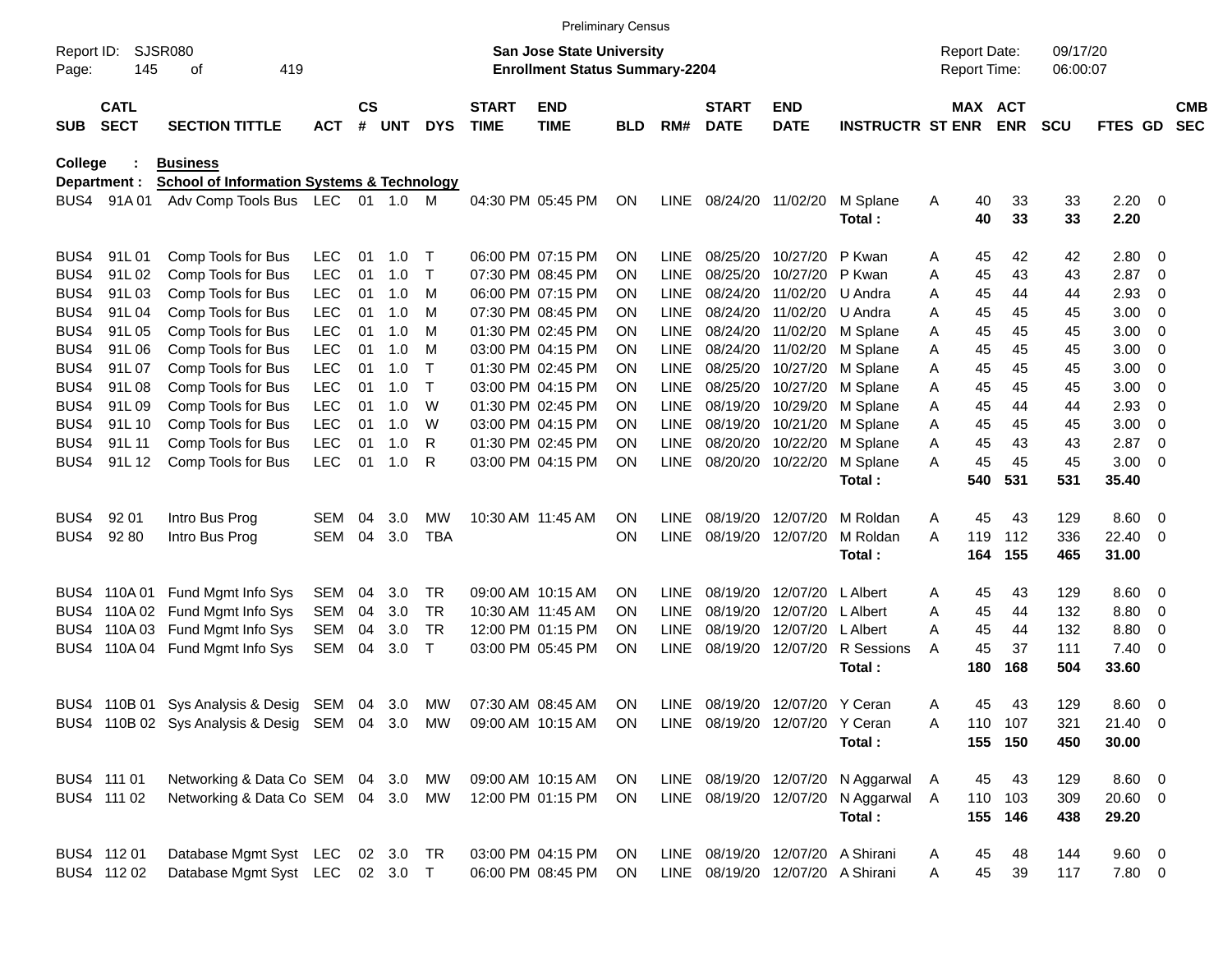|            |                                                                         |                                                                                                                                     |                                                      |                                   |                                                   |                                |                             | <b>Preliminary Census</b>                                                                             |                                                  |                                                   |                                                                                            |                                                                                              |                                                                                      |                                                      |                             |                                 |                                                                    |                          |            |
|------------|-------------------------------------------------------------------------|-------------------------------------------------------------------------------------------------------------------------------------|------------------------------------------------------|-----------------------------------|---------------------------------------------------|--------------------------------|-----------------------------|-------------------------------------------------------------------------------------------------------|--------------------------------------------------|---------------------------------------------------|--------------------------------------------------------------------------------------------|----------------------------------------------------------------------------------------------|--------------------------------------------------------------------------------------|------------------------------------------------------|-----------------------------|---------------------------------|--------------------------------------------------------------------|--------------------------|------------|
| Page:      | Report ID:<br>146                                                       | SJSR080<br>419<br>οf                                                                                                                |                                                      |                                   |                                                   |                                |                             | <b>San Jose State University</b><br><b>Enrollment Status Summary-2204</b>                             |                                                  |                                                   |                                                                                            |                                                                                              |                                                                                      | <b>Report Date:</b><br><b>Report Time:</b>           |                             | 09/17/20<br>06:00:07            |                                                                    |                          |            |
| <b>SUB</b> | <b>CATL</b><br><b>SECT</b>                                              | <b>SECTION TITTLE</b>                                                                                                               | <b>ACT</b>                                           | $\mathsf{cs}$<br>#                | UNT                                               | <b>DYS</b>                     | <b>START</b><br><b>TIME</b> | <b>END</b><br><b>TIME</b>                                                                             | <b>BLD</b>                                       | RM#                                               | <b>START</b><br><b>DATE</b>                                                                | <b>END</b><br><b>DATE</b>                                                                    | <b>INSTRUCTR ST ENR</b>                                                              | MAX ACT                                              | <b>ENR</b>                  | <b>SCU</b>                      | FTES GD SEC                                                        |                          | <b>CMB</b> |
|            | BUS4 112 03                                                             | Database Mgmt Syst LEC                                                                                                              |                                                      |                                   | 02 3.0                                            | МW                             |                             | 10:30 AM 11:45 AM                                                                                     | ON                                               | <b>LINE</b>                                       |                                                                                            | 08/19/20 12/07/20 SDhar                                                                      | Total:                                                                               | A<br>45<br>135                                       | 52<br>139                   | 156<br>417                      | $10.40 \t 0$<br>27.80                                              |                          |            |
|            | BUS4 118D 01 Big Data<br>BUS4 118D 02 Big Data                          |                                                                                                                                     | <b>LEC</b><br><b>LEC</b>                             | 02<br>02 <sub>2</sub>             | 3.0<br>3.0                                        | <b>TR</b><br><b>TR</b>         |                             | 12:00 PM 01:15 PM<br>01:30 PM 02:45 PM                                                                | <b>ON</b><br>ON                                  | <b>LINE</b><br><b>LINE</b>                        |                                                                                            |                                                                                              | 08/19/20 12/07/20 S Jensen<br>08/19/20 12/07/20 S Jensen<br>Total:                   | 45<br>A<br>A<br>45<br>90                             | 44<br>41<br>85              | 132<br>123<br>255               | 8.80 0<br>$8.20 \ 0$<br>17.00                                      |                          |            |
|            |                                                                         | BUS4 118H 01 Honors Practicum I                                                                                                     | <b>LEC</b>                                           | 02                                | 3.0                                               | M                              |                             | 06:00 PM 08:45 PM                                                                                     | <b>ON</b>                                        | <b>LINE</b>                                       | 08/19/20 12/07/20                                                                          |                                                                                              | A Polmanteer A<br>Total:                                                             | 20<br>20                                             | 15<br>15                    | 45<br>45                        | $3.00 \ 0$<br>3.00                                                 |                          |            |
|            |                                                                         | BUS4 118S 01 Special Topics MIS<br>BUS4 118S 02 Special Topics MIS                                                                  | SEM<br>SEM                                           | 02<br>02                          | 3.0<br>3.0                                        | R<br>TR                        |                             | 06:00 PM 08:45 PM<br>10:30 AM 11:45 AM                                                                | <b>ON</b><br><b>ON</b>                           | <b>LINE</b><br><b>LINE</b>                        |                                                                                            | 08/19/20 12/07/20 A Shirani<br>08/19/20 12/07/20 Y Chen                                      | Total:                                                                               | 45<br>A<br>A<br>45<br>90                             | 28<br>46<br>74              | 84<br>138<br>222                | 5.60 0<br>$9.20 \ 0$<br>14.80                                      |                          |            |
|            |                                                                         | BUS4 118W 01 Web Based Computing SEM 04 3.0<br>BUS4 118W 02 Web Based Computing SEM 04 3.0                                          |                                                      |                                   |                                                   | МW<br>MW                       |                             | 01:30 PM 02:45 PM<br>03:00 PM 04:15 PM                                                                | <b>ON</b><br><b>ON</b>                           | <b>LINE</b><br><b>LINE</b>                        |                                                                                            | 08/19/20 12/07/20 S Dhar<br>08/19/20 12/07/20 S Dhar                                         | Total:                                                                               | 45<br>A<br>A<br>45<br>90                             | 43<br>21<br>64              | 129<br>63<br>192                | $8.60 \quad 0$<br>$4.20 \ 0$<br>12.80                              |                          |            |
|            | BUS4 119A01<br>BUS4 119A 02<br>BUS4 119A03                              | <b>MIS Practicum</b><br><b>MIS Practicum</b><br><b>MIS Practicum</b><br>BUS4 119A 04 MIS Practicum                                  | <b>LEC</b><br><b>LEC</b><br><b>LEC</b><br><b>LEC</b> | 02<br>02 <sub>2</sub><br>02<br>02 | 3.0<br>3.0<br>3.0<br>3.0                          | МW<br><b>TR</b><br>$\top$<br>M |                             | 12:00 PM 01:15 PM<br>01:30 PM 02:45 PM<br>06:00 PM 08:45 PM<br>06:00 PM 08:45 PM                      | <b>ON</b><br><b>ON</b><br><b>ON</b><br><b>ON</b> | LINE<br><b>LINE</b><br><b>LINE</b><br><b>LINE</b> | 08/19/20<br>08/19/20                                                                       | 08/19/20 12/07/20 R Sridar<br>12/07/20 R Sridar<br>12/07/20 L Gee<br>08/19/20 12/07/20 L Gee | Total:                                                                               | 30<br>A<br>A<br>30<br>A<br>30<br>30<br>A<br>120      | 30<br>28<br>27<br>20<br>105 | 90<br>84<br>81<br>60<br>315     | $6.00 \quad 0$<br>5.60 0<br>5.40<br>$4.00 \ 0$<br>21.00            | $\overline{\phantom{0}}$ |            |
|            |                                                                         | BUS4 119B 01 Bus Strat Info Sys<br>BUS4 119B 02 Bus Strat Info Sys<br>BUS4 119B 03 Bus Strat Info Sys                               | <b>LEC</b><br><b>LEC</b><br><b>LEC</b>               | 02<br>02<br>02                    | 3.0<br>3.0<br>3.0                                 | TR.<br><b>TR</b><br>W          |                             | 09:00 AM 10:15 AM<br>10:30 AM 11:45 AM<br>06:00 PM 08:45 PM                                           | <b>ON</b><br><b>ON</b><br>ON                     | <b>LINE</b><br><b>LINE</b><br><b>LINE</b>         | 08/19/20<br>08/19/20                                                                       |                                                                                              | 08/19/20 12/07/20 R Sessions<br>12/07/20 R Sessions<br>12/07/20 R Sessions<br>Total: | 45<br>A<br>45<br>A<br>45<br>A<br>135                 | 37<br>44<br>20<br>101       | 111<br>132<br>60<br>303         | $7.40 \quad 0$<br>8.80<br>$4.00 \ 0$<br>20.20                      | $\overline{\phantom{0}}$ |            |
|            | BUS4 180102<br>BUS4 180103<br>BUS4 180104                               | Ind Studies MIS<br>Ind Studies MIS<br>Ind Studies MIS                                                                               | SUP.<br><b>SUP</b><br><b>SUP</b>                     |                                   | 36 1.0<br>36 2.0<br>36 3.0                        | TBA<br>TBA<br>TBA              |                             |                                                                                                       | ON.<br>ON<br>ON                                  | <b>LINE</b>                                       | 08/19/20 12/07/20 T Hill<br>LINE 08/19/20 12/07/20 T Hill<br>LINE 08/19/20 12/07/20 T Hill |                                                                                              | Total:                                                                               | Α<br>10<br>Α<br>10<br>10<br>Α<br>30                  | -1<br>0<br>0<br>1           | 1<br>0<br>0<br>1                | $0.07$ 0<br>$0.00 \t 0$<br>$0.00 \t 0$<br>0.07                     |                          |            |
|            | BUS4 188 01<br>BUS4 188 02<br>BUS4 188 03<br>BUS4 188 04<br>BUS4 188 05 | <b>Business Systems</b><br><b>Business Systems</b><br><b>Business Systems</b><br><b>Business Systems</b><br><b>Business Systems</b> | LEC<br><b>LEC</b><br><b>LEC</b><br><b>LEC</b><br>LEC |                                   | 02 3.0<br>02 3.0<br>02 3.0<br>02 3.0<br>02 3.0 TR | MW<br>M<br><b>M</b><br>M       |                             | 01:30 PM 02:45 PM<br>03:00 PM 05:45 PM<br>03:00 PM 05:45 PM<br>06:00 PM 08:45 PM<br>07:30 AM 08:45 AM | ON<br>ON<br>ON<br>ON<br>ON                       | <b>LINE</b><br><b>LINE</b><br>LINE<br><b>LINE</b> | 08/19/20 12/07/20 R Sridar<br>LINE 08/19/20 12/07/20 Y Chen                                | 08/19/20 12/07/20 S Wilde<br>08/19/20 12/07/20 R Sha<br>08/19/20 12/07/20 S Wilde            |                                                                                      | 45<br>A<br>45<br>Α<br>Α<br>119<br>45<br>A<br>45<br>Α | 45<br>45<br>119<br>46<br>45 | 135<br>135<br>357<br>138<br>135 | $9.00 \t 0$<br>$9.00 \t 0$<br>23.80 0<br>$9.20 \ 0$<br>$9.00 \t 0$ |                          |            |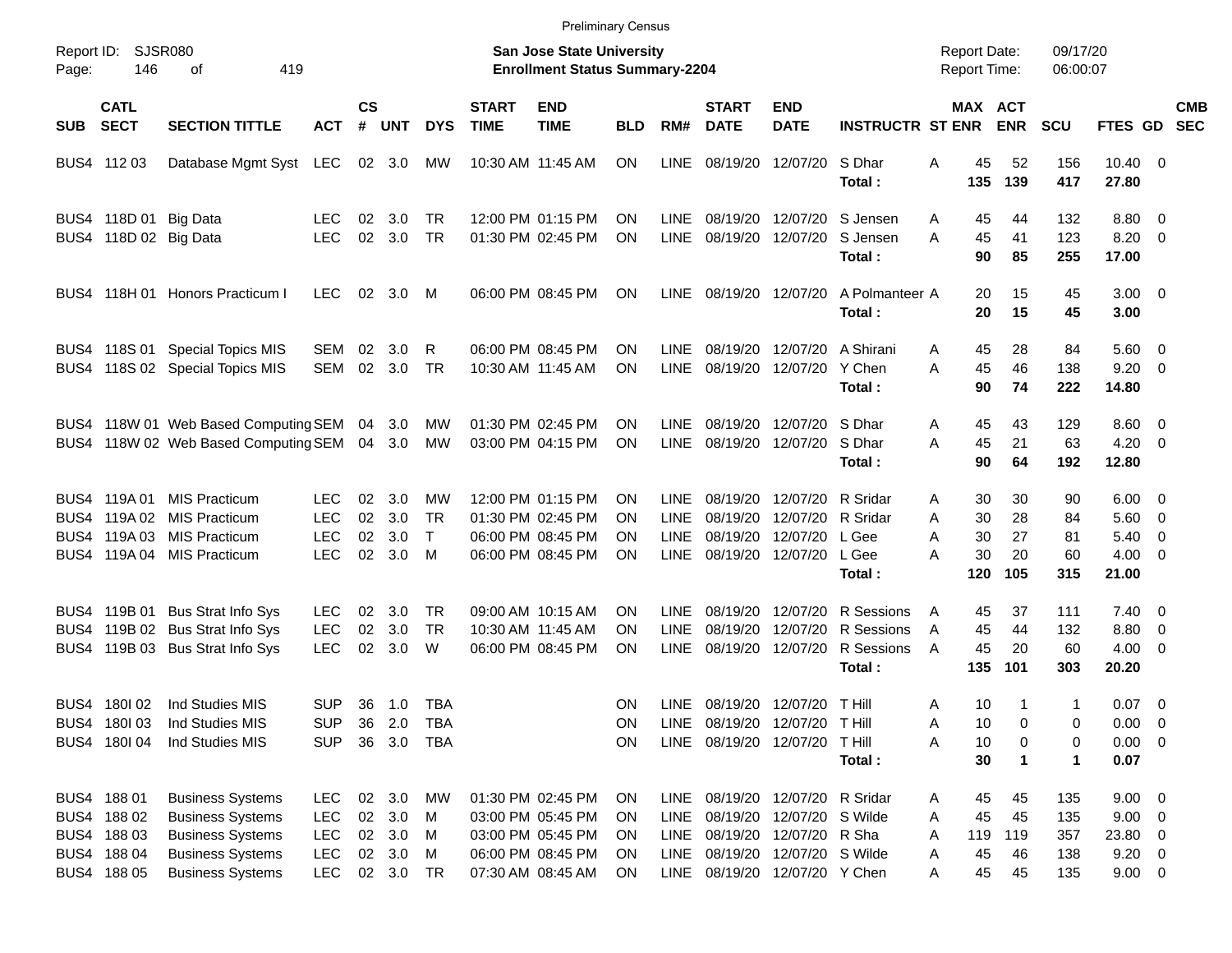|            |             |                                             |            |           |            |            |              | <b>Preliminary Census</b>             |            |             |              |                  |                         |   |                     |                     |            |                |            |
|------------|-------------|---------------------------------------------|------------|-----------|------------|------------|--------------|---------------------------------------|------------|-------------|--------------|------------------|-------------------------|---|---------------------|---------------------|------------|----------------|------------|
| Report ID: |             | SJSR080<br><b>San Jose State University</b> |            |           |            |            |              |                                       |            |             |              |                  |                         |   |                     | <b>Report Date:</b> | 09/17/20   |                |            |
| Page:      | 147         | 419<br>οf                                   |            |           |            |            |              | <b>Enrollment Status Summary-2204</b> |            |             |              |                  |                         |   | <b>Report Time:</b> |                     | 06:00:07   |                |            |
|            |             |                                             |            |           |            |            |              |                                       |            |             |              |                  |                         |   |                     |                     |            |                |            |
|            | <b>CATL</b> |                                             |            | <b>CS</b> |            |            | <b>START</b> | <b>END</b>                            |            |             | <b>START</b> | <b>END</b>       |                         |   | <b>MAX</b>          | <b>ACT</b>          |            |                | <b>CMB</b> |
| <b>SUB</b> | <b>SECT</b> | <b>SECTION TITTLE</b>                       | <b>ACT</b> | #         | <b>UNT</b> | <b>DYS</b> | TIME         | <b>TIME</b>                           | <b>BLD</b> | RM#         | <b>DATE</b>  | <b>DATE</b>      | <b>INSTRUCTR ST ENR</b> |   |                     | <b>ENR</b>          | <b>SCU</b> | FTES GD        | <b>SEC</b> |
|            |             |                                             |            |           |            |            |              |                                       |            |             |              |                  |                         |   |                     |                     |            |                |            |
| BUS4       | 18806       | <b>Business Systems</b>                     | LEC.       | 02        | 3.0        | <b>TR</b>  |              | 09:00 AM 10:15 AM                     | <b>ON</b>  | <b>LINE</b> | 08/19/20     | 12/07/20         | Y Chen                  | A | 45                  | 45                  | 135        | $9.00 \quad 0$ |            |
| BUS4       | 18807       | <b>Business Systems</b>                     | <b>LEC</b> | 02        | 3.0        | <b>TR</b>  |              | 12:00 PM 01:15 PM                     | <b>ON</b>  | LINE.       | 08/19/20     | 12/07/20         | R Sridar                | A | 45                  | 45                  | 135        | $9.00 \quad 0$ |            |
| BUS4       | 18808       | <b>Business Systems</b>                     | <b>LEC</b> | 02        | 3.0        |            |              | 06:00 PM 08:45 PM                     | <b>ON</b>  | LINE.       | 08/19/20     |                  | 12/07/20 H Nguyen       | A | 119                 | 119                 | 357        | 23.80 0        |            |
| BUS4       | 18809       | <b>Business Systems</b>                     | <b>LEC</b> | 02        | 3.0        |            |              | 06:00 PM 08:45 PM                     | <b>ON</b>  | LINE.       | 08/19/20     | 12/07/20 Y Ceran |                         | A | 45                  | 43                  | 129        | $8.60 \quad 0$ |            |
| BUS4       | 188 10      | <b>Business Systems</b>                     | <b>LEC</b> | 02        | 3.0        | W          |              | 03:00 PM 05:45 PM                     | ON.        | <b>LINE</b> | 08/19/20     |                  | 12/07/20 R Sessions     | A | 45                  | 43                  | 129        | $8.60 \quad 0$ |            |
| BUS4       | 188 11      | <b>Business Systems</b>                     | <b>LEC</b> | 02        | 3.0        | W          |              | 06:00 PM 08:45 PM                     | <b>ON</b>  | <b>LINE</b> | 08/19/20     | 12/07/20         | L Gee                   | A | 45                  | 46                  | 138        | $9.20 \ 0$     |            |
| BUS4       | 188 12      | <b>Business Systems</b>                     | <b>LEC</b> |           | 3.0        |            |              |                                       |            |             |              |                  |                         | X | $\Omega$            | $\Omega$            | 0          | $0.00 \t 0$    |            |
| BUS4       | 188 13      | <b>Business Systems</b>                     | <b>LEC</b> | 02        | 3.0        | R          |              | 06:00 PM 08:45 PM                     | <b>ON</b>  | LINE.       | 08/19/20     | 12/07/20         | K Soohoo                | А | 45                  | 50                  | 150        | $10.00 \t 0$   |            |
| BUS4       | 188 14      | <b>Business Systems</b>                     | <b>LEC</b> | 02        | 3.0        | R          |              | 06:00 PM 08:45 PM                     | <b>ON</b>  | <b>LINE</b> | 08/19/20     | 12/07/20         | H Nguyen                | A | 45                  | 47                  | 141        | $9.40 \quad 0$ |            |
| BUS4       | 188 15      | <b>Business Systems</b>                     | <b>LEC</b> | 02        | 3.0        | MW         |              | 10:30 AM 11:45 AM                     | <b>ON</b>  | LINE.       | 08/19/20     | 12/07/20         | R Sridar                | A | 45                  | 45                  | 135        | $9.00 \t 0$    |            |
| BUS4       | 188 16      | <b>Business Systems</b>                     | <b>LEC</b> | 02        | 3.0        | M          |              | 06:00 PM 08:45 PM                     | <b>ON</b>  | LINE.       | 08/19/20     | 12/07/20         | R Thadani               | A | 45                  | 42                  | 126        | 8.40 0         |            |
| BUS4       | 188 17      | <b>Business Systems</b>                     | <b>LEC</b> | 02        | 3.0        | W          |              | 03:00 PM 05:45 PM                     | <b>ON</b>  | LINE.       | 08/19/20     | 12/07/20         | G Webb                  | A | 119                 | 116                 | 348        | 23.20 0        |            |
|            |             |                                             |            |           |            |            |              |                                       |            |             |              |                  | Total :                 |   | 942                 | 941                 | 2823       | 188.20         |            |

**Department : School of Information Systems & Technology Department Total : 2886 2708 6994 466.27**<br>Lower Division : 2886 2708 6994 68.60 **Lower Division : 744 719 1029 68.60 Upper Division : 2142 1989 5965 397.67 Graduate Division : 0 0 0 0.00**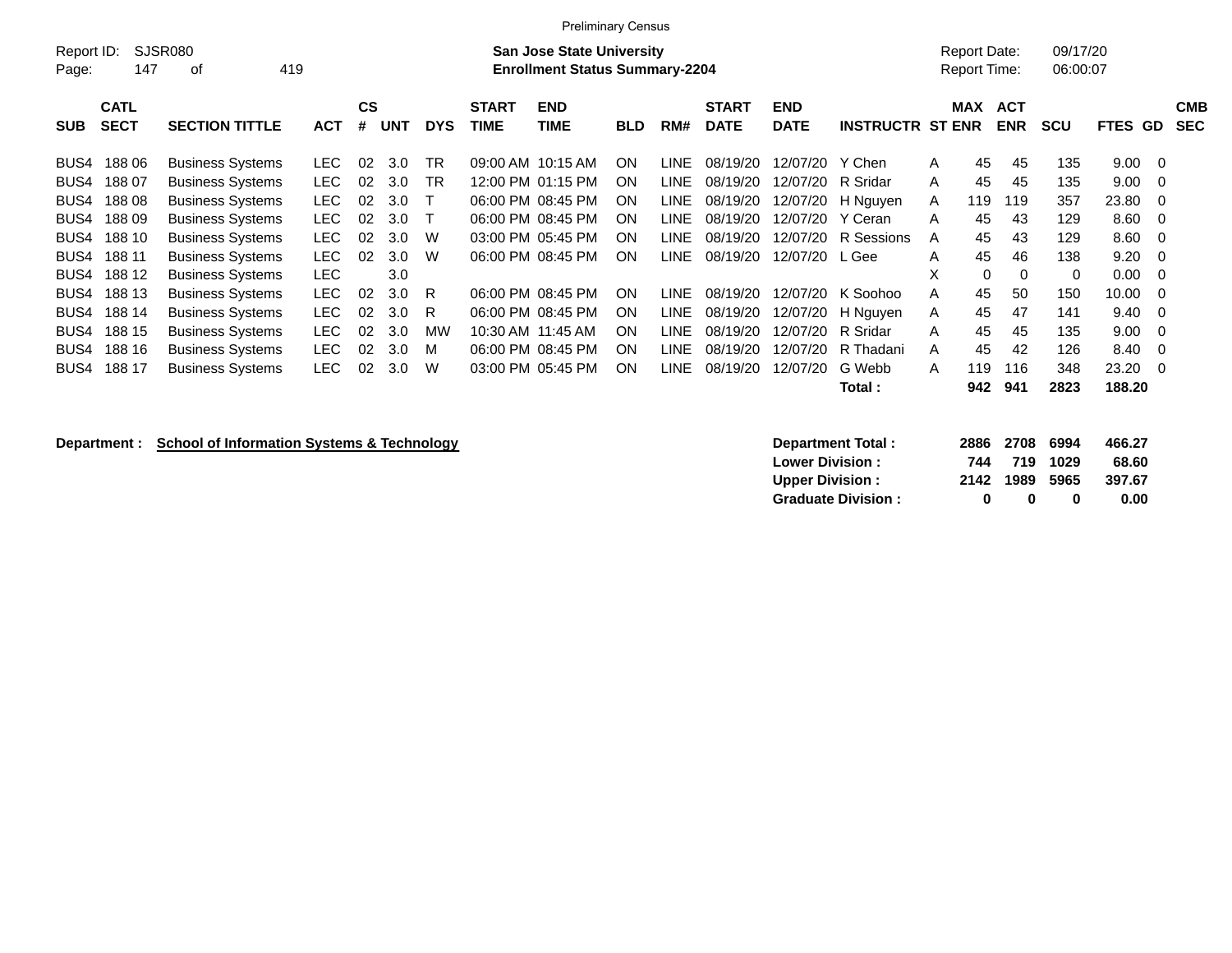|                     |                            |                              |            |                |            |             |                             | <b>Preliminary Census</b>                                                 |           |             |                             |                                 |                         |   |                                     |            |                      |             |                |                          |
|---------------------|----------------------------|------------------------------|------------|----------------|------------|-------------|-----------------------------|---------------------------------------------------------------------------|-----------|-------------|-----------------------------|---------------------------------|-------------------------|---|-------------------------------------|------------|----------------------|-------------|----------------|--------------------------|
| Report ID:<br>Page: | 148                        | <b>SJSR080</b><br>οf         | 419        |                |            |             |                             | <b>San Jose State University</b><br><b>Enrollment Status Summary-2204</b> |           |             |                             |                                 |                         |   | <b>Report Date:</b><br>Report Time: |            | 09/17/20<br>06:00:07 |             |                |                          |
| <b>SUB</b>          | <b>CATL</b><br><b>SECT</b> | <b>SECTION TITTLE</b>        | <b>ACT</b> | <b>CS</b><br># | <b>UNT</b> | <b>DYS</b>  | <b>START</b><br><b>TIME</b> | <b>END</b><br><b>TIME</b>                                                 | BLD       | RM#         | <b>START</b><br><b>DATE</b> | <b>END</b><br><b>DATE</b>       | <b>INSTRUCTR ST ENR</b> |   | MAX ACT                             | <b>ENR</b> | <b>SCU</b>           | <b>FTES</b> | GD             | <b>CMB</b><br><b>SEC</b> |
| <b>College</b>      |                            | <b>Business</b>              |            |                |            |             |                             |                                                                           |           |             |                             |                                 |                         |   |                                     |            |                      |             |                |                          |
|                     | Department :               | <b>Marketing</b>             |            |                |            |             |                             |                                                                           |           |             |                             |                                 |                         |   |                                     |            |                      |             |                |                          |
| BUS <sub>2</sub>    | 90 01                      | <b>Bus Statistics</b>        | SEM        | 04             | 3.0        | МW          |                             | 09:00 AM 10:15 AM                                                         | 0N        | <b>LINE</b> | 08/19/20                    | 12/07/20                        | H Eisips                | A | 45                                  | 48         | 144                  | 9.60        | 0              |                          |
| BUS <sub>2</sub>    | 90 02                      | <b>Bus Statistics</b>        | SEM        | 04             | 3.0        | МW          |                             | 01:30 PM 02:45 PM                                                         | ON        | <b>LINE</b> | 08/19/20                    | 12/07/20                        | S Tian                  | A | 119                                 | 118        | 354                  | 23.60       | 0              |                          |
| BUS <sub>2</sub>    | 90 03                      | <b>Bus Statistics</b>        | SEM        | 04             | 3.0        | <b>TR</b>   |                             | 12:00 PM 01:15 PM                                                         | 0N        | <b>LINE</b> | 08/19/20                    | 12/07/20                        | D McFeelv               | Α | 45                                  | 42         | 126                  | 8.40        | 0              |                          |
| BUS <sub>2</sub>    | 90 04                      | <b>Bus Statistics</b>        | SEM        | 04             | 3.0        | W           |                             | 06:00 PM 08:45 PM                                                         | 0N        | <b>LINE</b> | 08/19/20                    | 12/07/20                        | J Johnson               | Α | 119                                 | 119        | 357                  | 23.80       | 0              |                          |
| BUS <sub>2</sub>    | 90 80                      | <b>Bus Statistics</b>        | SEM        | 04             | 3.0        | <b>TBA</b>  |                             |                                                                           | ΟN        | <b>LINE</b> | 08/19/20                    | 12/07/20                        | S Silver                | A | 45                                  | 41         | 123                  | 8.20        | 0              |                          |
| BUS <sub>2</sub>    | 90 81                      | <b>Bus Statistics</b>        | SEM        | 04             | 3.0        | <b>TBA</b>  |                             |                                                                           | ΟN        | <b>LINE</b> | 08/19/20                    | 12/07/20                        | S Silver                | A | 45                                  | 44         | 132                  | 8.80        | 0              |                          |
|                     |                            |                              |            |                |            |             |                             |                                                                           |           |             |                             |                                 | Total:                  |   | 418                                 | 412        | 1236                 | 82.40       |                |                          |
| BUS <sub>2</sub>    | 130 01                     | Intro to Marketing           | <b>LEC</b> | 02             | 3.0        | MW          |                             | 07:30 AM 08:45 AM                                                         | ON        | <b>LINE</b> | 08/19/20                    | 12/07/20                        | S Cash                  | A | 45                                  | 45         | 135                  | 9.00        | 0              |                          |
| BUS <sub>2</sub>    | 130 02                     | Intro to Marketing           | <b>LEC</b> | 02             | 3.0        | МW          |                             | 09:00 AM 10:15 AM                                                         | 0N        | <b>LINE</b> | 08/19/20                    | 12/07/20                        | S Lilienthal            | A | 45                                  | 45         | 135                  | 9.00        | 0              |                          |
| BUS <sub>2</sub>    | 130 03                     | Intro to Marketing           | <b>LEC</b> | 02             | 3.0        | MW          |                             | 12:00 PM 01:15 PM                                                         | 0N        | <b>LINE</b> | 08/19/20                    | 12/07/20                        | H Eisips                | Α | 45                                  | 50         | 150                  | 10.00       | 0              |                          |
| BUS <sub>2</sub>    | 130 04                     | Intro to Marketing           | <b>LEC</b> | 02             | 3.0        | MW          |                             | 01:30 PM 02:45 PM                                                         | 0N        | <b>LINE</b> | 08/19/20                    | 12/07/20                        | W Easter                | A | 45                                  | 46         | 138                  | 9.20        | 0              |                          |
| BUS <sub>2</sub>    | 130 05                     | Intro to Marketing           | <b>LEC</b> | 02             | 3.0        | МW          |                             | 03:00 PM 04:15 PM                                                         | ON        | <b>LINE</b> | 08/19/20                    | 12/07/20                        | W Easter                | A | 45                                  | 46         | 138                  | 9.25        | $\overline{1}$ |                          |
| BUS <sub>2</sub>    | 130 06                     | Intro to Marketing           | <b>LEC</b> | 02             | 3.0        | МW          |                             | 04:30 PM 05:45 PM                                                         | 0N        | <b>LINE</b> | 08/19/20                    | 12/07/20                        | H Eisips                | Α | 45                                  | 50         | 150                  | 10.00       | 0              |                          |
| BUS <sub>2</sub>    | 130 07                     | Intro to Marketing           | <b>LEC</b> | 02             | 3.0        | м           |                             | 06:00 PM 08:45 PM                                                         | ON        | <b>LINE</b> | 08/19/20                    | 12/07/20                        | G Castro                | A | 119                                 | 119        | 357                  | 23.80       | 0              |                          |
| BUS <sub>2</sub>    | 130 08                     | Intro to Marketing           | <b>LEC</b> | 02             | 3.0        | <b>TR</b>   |                             | 09:00 AM 10:15 AM                                                         | 0N        | <b>LINE</b> | 08/19/20                    | 12/07/20                        | R Murray                | A | 45                                  | 44         | 132                  | 8.80        | 0              |                          |
| BUS <sub>2</sub>    | 130 09                     | Intro to Marketing           | <b>LEC</b> | 02             | 3.0        | TR          |                             | 10:30 AM 11:45 AM                                                         | 0N        | <b>LINE</b> | 08/19/20                    | 12/07/20                        | R Murray                | Α | 45                                  | 46         | 138                  | 9.20        | 0              |                          |
| BUS <sub>2</sub>    | 130 10                     | Intro to Marketing           | <b>LEC</b> | 02             | 3.0        | TR          |                             | 01:30 PM 02:45 PM                                                         | ON        | <b>LINE</b> | 08/19/20                    | 12/07/20                        | R Murray                | A | 119                                 | 121        | 363                  | 24.20       | 0              |                          |
| BUS <sub>2</sub>    | 130 11                     | Intro to Marketing           | <b>LEC</b> |                | 3.0        |             |                             |                                                                           |           |             |                             |                                 |                         | X | 0                                   | 0          | 0                    | 0.00        | 0              |                          |
| BUS <sub>2</sub>    | 130 12                     | Intro to Marketing           | <b>LEC</b> | 02             | 3.0        | Т           |                             | 06:00 PM 08:45 PM                                                         | ON        | <b>LINE</b> | 08/19/20                    | 12/07/20                        | <b>B</b> Boveda         | A | 119                                 | 123        | 369                  | 24.60       | 0              |                          |
| BUS <sub>2</sub>    | 130 13                     | Intro to Marketing           | <b>LEC</b> | 02             | 3.0        | $\mathsf T$ |                             | 06:00 PM 08:45 PM                                                         | ON        | <b>LINE</b> | 08/19/20                    | 12/07/20                        | R Reed                  | A | 45                                  | 59         | 177                  | 11.80       | 0              |                          |
| BUS <sub>2</sub>    | 130 14                     | Intro to Marketing           | <b>LEC</b> | 02             | 3.0        | R           |                             | 06:00 PM 08:45 PM                                                         | 0N        | <b>LINE</b> | 08/19/20                    | 12/07/20                        | V Agarwal               | A | 45                                  | 54         | 162                  | 10.85       | $\overline{1}$ |                          |
| BUS <sub>2</sub>    | 130 15                     | Intro to Marketing           | <b>LEC</b> |                | 3.0        |             |                             |                                                                           |           |             |                             |                                 |                         | Х | 0                                   | 0          | 0                    | 0.00        | 0              |                          |
| BUS <sub>2</sub>    | 130 16                     | Intro to Marketing           | <b>LEC</b> | 02             | 3.0        | <b>TR</b>   |                             | 09:00 AM 10:15 AM                                                         | 0N        | <b>LINE</b> | 08/19/20                    | 12/07/20                        | K Gehrt                 | Α | 45                                  | 42         | 126                  | 8.40        | 0              |                          |
| BUS <sub>2</sub>    | 13080                      | Intro to Marketing           | <b>LEC</b> | 02             | 3.0        | <b>TBA</b>  |                             |                                                                           | ON        | <b>LINE</b> | 08/19/20                    | 12/07/20                        | M Easter                | A | 45                                  | 45         | 135                  | 9.00        | 0              |                          |
| BUS <sub>2</sub>    | 13081                      | Intro to Marketing           | <b>LEC</b> | 02             | 3.0        | <b>TBA</b>  |                             |                                                                           | ON        | <b>LINE</b> | 08/19/20                    | 12/07/20                        | M Easter                | A | 45                                  | 43         | 129                  | 8.60        | 0              |                          |
| BUS <sub>2</sub>    | 13082                      | Intro to Marketing           | <b>LEC</b> | 02             | 3.0        | <b>TBA</b>  |                             |                                                                           | ON        | LINE        | 08/19/20                    | 12/07/20                        | M Easter                | A | 45                                  | 44         | 132                  | 8.80        | 0              |                          |
| BUS <sub>2</sub>    | 13083                      | Intro to Marketing           | <b>LEC</b> | 02             | 3.0        | <b>TBA</b>  |                             |                                                                           | ΟN        | <b>LINE</b> | 08/19/20                    | 12/07/20                        | M Rajan                 | A | 45                                  | 47         | 141                  | 9.45        | $\mathbf 1$    |                          |
|                     | BUS2 130 84                | Intro to Marketing           | <b>LEC</b> | 02             | 3.0        | TBA         |                             |                                                                           | ON        |             |                             | LINE 08/19/20 12/07/20 M Rajan  |                         | Α | 45                                  | 48         | 144                  | 9.60        | 0              |                          |
|                     | BUS2 130 85                | Intro to Marketing           | <b>LEC</b> |                | 02 3.0     | <b>TBA</b>  |                             |                                                                           | <b>ON</b> | LINE        |                             | 08/19/20 12/07/20               | M Merz                  | Α | 45                                  | 47         | 141                  | 9.40        | 0              |                          |
|                     | BUS2 130 86                | Intro to Marketing           | <b>LEC</b> |                | 02 3.0     | TBA         |                             |                                                                           | <b>ON</b> |             | LINE 08/19/20 12/07/20      |                                 | M Merz                  | Α | 45                                  | 43         | 129                  | 8.60        | 0              |                          |
|                     | BUS2 130 87                | Intro to Marketing           | <b>LEC</b> |                | 02 3.0     | TBA         |                             |                                                                           | ON        |             |                             | LINE 08/19/20 12/07/20 M Easter |                         | A | 45                                  | 38         | 114                  | 7.65        | $\overline{1}$ |                          |
|                     |                            |                              |            |                |            |             |                             |                                                                           |           |             |                             |                                 | Total:                  |   | 1212 1245                           |            | 3735                 | 249.20      |                |                          |
|                     |                            | BUS2 131A 01 Bus-to-Bus Mktg |            |                | LEC 02 3.0 | TR.         |                             | 09:00 AM 10:15 AM                                                         | ON        |             | LINE 08/19/20 12/07/20      |                                 | R Vitale                | A | 45                                  | 45         | 135                  | $9.00 \t 0$ |                |                          |
|                     |                            |                              |            |                |            |             |                             |                                                                           |           |             |                             |                                 | Total:                  |   | 45                                  | 45         | 135                  | 9.00        |                |                          |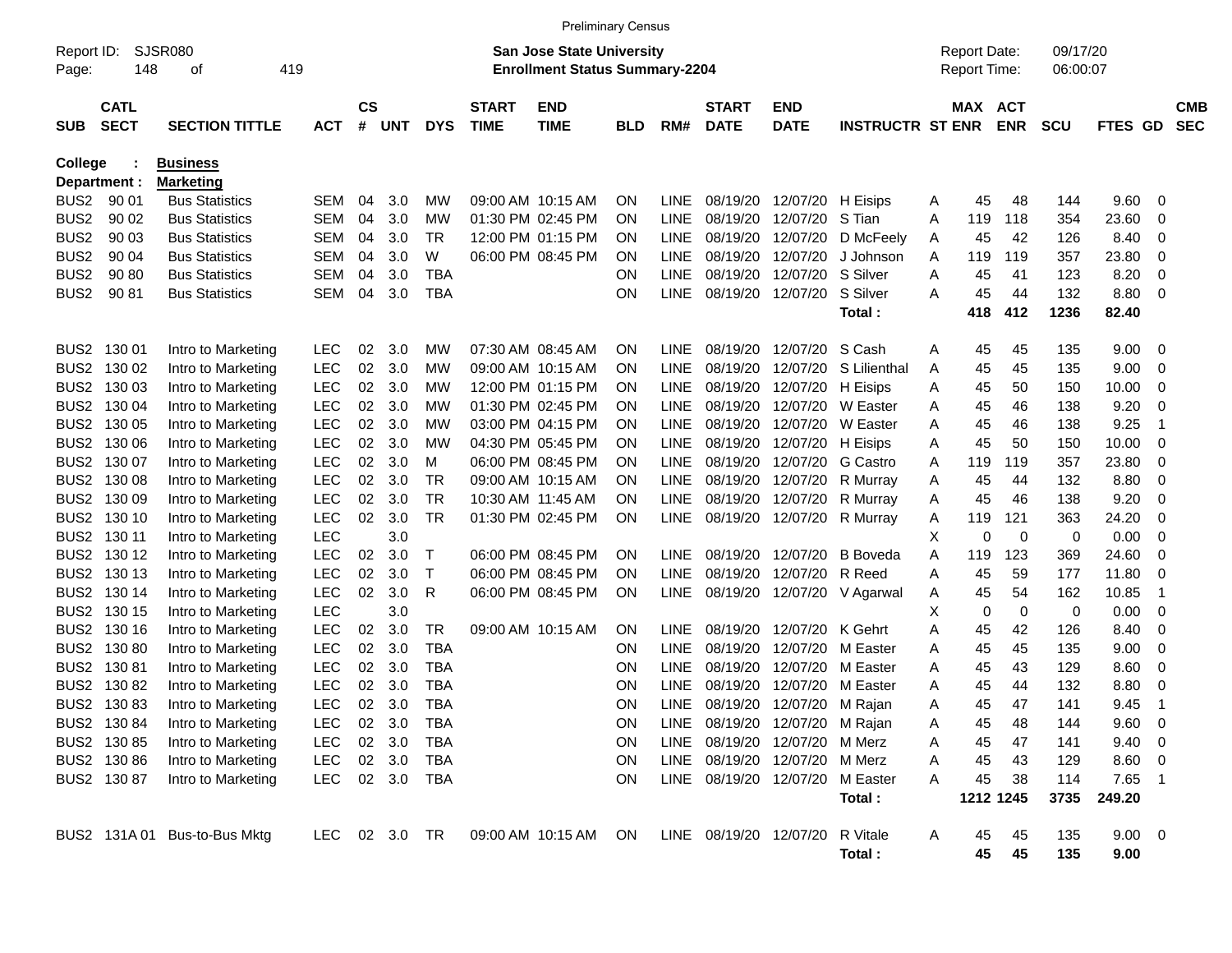|                                                                              |                                                                                                                               |                                                                                                               |                                                      |                      |                          |                                                    |                             | <b>Preliminary Census</b>                                                        |                                                  |                                                          |                                              |                                                            |                                                                      |                  |                                     |                             |                                 |                                       |                        |                          |
|------------------------------------------------------------------------------|-------------------------------------------------------------------------------------------------------------------------------|---------------------------------------------------------------------------------------------------------------|------------------------------------------------------|----------------------|--------------------------|----------------------------------------------------|-----------------------------|----------------------------------------------------------------------------------|--------------------------------------------------|----------------------------------------------------------|----------------------------------------------|------------------------------------------------------------|----------------------------------------------------------------------|------------------|-------------------------------------|-----------------------------|---------------------------------|---------------------------------------|------------------------|--------------------------|
| Page:                                                                        | <b>SJSR080</b><br>Report ID:<br><b>San Jose State University</b><br>149<br>419<br><b>Enrollment Status Summary-2204</b><br>οf |                                                                                                               |                                                      |                      |                          |                                                    |                             |                                                                                  |                                                  |                                                          |                                              |                                                            |                                                                      |                  | <b>Report Date:</b><br>Report Time: |                             | 09/17/20<br>06:00:07            |                                       |                        |                          |
| <b>SUB</b>                                                                   | <b>CATL</b><br><b>SECT</b>                                                                                                    | <b>SECTION TITTLE</b>                                                                                         | <b>ACT</b>                                           | $\mathsf{cs}$<br>#   | <b>UNT</b>               | <b>DYS</b>                                         | <b>START</b><br><b>TIME</b> | <b>END</b><br><b>TIME</b>                                                        | <b>BLD</b>                                       | RM#                                                      | <b>START</b><br><b>DATE</b>                  | <b>END</b><br><b>DATE</b>                                  | <b>INSTRUCTR ST ENR</b>                                              |                  | <b>MAX ACT</b>                      | <b>ENR</b>                  | SCU                             | FTES GD                               |                        | <b>CMB</b><br><b>SEC</b> |
| BUS2<br>BUS2                                                                 |                                                                                                                               | 131D 01 Mkt in New Ventures<br>131D 02 Mkt in New Ventures                                                    | <b>LEC</b><br><b>LEC</b>                             | 01<br>01             | 3.0<br>3.0               | $\top$<br>$\mathsf{R}$                             |                             | 03:00 PM 05:45 PM<br>03:00 PM 05:45 PM                                           | ON<br>ON                                         | <b>LINE</b><br><b>LINE</b>                               | 08/19/20<br>08/19/20                         | 12/07/20                                                   | 12/07/20 D McFeely<br>D McFeely<br>Total:                            | A<br>A           | 45<br>45<br>90                      | 42<br>40<br>82              | 126<br>120<br>246               | 8.40<br>8.05<br>16.45                 | - 0<br>$\overline{1}$  |                          |
| BUS2<br>BUS <sub>2</sub><br>BUS <sub>2</sub>                                 | 133A 02<br>133A 03                                                                                                            | 133A 01 Interntl Marketing<br><b>Interntl Marketing</b><br>Interntl Marketing                                 | SEM<br><b>SEM</b><br><b>SEM</b>                      | 04<br>04<br>04       | 3.0<br>3.0<br>3.0        | МW<br><b>MW</b><br><b>TR</b>                       |                             | 09:00 AM 10:15 AM<br>10:30 AM 11:45 AM<br>01:30 PM 02:45 PM                      | <b>ON</b><br><b>ON</b><br><b>ON</b>              | <b>LINE</b><br><b>LINE</b><br><b>LINE</b>                | 08/19/20<br>08/19/20                         | 08/19/20 12/07/20<br>12/07/20<br>12/07/20                  | P Munaganti A<br>P Munaganti A<br>J Fadiman<br>Total:                | A                | 45<br>45<br>45<br>135               | 44<br>47<br>44<br>135       | 132<br>141<br>132<br>405        | 8.80<br>9.40<br>8.80<br>27.00         | - 0<br>- 0<br>- 0      |                          |
|                                                                              |                                                                                                                               | BUS2 133C 01 Int Mktg: Dev Nat                                                                                | <b>LEC</b>                                           | 02                   | 3.0                      | W                                                  |                             | 06:00 PM 08:45 PM                                                                | ON                                               | <b>LINE</b>                                              | 08/19/20 12/07/20                            |                                                            | J Fadiman<br>Total:                                                  | A                | 45<br>45                            | 43<br>43                    | 129<br>129                      | $8.60 \quad 0$<br>8.60                |                        |                          |
| BUS2<br>BUS <sub>2</sub><br>BUS <sub>2</sub><br>BUS <sub>2</sub>             | 134A 01<br>134A 02<br>134A 80                                                                                                 | <b>Consumer Behavior</b><br><b>Consumer Behavior</b><br><b>Consumer Behavior</b><br>134A 81 Consumer Behavior | <b>SEM</b><br><b>SEM</b><br><b>SEM</b><br><b>SEM</b> | 04<br>04<br>04<br>04 | 3.0<br>3.0<br>3.0<br>3.0 | <b>TR</b><br><b>TR</b><br><b>TBA</b><br><b>TBA</b> |                             | 10:30 AM 11:45 AM<br>12:00 PM 01:15 PM                                           | <b>ON</b><br>ON<br><b>ON</b><br><b>ON</b>        | <b>LINE</b><br><b>LINE</b><br><b>LINE</b><br><b>LINE</b> | 08/19/20<br>08/19/20<br>08/19/20<br>08/19/20 | 12/07/20<br>12/07/20<br>12/07/20 M Merz<br>12/07/20 M Merz | J Zhang<br>J Zhang<br>Total:                                         | A<br>A<br>A<br>A | 45<br>45<br>45<br>45<br>180         | 49<br>47<br>46<br>46<br>188 | 147<br>141<br>138<br>138<br>564 | 9.80<br>9.40<br>9.20<br>9.20<br>37.60 | - 0<br>0<br>- 0<br>- 0 |                          |
| BUS <sub>2</sub><br>BUS <sub>2</sub><br>BUS <sub>2</sub><br>BUS <sub>2</sub> |                                                                                                                               | 134B 01 Marketing Com<br>134B 02 Marketing Com<br>134B 03 Marketing Com<br>134B 04 Marketing Com              | <b>SEM</b><br><b>SEM</b><br><b>SEM</b><br><b>SEM</b> | 04<br>04<br>04<br>04 | 3.0<br>3.0<br>3.0<br>3.0 | TR<br><b>TR</b><br>$\top$<br>$\mathsf{R}$          |                             | 12:00 PM 01:15 PM<br>01:30 PM 02:45 PM<br>06:00 PM 08:45 PM<br>06:00 PM 08:45 PM | <b>ON</b><br><b>ON</b><br><b>ON</b><br><b>ON</b> | <b>LINE</b><br><b>LINE</b><br><b>LINE</b><br><b>LINE</b> | 08/19/20<br>08/19/20<br>08/19/20<br>08/19/20 | 12/07/20<br>12/07/20<br>12/07/20 G Castro                  | R Vitale<br>R Vitale<br>12/07/20 G Castro<br>Total:                  | A<br>A<br>A<br>A | 45<br>45<br>45<br>45<br>180         | 45<br>45<br>48<br>48<br>186 | 135<br>135<br>144<br>144<br>558 | 9.00<br>9.00<br>9.60<br>9.60<br>37.20 | - 0<br>0<br>0<br>- 0   |                          |
| BUS2<br>BUS <sub>2</sub><br>BUS <sub>2</sub><br>BUS <sub>2</sub>             | 134C 01<br>134C 02 SMM<br>134C 03 SMM<br>134C 04 SMM                                                                          | SMM                                                                                                           | <b>LEC</b><br><b>LEC</b><br><b>LEC</b><br><b>LEC</b> | 02<br>02<br>02<br>02 | 3.0<br>3.0<br>3.0<br>3.0 | МW<br>МW<br><b>TR</b><br><b>TR</b>                 |                             | 03:00 PM 04:15 PM<br>04:30 PM 05:45 PM<br>01:30 PM 02:45 PM<br>03:00 PM 04:15 PM | <b>ON</b><br><b>ON</b><br><b>ON</b><br><b>ON</b> | <b>LINE</b><br><b>LINE</b><br><b>LINE</b><br><b>LINE</b> | 08/19/20<br>08/19/20<br>08/19/20<br>08/19/20 | 12/07/20<br>12/07/20<br>12/07/20                           | H Lee<br>H Lee<br><b>G</b> Vinuales<br>12/07/20 G Vinuales<br>Total: | A<br>A<br>A<br>A | 45<br>45<br>45<br>45<br>180         | 45<br>45<br>44<br>45<br>179 | 135<br>135<br>132<br>135<br>537 | 9.00<br>9.00<br>8.80<br>9.00<br>35.80 | - 0<br>0<br>0<br>0     |                          |
|                                                                              |                                                                                                                               | BUS2 136 01 Product Development SEM 04 3.0 W 06:00 PM 08:45 PM ON LINE 08/19/20 12/07/20 V Agarwal            |                                                      |                      |                          |                                                    |                             |                                                                                  |                                                  |                                                          |                                              |                                                            | Total:                                                               | A                | 45<br>45                            | 51<br>51                    | 153<br>153                      | $10.20 \t 0$<br>10.20                 |                        |                          |
|                                                                              |                                                                                                                               | BUS2 137A 80 Soft Skills                                                                                      | LEC 02 3.0 TBA                                       |                      |                          |                                                    |                             |                                                                                  | <b>ON</b>                                        |                                                          |                                              |                                                            | LINE 08/19/20 12/07/20 J Bechkoff<br>Total:                          | A                | 45<br>45                            | 45<br>45                    | 135<br>135                      | 9.00 0<br>9.00                        |                        |                          |
|                                                                              |                                                                                                                               | BUS2 137H 01 Mkt Honors Practicum LEC 02 3.0 M 06:00 PM 08:45 PM ON LINE 08/19/20 12/07/20 R Vitale           |                                                      |                      |                          |                                                    |                             |                                                                                  |                                                  |                                                          |                                              |                                                            | Total:                                                               | A                | 45<br>45                            | 25<br>25                    | 75<br>75                        | $5.00 \t 0$<br>5.00                   |                        |                          |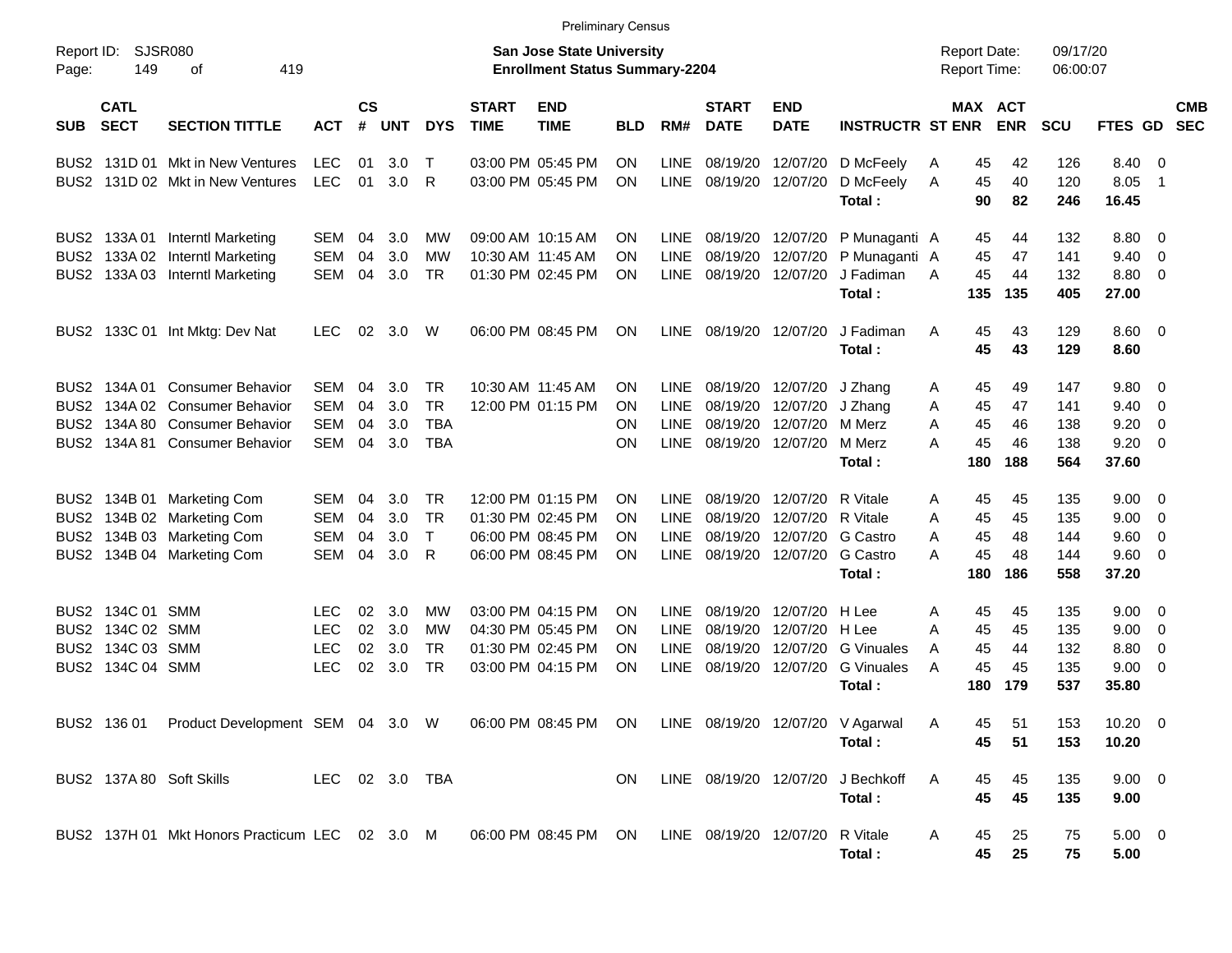|                     |                            |                                 |            |                |            |              |                             | <b>Preliminary Census</b>                                          |            |             |                             |                           |                                       |   |                                     |              |                      |                |                          |                          |
|---------------------|----------------------------|---------------------------------|------------|----------------|------------|--------------|-----------------------------|--------------------------------------------------------------------|------------|-------------|-----------------------------|---------------------------|---------------------------------------|---|-------------------------------------|--------------|----------------------|----------------|--------------------------|--------------------------|
| Report ID:<br>Page: | 150                        | SJSR080<br>419<br>οf            |            |                |            |              |                             | San Jose State University<br><b>Enrollment Status Summary-2204</b> |            |             |                             |                           |                                       |   | <b>Report Date:</b><br>Report Time: |              | 09/17/20<br>06:00:07 |                |                          |                          |
| <b>SUB</b>          | <b>CATL</b><br><b>SECT</b> | <b>SECTION TITTLE</b>           | <b>ACT</b> | <b>CS</b><br># | <b>UNT</b> | <b>DYS</b>   | <b>START</b><br><b>TIME</b> | <b>END</b><br><b>TIME</b>                                          | <b>BLD</b> | RM#         | <b>START</b><br><b>DATE</b> | <b>END</b><br><b>DATE</b> | <b>INSTRUCTR ST ENR</b>               |   | MAX ACT                             | <b>ENR</b>   | <b>SCU</b>           | <b>FTES GD</b> |                          | <b>CMB</b><br><b>SEC</b> |
|                     | BUS2 137S 01               | <b>Mkt Special Topics</b>       | <b>LEC</b> | 02             | 3.0        | W            |                             | 06:00 PM 08:45 PM                                                  | ON         | LINE        | 08/19/20                    | 12/07/20                  | A Pagonas                             | A | 45                                  | 45           | 135                  | 9.00           | - 0                      |                          |
|                     |                            | BUS2 137S 02 Mkt Special Topics | <b>LEC</b> |                | 3.0        |              |                             |                                                                    |            |             |                             |                           |                                       | X | 0                                   | $\mathbf 0$  | 0                    | 0.00           | - 0                      |                          |
|                     |                            |                                 |            |                |            |              |                             |                                                                    |            |             |                             |                           | Total:                                |   | 45                                  | 45           | 135                  | 9.00           |                          |                          |
|                     | BUS2 138 01                | <b>Mktg Research</b>            | <b>SEM</b> | 04             | 3.0        | W            |                             | 03:00 PM 05:45 PM                                                  | OΝ         | <b>LINE</b> | 08/19/20                    | 12/07/20                  | R Sibley                              | A | 45                                  | 47           | 141                  | 9.40           | - 0                      |                          |
|                     | BUS2 138 80                | <b>Mktg Research</b>            | <b>SEM</b> | 04             | 3.0        | <b>TBA</b>   |                             |                                                                    | <b>ON</b>  | <b>LINE</b> | 08/19/20                    | 12/07/20                  | J Bechkoff                            | A | 45                                  | 44           | 132                  | 8.80           | 0                        |                          |
|                     | BUS2 138 81                | <b>Mktg Research</b>            | <b>SEM</b> | 04             | 3.0        | <b>TBA</b>   |                             |                                                                    | <b>ON</b>  | <b>LINE</b> | 08/19/20                    | 12/07/20                  | J Bechkoff                            | A | 45                                  | 43           | 129                  | 8.60           | 0                        |                          |
|                     | BUS2 138 82                | <b>Mktg Research</b>            | <b>SEM</b> | 04             | 3.0        | <b>TBA</b>   |                             |                                                                    | ON         | LINE        | 08/19/20                    | 12/07/20                  | J Zhang                               | A | 45                                  | 50           | 150                  | 10.00          | - 0                      |                          |
|                     |                            |                                 |            |                |            |              |                             |                                                                    |            |             |                             |                           | Total:                                |   | 180                                 | 184          | 552                  | 36.80          |                          |                          |
|                     | BUS2 139 01                | Marketing Manage                | <b>SEM</b> |                | 3.0        |              |                             |                                                                    |            |             |                             |                           |                                       | Х | 0                                   | 0            | 0                    | 0.00           | - 0                      |                          |
|                     | BUS2 139 02                | <b>Marketing Manage</b>         | <b>SEM</b> | 04             | 3.0        | TR           |                             | 10:30 AM 11:45 AM                                                  | OΝ         | <b>LINE</b> | 08/19/20                    | 12/07/20                  | K Gehrt                               | A | 45                                  | 20           | 60                   | 4.00           | 0                        |                          |
|                     | BUS2 139 03                | <b>Marketing Manage</b>         | <b>SEM</b> | 04             | 3.0        | $\top$       |                             | 03:00 PM 05:45 PM                                                  | OΝ         | <b>LINE</b> | 08/19/20                    | 12/07/20                  | R Sibley                              | Α | 40                                  | 40           | 120                  | 8.00           | 0                        |                          |
|                     | BUS2 139 04                | <b>Marketing Manage</b>         | <b>SEM</b> | 04             | 3.0        | $\mathsf{T}$ |                             | 06:00 PM 08:45 PM                                                  | <b>ON</b>  | <b>LINE</b> | 08/19/20                    | 12/07/20                  | R Sibley                              | А | 40                                  | 39           | 117                  | 7.80           | - 0                      |                          |
|                     |                            |                                 |            |                |            |              |                             |                                                                    |            |             |                             |                           | Total:                                |   | 125                                 | 99           | 297                  | 19.80          |                          |                          |
|                     | BUS2 180F 02               | Indiv Study Mktg                | <b>SUP</b> | 36             | 1.0        | <b>TBA</b>   |                             |                                                                    | <b>ON</b>  | <b>LINE</b> | 08/19/20                    | 12/07/20                  | M Merz                                | A | 10                                  | 2            | 2                    | 0.13           | $\overline{\phantom{0}}$ |                          |
|                     | BUS2 180F 05               | Indiv Study Mktg                | <b>SUP</b> | 36             | 2.0        | <b>TBA</b>   |                             |                                                                    | <b>ON</b>  | LINE        | 08/19/20                    | 12/07/20                  | M Merz                                | Α | 10                                  | 0            | 0                    | 0.00           | 0                        |                          |
|                     | BUS2 180F 08               | Indiv Study Mktg                | <b>SUP</b> | 36             | 3.0        | <b>TBA</b>   |                             |                                                                    | OΝ         | <b>LINE</b> | 08/19/20                    | 12/07/20                  | M Merz                                | А | 10                                  | 0            | 0                    | 0.00           | - 0                      |                          |
|                     |                            |                                 |            |                |            |              |                             |                                                                    |            |             |                             |                           | Total:                                |   | 30                                  | $\mathbf{2}$ | $\mathbf{2}$         | 0.13           |                          |                          |
|                     | BUS2 190 01                | <b>Quant Bus Analysis</b>       | <b>SEM</b> | 04             | 3.0        | МW           |                             | 01:30 PM 02:45 PM                                                  | OΝ         | <b>LINE</b> | 08/19/20                    | 12/07/20                  | M Madadi                              | A | 45                                  | 45           | 135                  | 9.00           | - 0                      |                          |
|                     | BUS2 190 02                | <b>Quant Bus Analysis</b>       | <b>SEM</b> | 04             | 3.0        | МW           |                             | 01:30 PM 02:45 PM                                                  | OΝ         | <b>LINE</b> | 08/19/20                    | 12/07/20                  | O Yu                                  | Α | 45                                  | 44           | 132                  | 8.80           | 0                        |                          |
|                     | BUS2 190 03                | <b>Quant Bus Analysis</b>       | <b>SEM</b> | 04             | 3.0        | МW           |                             | 03:00 PM 04:15 PM                                                  | OΝ         | <b>LINE</b> | 08/19/20                    | 12/07/20                  | -O Yu                                 | A | 45                                  | 45           | 135                  | 9.00           | 0                        |                          |
|                     | BUS2 190 04                | <b>Quant Bus Analysis</b>       | <b>SEM</b> | 04             | 3.0        | МW           |                             | 04:30 PM 05:45 PM                                                  | OΝ         | <b>LINE</b> | 08/19/20                    | 12/07/20                  | M Madadi                              | A | 45                                  | 47           | 141                  | 9.40           | 0                        |                          |
|                     | BUS2 190 05                | <b>Quant Bus Analysis</b>       | <b>SEM</b> | 04             | 3.0        | М            |                             | 06:00 PM 08:45 PM                                                  | OΝ         | <b>LINE</b> | 08/19/20                    | 12/07/20                  | N Chugh                               | A | 45                                  | 45           | 135                  | 9.00           | 0                        |                          |
|                     | BUS2 190 06                | <b>Quant Bus Analysis</b>       | <b>SEM</b> | 04             | 3.0        | <b>TR</b>    |                             | 09:00 AM 10:15 AM                                                  | OΝ         | <b>LINE</b> | 08/19/20                    | 12/07/20                  | A Kalinowski A                        |   | 45                                  | 49           | 147                  | 9.80           | 0                        |                          |
|                     | BUS2 190 07                | <b>Quant Bus Analysis</b>       | <b>SEM</b> | 04             | 3.0        | <b>TR</b>    |                             | 10:30 AM 11:45 AM                                                  | OΝ         | <b>LINE</b> | 08/19/20                    | 12/07/20                  | A Kalinowski A                        |   | 119                                 | 123          | 369                  | 24.60          | 0                        |                          |
|                     | BUS2 190 08                | <b>Quant Bus Analysis</b>       | <b>SEM</b> | 04             | 3.0        | <b>TR</b>    |                             | 01:30 PM 02:45 PM                                                  | OΝ         | <b>LINE</b> | 08/19/20                    | 12/07/20                  | <b>B</b> Makani                       | A | 119                                 | 121          | 363                  | 24.20          | 0                        |                          |
|                     | BUS2 190 09                | <b>Quant Bus Analysis</b>       | <b>SEM</b> | 04             | 3.0        | <b>TR</b>    |                             | 03:00 PM 04:15 PM                                                  | <b>ON</b>  | <b>LINE</b> | 08/19/20                    |                           | 12/07/20 A Kalinowski A               |   | 45                                  | 48           | 144                  | 9.60           | $\mathbf 0$              |                          |
|                     | BUS2 190 10                | <b>Quant Bus Analysis</b>       | SEM        | 04             | 3.0        | <b>TR</b>    |                             | 04:30 PM 05:45 PM                                                  | ON         |             |                             |                           | LINE 08/19/20 12/07/20 A Kalinowski A |   | 45                                  | 49           | 147                  | 9.80           | - 0                      |                          |
|                     | BUS2 190 11                | <b>Quant Bus Analysis</b>       | <b>SEM</b> |                | 3.0        |              |                             |                                                                    |            |             |                             |                           |                                       | Х | 0                                   | 0            | 0                    | 0.00           | - 0                      |                          |
|                     | BUS2 190 12                | <b>Quant Bus Analysis</b>       | SEM        | 04             | 3.0        | R            |                             | 03:00 PM 05:45 PM                                                  | <b>ON</b>  |             |                             |                           | LINE 08/19/20 12/07/20 B Makani       | Α | 45                                  | 50           | 150                  | 10.00          | - 0                      |                          |
|                     | BUS2 190 80                | <b>Quant Bus Analysis</b>       | SEM        | 04             | 3.0        | TBA          |                             |                                                                    | ON         |             |                             |                           | LINE 08/19/20 12/07/20 B Boveda       | A | 45                                  | 51           | 153                  | $10.20 \t 0$   |                          |                          |
|                     | BUS2 190 81                | <b>Quant Bus Analysis</b>       | SEM        | 04             | 3.0        | TBA          |                             |                                                                    | ON         | LINE        |                             |                           | 08/19/20 12/07/20 B Boveda            | Α | 45                                  | 51           | 153                  | $10.20 \t 0$   |                          |                          |
|                     | BUS2 190 82                | <b>Quant Bus Analysis</b>       | SEM        |                | 04 3.0     | TBA          |                             |                                                                    | ON         | LINE        |                             |                           | 08/19/20 12/07/20 D Czerwinski A      |   | 45                                  | 45           | 135                  | $9.00 \t 0$    |                          |                          |
|                     |                            |                                 |            |                |            |              |                             |                                                                    |            |             |                             |                           | Total:                                |   | 778                                 | 813          | 2439                 | 162.60         |                          |                          |

BUS2 193 01 Data Mining LEC 3.0 X 0 0 0 0.00 0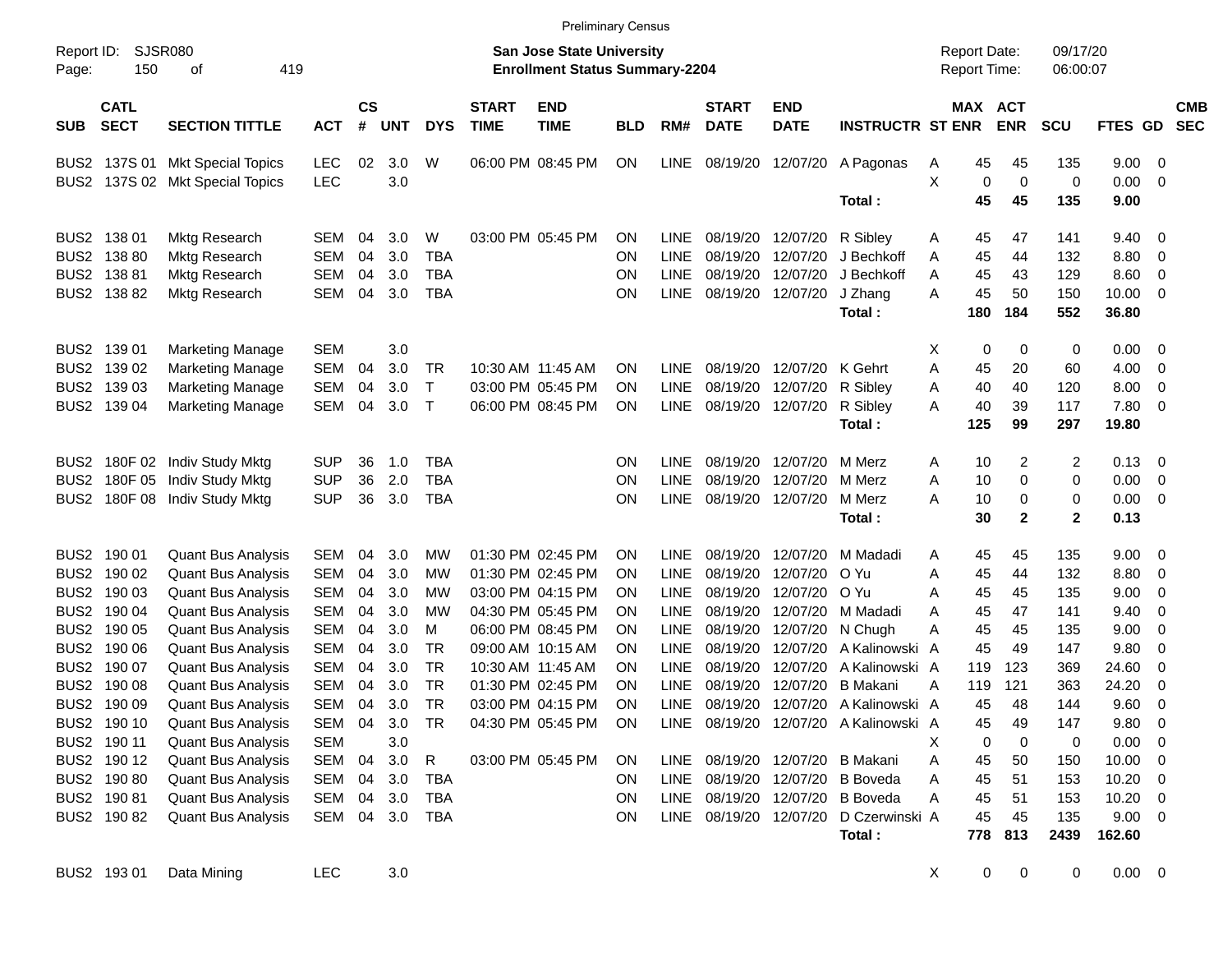|                                      |                            |                                                        |                          |                    |            |                        |                             | <b>Preliminary Census</b>                                                 |                 |                            |                             |                           |                                            |                                            |                |                |                        |                            |                |            |
|--------------------------------------|----------------------------|--------------------------------------------------------|--------------------------|--------------------|------------|------------------------|-----------------------------|---------------------------------------------------------------------------|-----------------|----------------------------|-----------------------------|---------------------------|--------------------------------------------|--------------------------------------------|----------------|----------------|------------------------|----------------------------|----------------|------------|
| Report ID:<br>Page:                  | 151                        | <b>SJSR080</b><br>419<br>of                            |                          |                    |            |                        |                             | <b>San Jose State University</b><br><b>Enrollment Status Summary-2204</b> |                 |                            |                             |                           |                                            | <b>Report Date:</b><br><b>Report Time:</b> |                |                | 09/17/20<br>06:00:07   |                            |                |            |
| <b>SUB</b>                           | <b>CATL</b><br><b>SECT</b> | <b>SECTION TITTLE</b>                                  | <b>ACT</b>               | $\mathsf{cs}$<br># | <b>UNT</b> | <b>DYS</b>             | <b>START</b><br><b>TIME</b> | <b>END</b><br><b>TIME</b>                                                 | <b>BLD</b>      | RM#                        | <b>START</b><br><b>DATE</b> | <b>END</b><br><b>DATE</b> | <b>INSTRUCTR ST ENR</b>                    |                                            | MAX ACT        | <b>ENR</b>     | <b>SCU</b>             | FTES GD                    | <b>SEC</b>     | <b>CMB</b> |
|                                      |                            |                                                        |                          |                    |            |                        |                             |                                                                           |                 |                            |                             |                           | Total:                                     |                                            | 0              | 0              | $\bf{0}$               | 0.00                       |                |            |
| BUS2                                 | 194A 01                    | <b>Statistical Analysis</b>                            | <b>LEC</b>               | 02                 | 3.0        | МW                     |                             | 10:30 AM 11:45 AM                                                         | <b>ON</b>       | <b>LINE</b>                | 08/19/20                    | 12/07/20                  | S Tian<br>Total:                           | A                                          | 45<br>45       | 43<br>43       | 129<br>129             | $8.60 \quad 0$<br>8.60     |                |            |
| BUS <sub>2</sub><br>BUS <sub>2</sub> | 194B 01<br>194B 02         | <b>Business Analytics</b><br><b>Business Analytics</b> | <b>LEC</b><br><b>LEC</b> | 02<br>02           | 3.0<br>3.0 | <b>TR</b><br><b>TR</b> |                             | 09:00 AM 10:15 AM<br>10:30 AM 11:45 AM                                    | <b>ON</b><br>ON | <b>LINE</b><br><b>LINE</b> | 08/19/20<br>08/19/20        | 12/07/20<br>12/07/20      | J Ruiz Duart A<br>J Ruiz Duart A<br>Total: |                                            | 45<br>45<br>90 | 18<br>22<br>40 | 54<br>66<br>120        | $3.60 \ 0$<br>4.40<br>8.00 | $\overline{0}$ |            |
| BUS <sub>2</sub>                     | 195B 01                    | Data Viz                                               | <b>LEC</b>               | 02                 | 3.0        | <b>TR</b>              |                             | 07:30 AM 08:45 AM                                                         | ON              | <b>LINE</b>                | 08/19/20                    | 12/07/20                  | H Patel<br>Total:                          | A                                          | 45<br>45       | 49<br>49       | 147<br>147             | 9.85<br>9.85               | - 1            |            |
| BUS2                                 | 195C 01                    | <b>Simulation Modeling</b>                             | <b>LEC</b>               | 02                 | 3.0        | R                      |                             | 06:00 PM 08:45 PM                                                         | <b>ON</b>       | <b>LINE</b>                | 08/19/20                    | 12/07/20                  | M Klein<br>Total:                          | A                                          | 45<br>45       | 36<br>36       | 108<br>108             | $7.20 \t 0$<br>7.20        |                |            |
| BUS2                                 | 195D 01                    | <b>Analytic Strategy</b>                               | <b>LEC</b>               | 02                 | 3.0        | <b>TR</b>              |                             | 12:00 PM 01:15 PM                                                         | ON              | <b>LINE</b>                | 08/19/20                    | 12/07/20                  | K Gehrt<br>Total:                          | A                                          | 45<br>45       | 24<br>24       | 72<br>72               | $4.80\ 0$<br>4.80          |                |            |
|                                      | Department :               | <b>Marketing</b>                                       |                          |                    |            |                        |                             |                                                                           |                 |                            |                             | <b>Lower Division:</b>    | <b>Department Total:</b>                   |                                            | 4048<br>418    |                | 3971 11909<br>412 1236 | 794.23<br>82.40            |                |            |

**Upper Division : 3630 3559 10673 711.83 Graduate Division : 0 0 0 0.00**